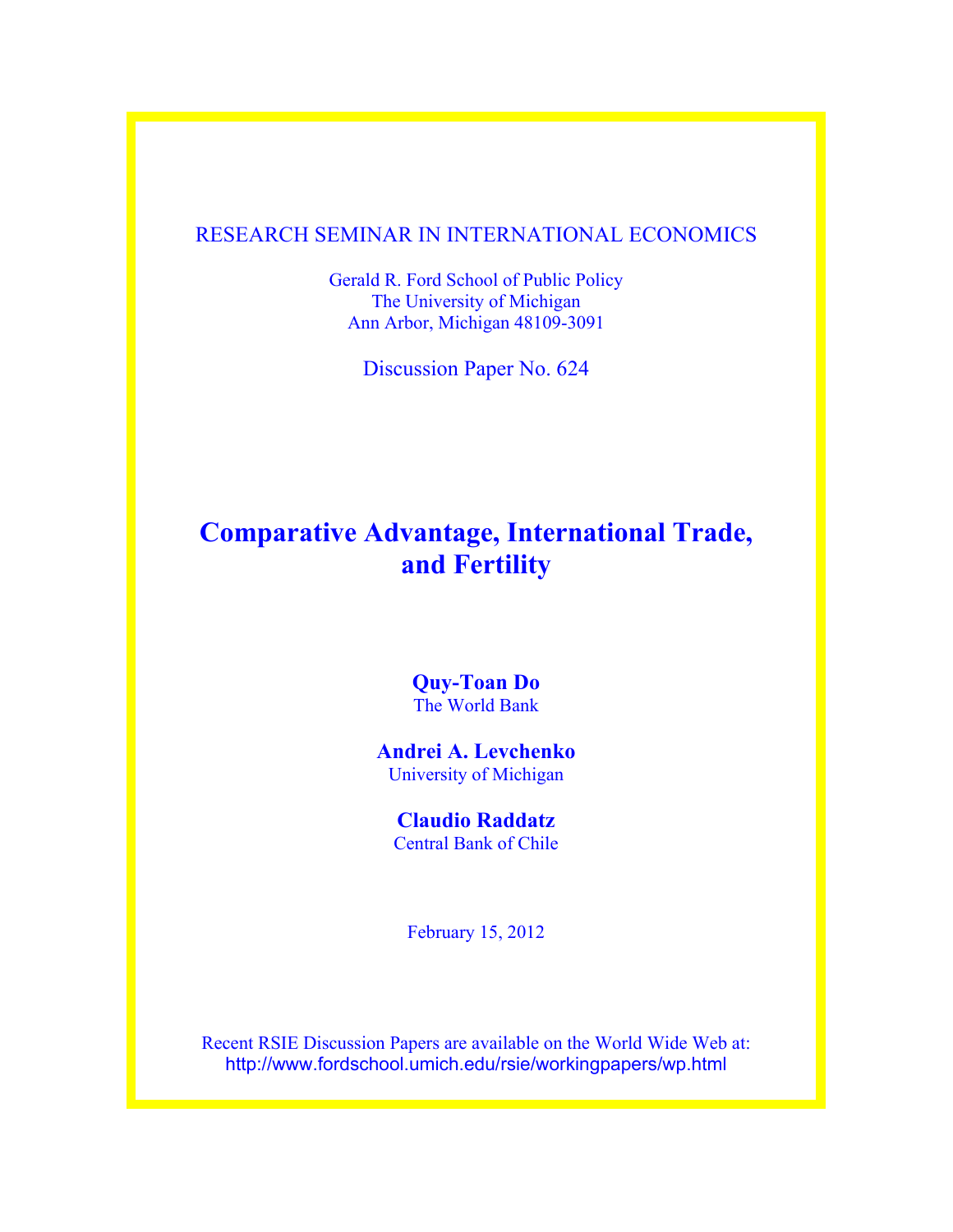# Comparative Advantage, International Trade, and Fertility<sup>∗</sup>

Quy-Toan Do The World Bank

Andrei A. Levchenko University of Michigan and NBER

Claudio Raddatz Central Bank of Chile

February 15, 2012

#### Abstract

We analyze theoretically and empirically the impact of comparative advantage in international trade on fertility. We build a model in which industries differ in the extent to which they use female relative to male labor, and countries are characterized by Ricardian comparative advantage in either female- or male-intensive goods. The main prediction of the model is that countries with comparative advantage in femaleintensive goods are characterized by lower fertility. This is because female wages, and therefore the opportunity cost of child-rearing are higher in those countries. We demonstrate empirically that countries with comparative advantage in industries employing primarily women exhibit lower fertility. We use a geography-based instrument for trade patterns to isolate the causal effect of comparative advantage on fertility.

Keywords: Fertility, trade integration, comparative advantage, factor endowments. JEL Codes: F16, J13, O11.

<sup>∗</sup>We are grateful to Raj Arunachalam, Martha Bailey, Francisco Ferreira, Elisa Gamberoni, Gene Grossman, Carolina Sanchez-Paramo, and seminar participants at the World Bank and Georgetown University for helpful suggestions. Çağatay Bircan and Aaron Flaaen provided outstanding research assistance. The views expressed in the paper are those of the authors and need not represent either the views of the World Bank, its Executive Directors or the countries they represent, or those of the Central Bank of Chile or the members of its board. Email: qdo@worldbank.org, alev@umich.edu, craddatz@bcentral.cl.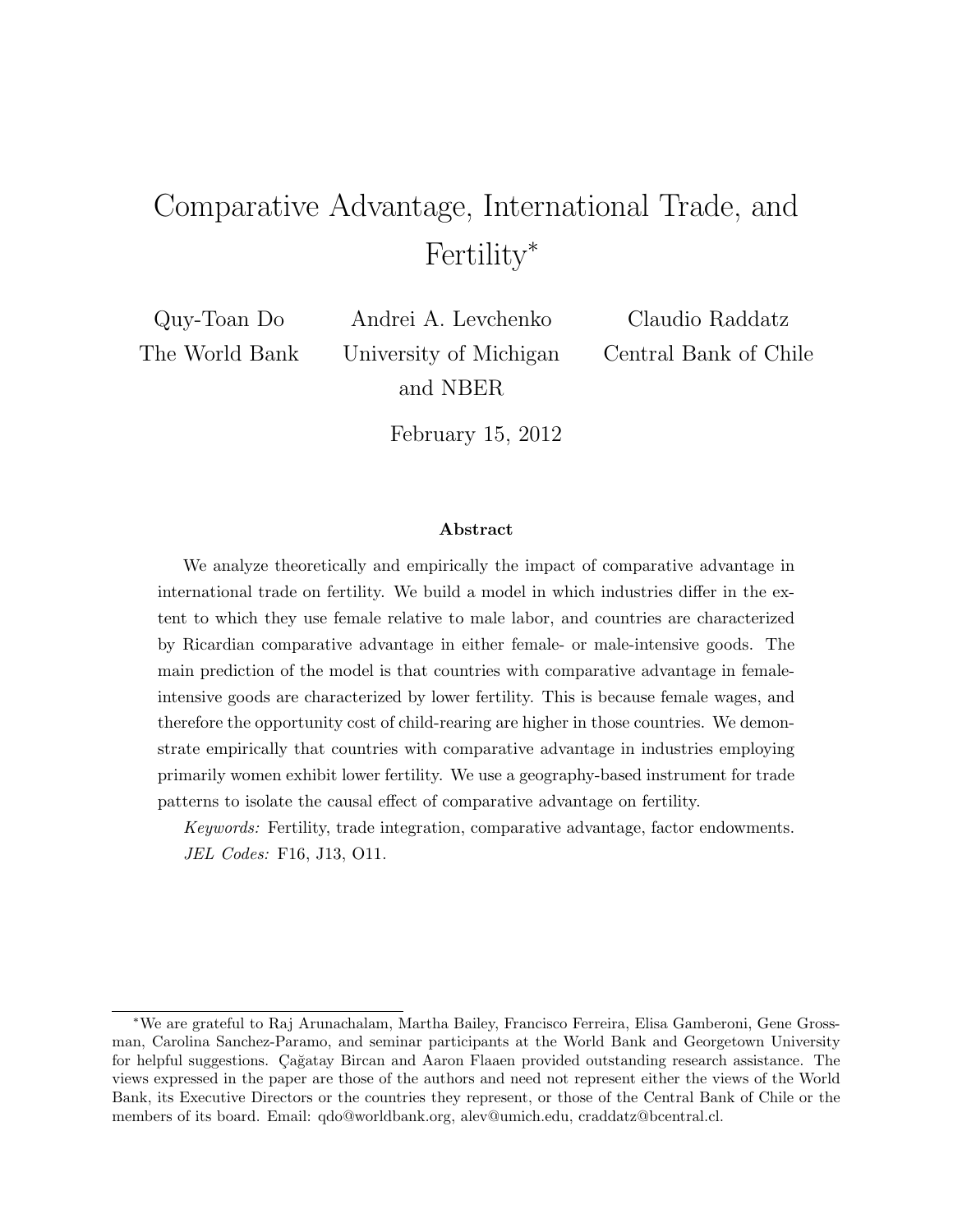### 1 Introduction

Attempts to understand population growth and the determinants of fertility date as far back as Thomas Malthus. Postulating that fertility decisions are potentially influenced by prevailing wage rates (Becker, 1960), choice over fertility has been incorporated into growth models with the objective of understanding the joint behavior of population and economic development throughout history (see e.g. Barro and Becker 1989; Becker et al. 1990; Kremer 1993; Galor and Weil 1996, 2000; Greenwood and Seshadri 2002; Doepke 2004; Doepke et al. 2007; Jones and Tertilt 2008). The large majority of existing analyses examine individual countries in a closed-economy setting. However, in an era of ever-increasing integration of world markets, the role of globalization in determining fertility can no longer be ignored. To fill this knowledge gap, this paper studies both theoretically and empirically the impact of comparative advantage in international trade on fertility outcomes.

Our conceptual framework is based on three assumptions. First, goods differ in the intensity of female labor: some industries employ primarily women, others primarily men. This assumption is standard in theories of gender and the labor market (Galor and Weil, 1996; Black and Juhn, 2000; Qian, 2008; Black and Spitz-Oener, 2010; Pitt et al., 2010; Alesina et al., 2011; Rendall, 2010), and as we show below finds ample empirical support in the data. In the rest of the paper, we refer to goods that employ primarily (fe)male labor as the (fe)male-intensive goods. Second, women bear a disproportionate burden of raising children. That is, a child reduces a woman's labor market supply more than a man's. This assumption is also well-accepted (Becker, 1981, 1985; Galor and Weil, 2000), and is consistent with a great deal of empirical evidence (see, e.g., Angrist and Evans, 1998; Guryan et al., 2008). Finally, differences in technologies and resource endowments imply that some countries have a comparative advantage in the female-intensive goods, and others in the male-intensive goods. Our paper is the first to both provide empirical evidence that countries indeed differ in the gender composition of their comparative advantage, and to explore the impact of comparative advantage in international trade on fertility in a broad sample of countries.

The main theoretical result is that countries with comparative advantage in femaleintensive goods will exhibit lower fertility. The intuition is that, all else equal, women's wages are higher in countries with a comparative advantage in female-intensive industries. This increases the opportunity cost of children, thereby lowering fertility. We then provide empirical evidence for the main prediction of the model using industry-level export data for 61 manufacturing sectors in 145 developed and developing countries over 5 decades. We use sector-level data on the share of female workers in total employment to classify sectors as female- and male- intensive. The variation across sectors in the share of female workers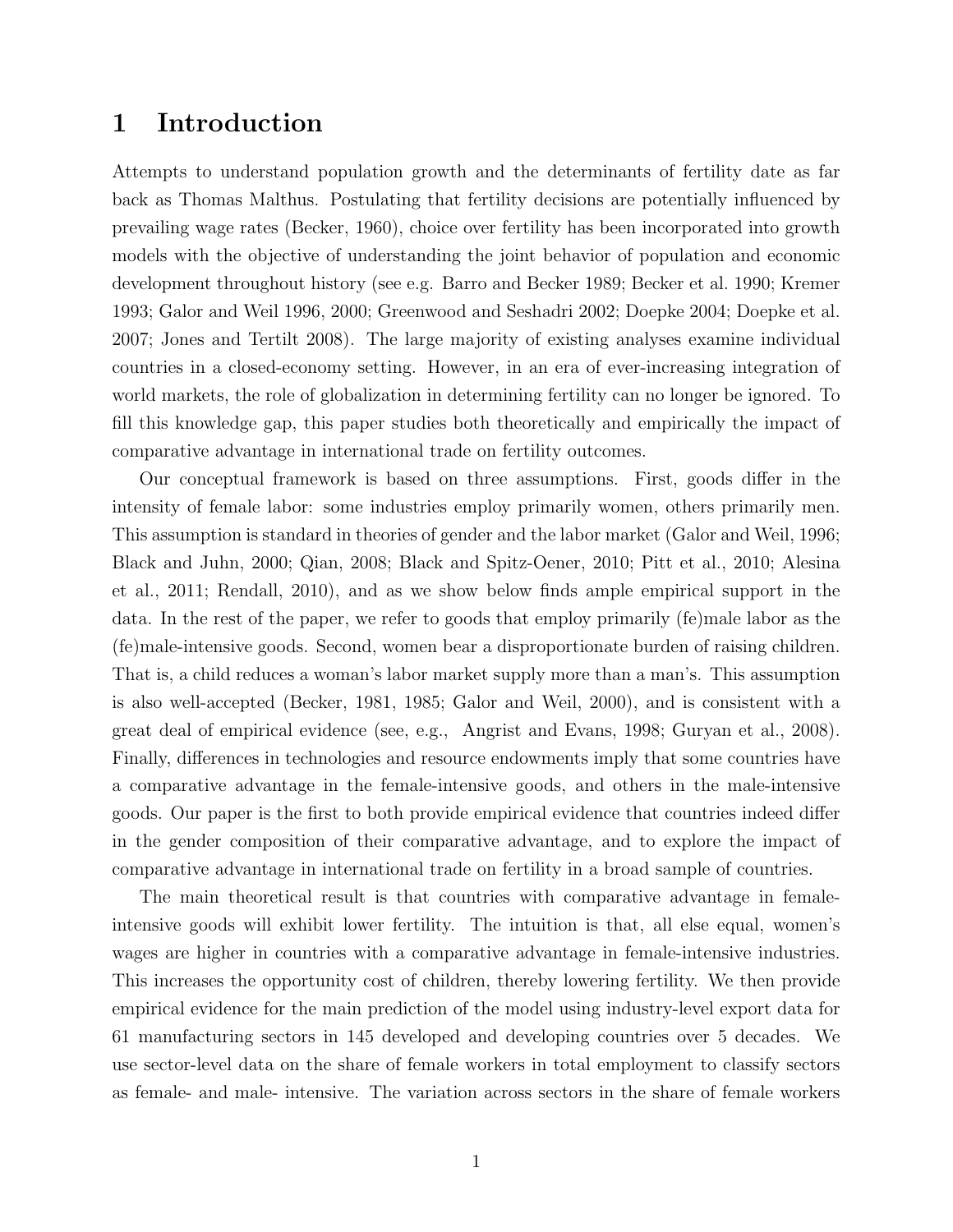is substantial: it ranges from 8-9 percent in industries such as heavy machinery to 60-70 percent in some types of textiles and apparel. We then combine this industry-level information with data on countries' export shares to construct, for each country and time period, a measure of its *female-labor needs of exports* that captures the degree to which a country's comparative advantage is in female-labor intensive sectors. We use this measure to test the main prediction of the model: fertility is lower in countries with a comparative advantage in female-labor intensive sectors. The key aspect of the empirical strategy is how it deals with the reverse causality problem. After all, it could be that countries where fertility is lower for other reasons export more in female-intensive sectors. To address this issue, we follow Do and Levchenko (2007) and di Giovanni and Levchenko (2009) and construct an instrument for each country's trade pattern based on geographical characteristics and a gravity-like specification.

The intuition for the instrumental variables strategy is as follows. Exogenous geographical characteristics such as bilateral distance or common border have long been known to affect bilateral trade flows. The influential insight of Frankel and Romer (1999) is that those exogenous characteristics and the strong explanatory power of the gravity relationship can be used to build an instrument for the overall trade openness at the country level. Do and Levchenko (2007) and di Giovanni and Levchenko (2009)'s point of departure is that the gravity coefficients on the same exogenous geographical characteristics such as distance also vary across industries  $-$  a feature of the data long known in the international trade literature, and attributable to sectoral characteristics such as the elasticity of substitution between varieties, the value-to-weight ratio, or the importance of timeliness of delivery. This variation in industries' sensitivity to the common geographical variables allows us to construct an instrument for trade patterns rather than the overall trade volumes. The details for the construction of the instrument are described in Appendix C, and the identification strategy is justified at length in Do and Levchenko (2007). As an alternative approach, we supplement the cross-sectional 2SLS evidence with panel estimates that include country and time fixed effects.

Both cross-sectional and panel results support the main empirical prediction of the model: countries with a higher female intensity of exports exhibit lower fertility. The effect is robust to the inclusion of a large number of other covariates of fertility, and is economically significant. Moving from the 25th to the 75th percentile in the distribution of the femalelabor needs of exports lowers fertility by as much as 20 percent, or about 0.36 standard deviations of fertility across countries.

Our paper contributes to the (still sparse) literature that examines fertility in the context of international integration. Schultz (1985) shows that the large changes in world agricul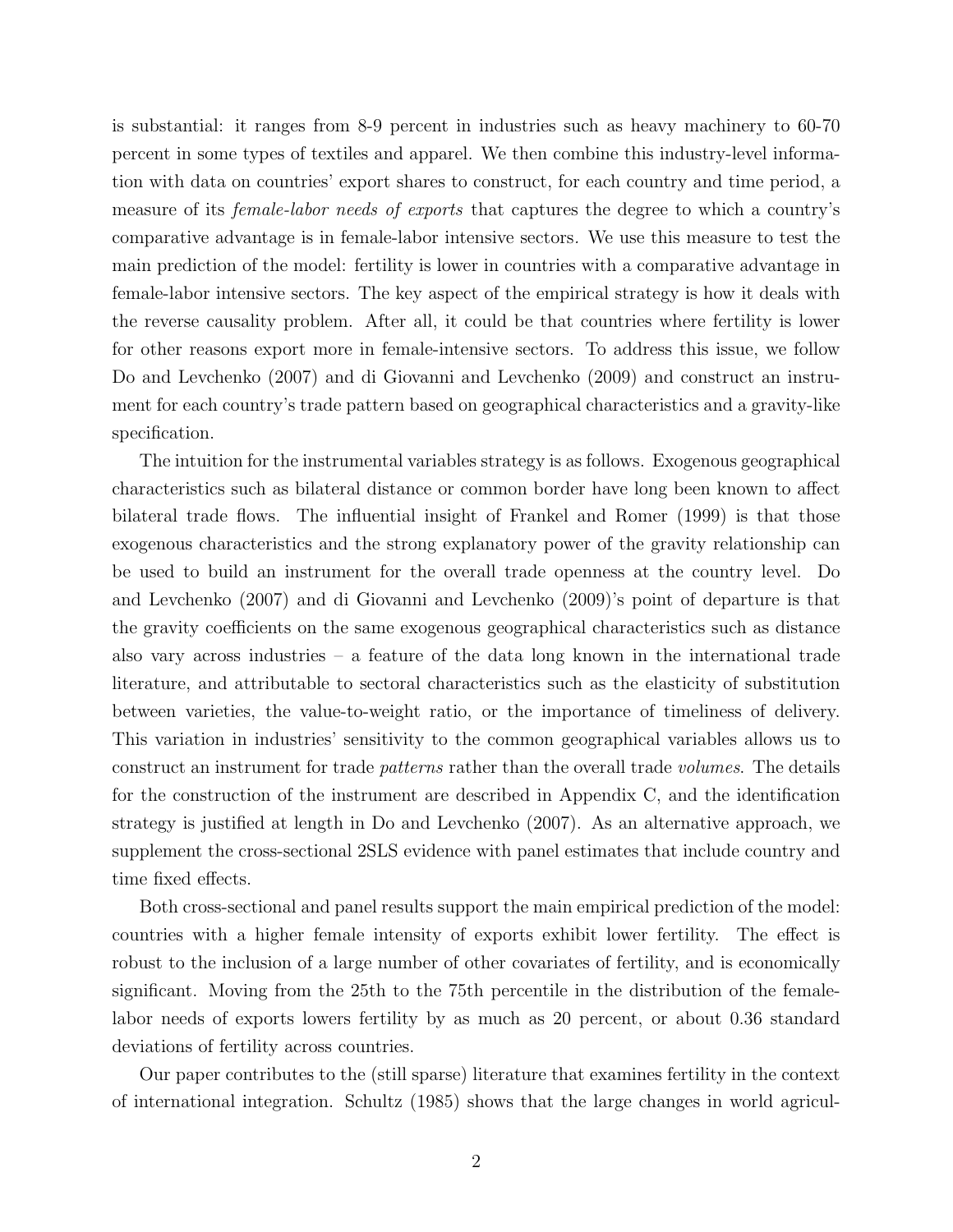tural prices and the gender division of labor in agriculture affected fertility in 19th-century Sweden. Galor and Mountford (2009) develop a model in which trade opening leads to higher investments in skills in the initially more developed countries, but to faster population growth in the initially less developed countries. They then provide empirical evidence that higher trade volumes are associated with less fertility and more education in the OECD countries, while the opposite holds for the non-OECD countries. Our theory and empirical results explore a complementary and distinct economic mechanism. While Galor and Mountford (2009) do not differentiate individuals by gender, or industries by gender-intensity, these distinctions are at the heart of our analysis. In addition, our empirical results reveal the impact of trade patterns, rather than overall trade volumes, on fertility. Sauré and Zoabi (2011a,b) study the impact of trade on the female labor share, wage gap, and fertility in a factor proportions framework featuring complementarity between capital and female labor. Our main mechanism is based on Ricardian productivity differences, and does not rely on a differential impact of capital accumulation on female and male labor. Rees and Riezman (2011) argue that when globalization improves work opportunities for women, fertility will fall. In contrast to Rees and Riezman (2011), our model examines international trade as opposed to foreign direct investment and links fertility outcomes explicitly to comparative advantage. In addition, we provide extensive empirical evidence to support our hypothesis. Finally, our paper also relates to the small but growing literature on the impact of globalization on gender outcomes more broadly (Black and Brainerd, 2004; Oostendorp, 2009; Aguayo-Tellez et al., 2010; Ural Marchand et al., 2011). These papers typically focus on gender discrimination outcomes, such as the female-male wage gap, and emphasize different channels linking gender outcomes to globalization.

The rest of the paper is organized as follows. Section 2 presents a simple two-country two-sector model of comparative advantage in trade and endogenous fertility. Section 3 lays out our empirical strategy to test the predictions of the model. Section 4 describes the data, while section 5 presents estimation results. Section 6 concludes. All the proofs are collected in Appendix A.

## 2 Theoretical Framework

#### 2.1 The Environment

Consider an economy comprised of two countries indexed by  $c \in \{X, Y\}$ , and two sectors indexed by  $i = \{F, M\}$ . The representative household in c values consumption  $C_F^c$  and  $C_M^c$  of the two goods, as well as the number of children  $N<sup>c</sup>$  it has according to some utility function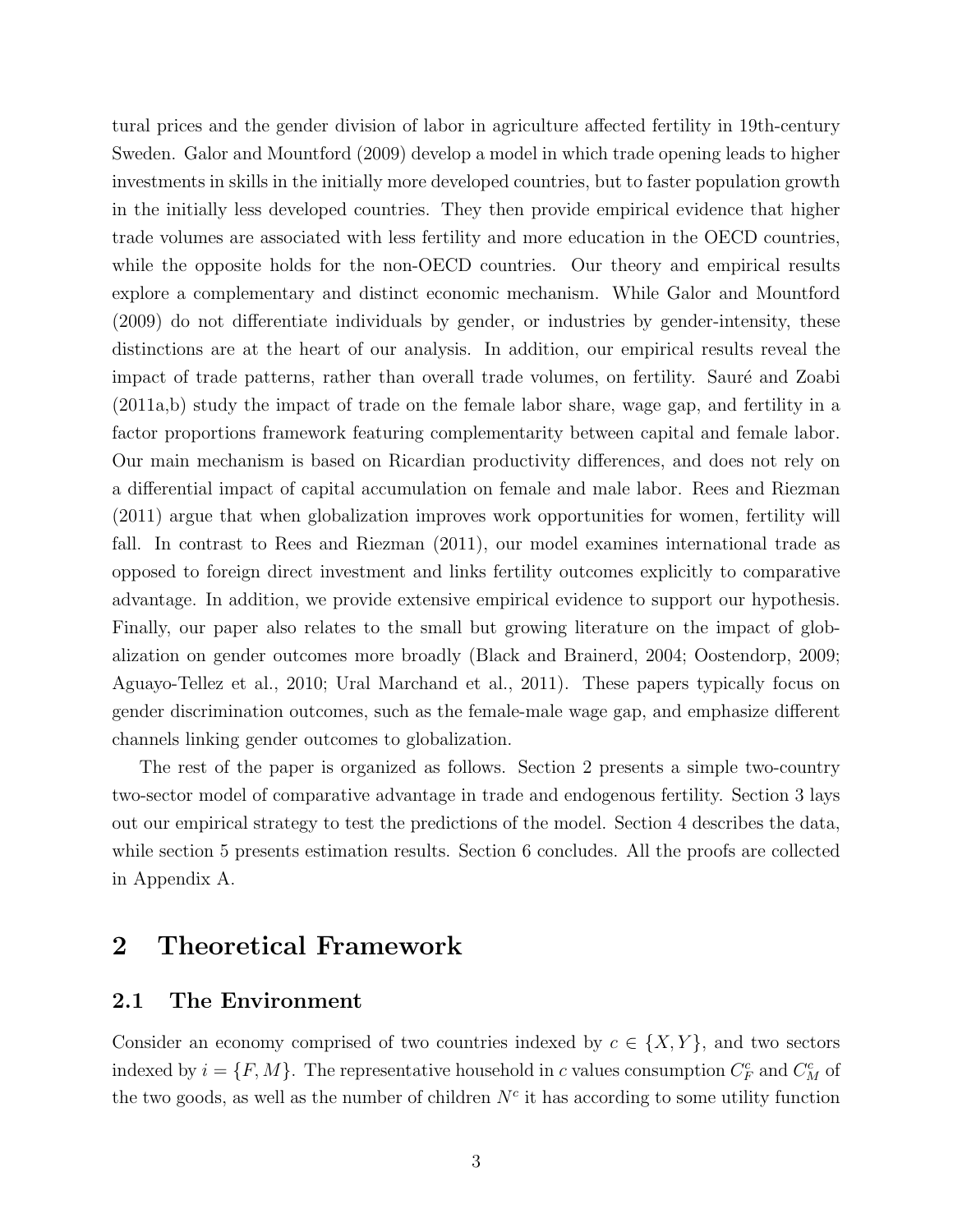$u(C_F^c, C_M^c, N^c)$ . For analytical simplicity, we assume that  $u(.)$  takes the form

$$
u(C_F^c, C_M^c, N^c) = (C_F^c)^{\eta} (C_M^c)^{1-\eta} + v(N^c),
$$

i.e. utility is additively separable in the consumption bundle and the number of children and  $v(.)$  is increasing and concave.<sup>1</sup> To guarantee interior solutions, we further assume that  $\lim_{N\to 0} v'(N) = +\infty.$ 

We adopt the simplest form of the gender division of labor, and assume that production in sector  $F$  only requires female labor and capital, while sector  $M$  only requires male labor and capital. Technology is therefore given by

$$
Y_i^c(K_i, L_i) = i^c K_i^{\alpha} L_i^{1-\alpha},
$$

where  $L_i$  is the amount of female labor  $(i = F)$  and male labor  $(i = M)$  employed in production,  $K_i$  is the amount of capital employed in sector i, and  $\{i^c\}_{i\in\{M,F\}}$  are total factor productivities in the two sectors in country c. Formally, this is the specific-factors model of production and trade (Jones, 1971; Mussa, 1974), in which female and male labor are specific to sectors  $F$  and  $M$  respectively, while  $K$  can move between the sectors. Thus, we take the arguably simplistic view that men supply "brawn-only" labor, while women supply "brain-only" labor, and men and women are not substitutes for each other in production within each individual sector. Of course, there is still substitution between male and female labor in the economy as a whole, since goods  $F$  and  $M$  are substitutable in consumption.

The key to our results is the assumption that countries differ in their relative productivities  $F^c/M^c$ . For convenience, we normalize

$$
(F^c)^{\eta} (M^c)^{1-\eta} = 1 \tag{1}
$$

in both countries. Since the impact of relative country sizes is not the focus of our analysis, and the aggregate gender imbalances in the population tend to be small, we set the country endowments of male and female labor and capital to be  $\bar{L}_M^c = \bar{L}_F^c = 1$  and  $\bar{K}^c = 1$  for  $c \in \{X, Y\}$ . Capital can move freely between sectors, and the market clearing condition for capital is  $K_F^c + K_M^c = 1$ .

Men supply labor to the goods production sector only, and hence supply it inelastically:  $L_M^c = 1$ . On the other hand, home production requires female labor, and women split their time between goods production and child-rearing. We assume that spending  $\lambda^c$  units of female labor in home production allows raising  $N^c = N(\lambda^c)$  children, where  $N(.)$  is assumed

<sup>&</sup>lt;sup>1</sup>Appendix B analyzes a more general form of preferences over consumption goods and children.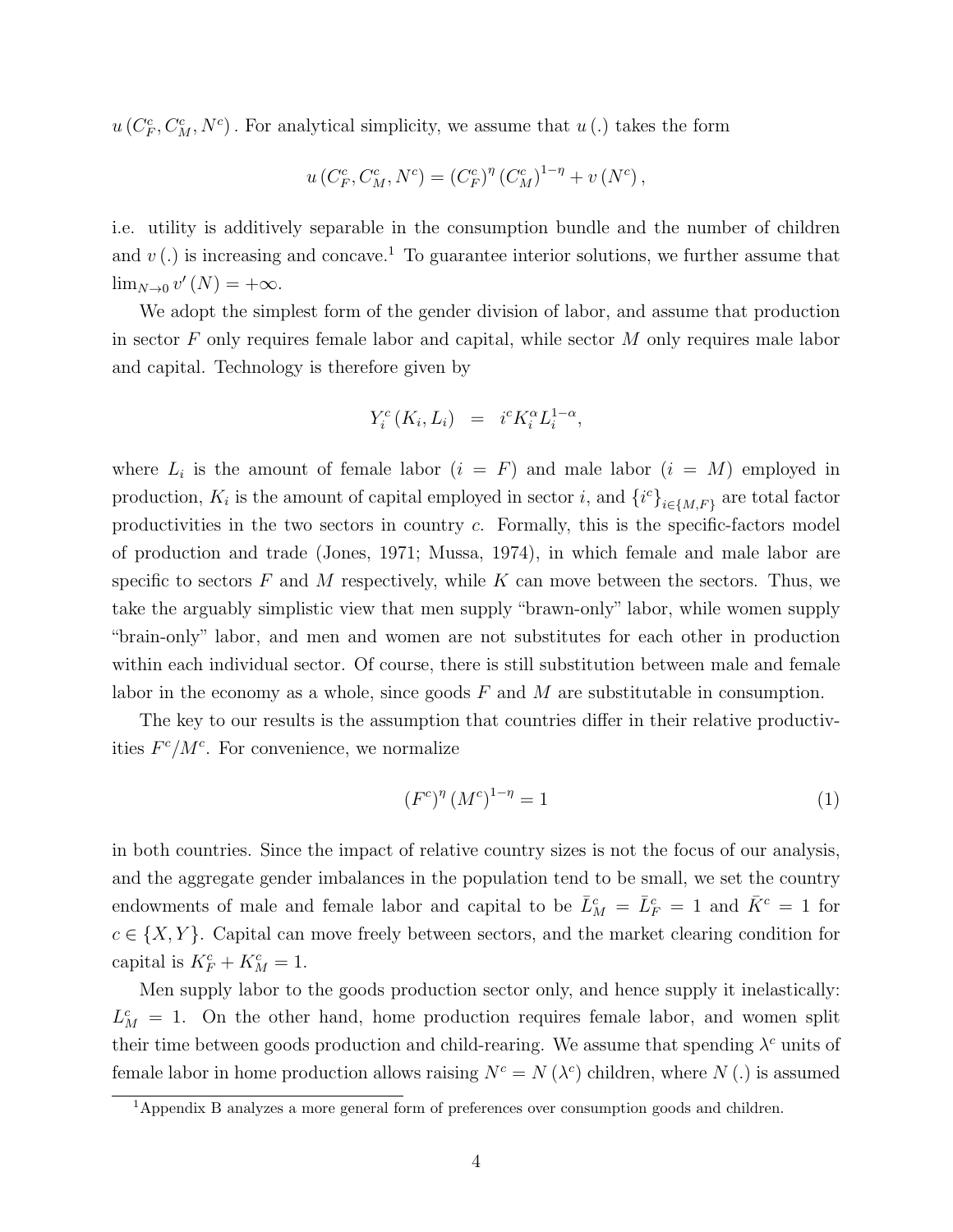to be continuously differentiable and increasing and we normalize  $N(0) = 0$ . Thus, female market labor force participation is  $L_F^c = 1 - \lambda^c$ .

All goods and factor markets are competitive. International trade is costless, while capital and labor cannot move across countries. In country  $c$ , capital earns return  $r^c$  and female and male workers are paid wages  $w_F^c$  and  $w_M^c$ , respectively. Let the price of goods  $i \in \{M, F\}$  be denoted by  $p_i$ , and set the price of the goods consumption basket to be numeraire:<sup>2</sup>

$$
p_F^{\eta} p_M^{1-\eta} = 1.
$$
 (2)

A competitive equilibrium in this economy is a set of prices  ${p_F, p_M, r^c, w_F^c, w_M^c\}_{c \in \{X, Y\}}$ , factor allocations  $\{K_M^c\}_{c \in \{X,Y\}}$  and female (formal) labor force participation rates  $\{L_F^c\}_{c \in \{X,Y\}}$ , such that (i) consumers maximize utility; (ii) firms maximize profits; (iii) all goods and factor markets clear. In the rest of the section, we will solve for the equilibrium in two steps. We first consider the global goods production and consumption allocations for a given female labor force participation decision  $L_F^c = 1 - \lambda^c$  (or, equivalently, fertility decision  $N^c$ ). We then endogenize households' decisions over fertility.

### 2.2 Production and Trade Equilibrium

Suppose that the female labor supply is  $L_F^c = 1 - \lambda^c$ , where we recall that  $\lambda^c$  is the amount of time a woman spends at home raising her children. To characterize the production and trade equilibrium, we set up (i) the firms' and consumers' first order conditions, and (ii) market clearing conditions. It will be convenient to express all the equilibrium outcomes of the economy (prices and quantities) as functions of  $f^c \equiv \frac{1}{K_M^c}$ , which is a measure of the size of the female-labor intensive sector.

#### Firms' Optimization

In each of the two sectors, firms rent capital and hire labor to maximize profits. In other words, the sector  $i \in \{M, F\}$  firms solve the following optimization problem:

$$
\max_{K,L} p_i i^c K^{\alpha} L^{1-\alpha} - r^c K - w_i^c L.
$$

The necessary and sufficient first-order conditions with respect to  $K_i^c$  yield the following expression for the return to capital:  $\frac{r^c}{r}$  $\frac{r^c}{p_i} = \alpha i^c \left( \frac{L^c_i}{K^c_i} \right)$  $\int_{0}^{1-\alpha}$ . Equalizing the returns to capital across sectors and assuming that labor markets clear pins down relative prices of the two

<sup>&</sup>lt;sup>2</sup>Due to the assumption that trade is costless, goods prices are the same in the two countries and thus carry no country superscripts.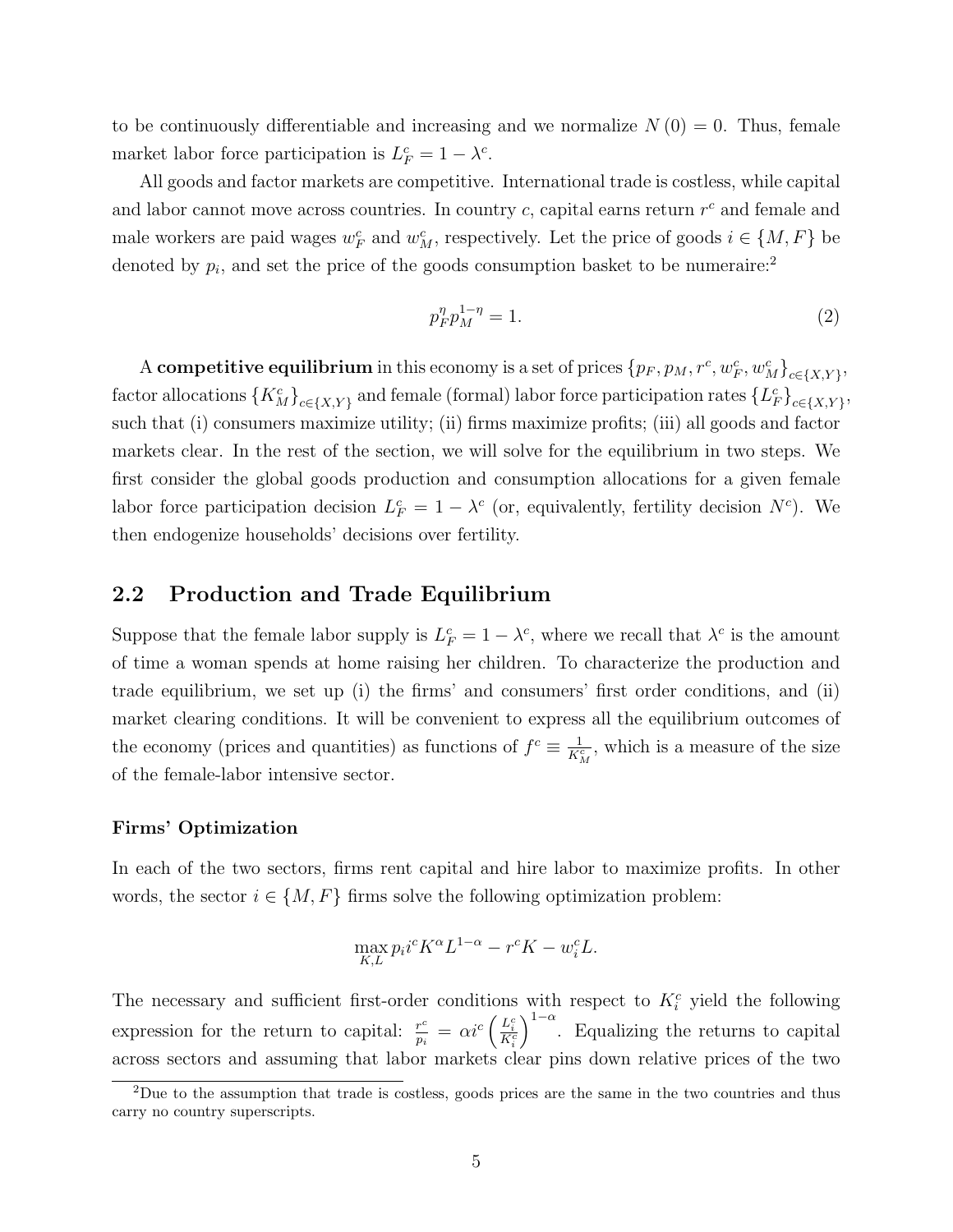goods:  $\frac{p_F}{p_M} = \frac{M^c}{F^c}$  $rac{M^c}{F^c}$   $\left(\frac{f^c-1}{1-\lambda^c}\right)$  $\int_{\frac{1}{\sqrt{c}}}^{c-1}$  (1- $\alpha$ )<sup>1- $\alpha$ </sup>. Since the adopted numeraire is the consumption bundle, i.e. (2) holds, prices are equal to

$$
\begin{cases}\np_F &= \left[\frac{M^c}{F^c} \left(\frac{f^c - 1}{1 - \lambda^c}\right)^{1 - \alpha}\right]^{1 - \eta} \\
p_M &= \left[\frac{F^c}{M^c} \left(\frac{1 - \lambda^c}{f^c - 1}\right)^{1 - \alpha}\right]^\eta\n\end{cases}\n\tag{3}
$$

which yields the following expression for the return to capital:

$$
r^{c} = \alpha \left[ f^{c} \left( \frac{1 - \lambda^{c}}{f^{c} - 1} \right)^{\eta} \right]^{1 - \alpha}.
$$
 (4)

Finally, the necessary and sufficient first-order conditions with respect to  $L_i^c$  yield  $\frac{w_i^c}{p_i}$  =  $(1-\alpha)\,i^c\left(\frac{K_i^c}{L_i^c}\right)$  $a^{\alpha}$  so that equilibrium wages of women and men are

$$
w_F^c = (1 - \alpha) \left(\frac{1}{f^c}\right)^{\alpha} \left(\frac{f^c - 1}{1 - \lambda^c}\right)^{1 - \eta(1 - \alpha)}
$$
(5)

and

$$
w_M^c = (1 - \alpha) \left(\frac{1}{f^c}\right)^{\alpha} \left(\frac{f^c - 1}{1 - \lambda^c}\right)^{-\eta(1 - \alpha)}.
$$
 (6)

#### Consumers' Optimization

The Cobb-Douglas specification of the consumption bundle implies constant expenditure shares on the two goods, i.e.  $p_F C_F^c = \eta E^c$  and  $p_M C_M^c = (1 - \eta) E^c$ , where expenditure is equal to aggregate income, derived from wages paid to labor and rental of capital:

$$
E^{c} = r^{c} + w_{F}^{c} (1 - \lambda^{c}) + w_{M}^{c}.
$$

Therefore, aggregate consumption is split as follows:

$$
\frac{p_F C_F^c}{\eta} = \frac{p_M C_M^c}{1 - \eta} = r^c + w_F^c (1 - \lambda^c) + w_M^c.
$$
 (7)

#### Market Clearing Conditions

In sector  $F$ , world consumption and production equalize, so that

$$
\sum_{c} p_{F} F^{c} (1 - K_{M}^{c})^{\alpha} (1 - \lambda^{c})^{1 - \alpha} = \eta \left[ \sum_{c} r^{c} + (1 - \lambda^{c}) w_{F}^{c} + w_{M}^{c} \right],
$$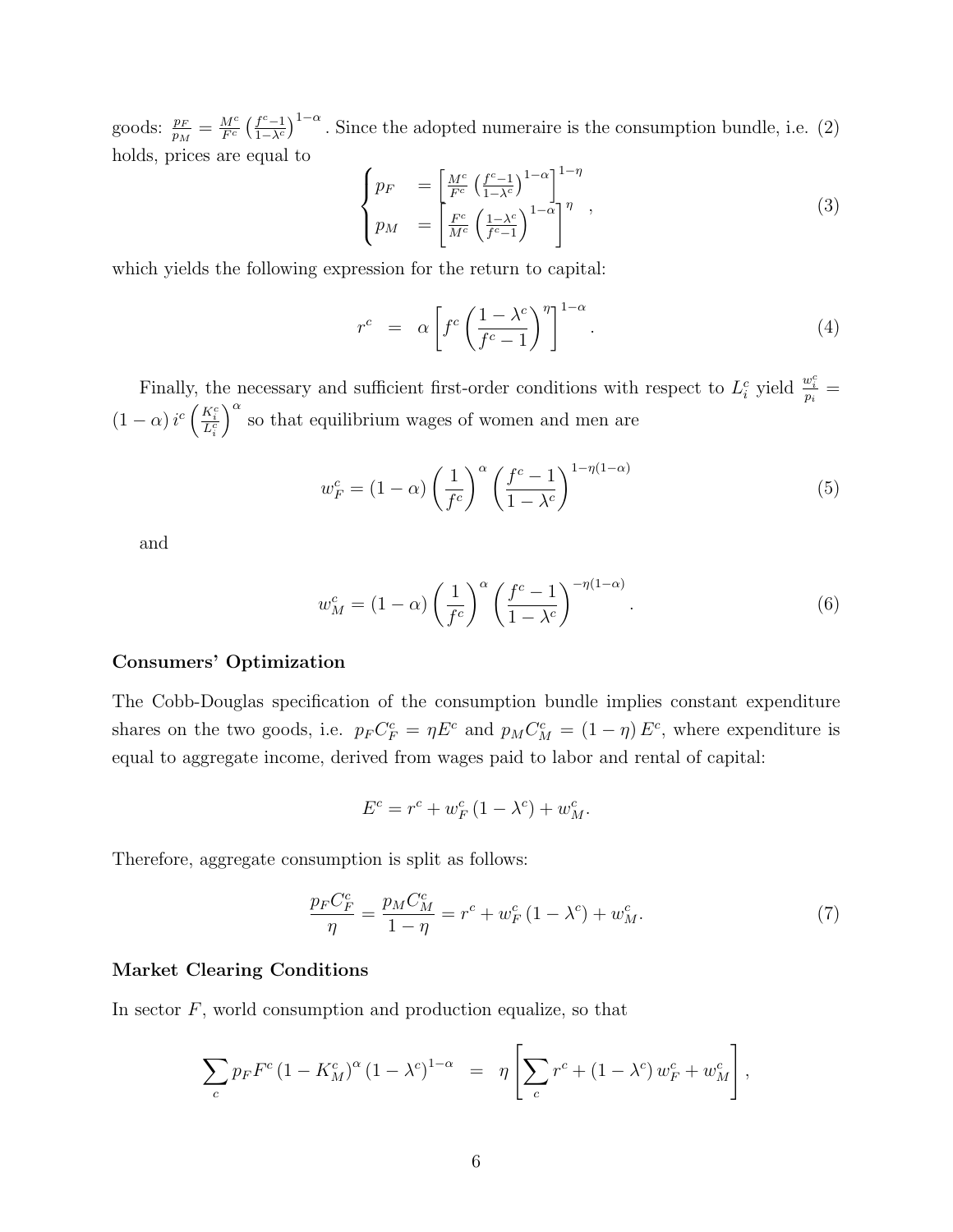which simplifies to

$$
\sum_{c} M^{c} \left(\frac{1}{f^{c}}\right)^{\alpha} \left[1 - \left(1 - \eta\right)f^{c}\right] = 0. \tag{8}
$$

Since goods prices are the same everywhere, equalizing the right-hand sides of equation  $(3)$  in the two countries for sector F leads to the following condition:

$$
\frac{M^c}{F^c} \left(\frac{f^c - 1}{1 - \lambda^c}\right)^{1 - \alpha} = \frac{M^{-c}}{F^{-c}} \left(\frac{f^{-c} - 1}{1 - \lambda^{-c}}\right)^{1 - \alpha},\tag{9}
$$

where the notation " $-c$ " denotes "not country  $c$ ."

#### Characterization of Production Equilibrium

We define:

$$
\gamma^c = \left(\frac{F^c}{M^c} \frac{M^{-c}}{F^{-c}}\right)^{\frac{1}{1-\alpha}}
$$

and

$$
\rho^c=\gamma^c\frac{1-\lambda^c}{1-\lambda^{-c}}.
$$

A value  $\rho^c > 1$  indicates that country c has a comparative advantage in the female-labor intensive good F. The comparative advantage can be decomposed into a technological or Ricardian component  $\gamma^c$  and an *occupational* or "factor-proportions" component  $\frac{1-\lambda^c}{1-\lambda^c}$  $\frac{1-\lambda^c}{1-\lambda^{-c}}$ , which can exacerbate or attenuate technological differences. We rewrite the two equations (8) and (9) as a system of two equations with two unknowns  $\{f^c, f^{-c}\}$  given exogenous model parameters and  $\{\lambda^c, \lambda^{-c}\}$ :

$$
(f^{c})^{-\alpha} [1 - (1 - \eta) f^{c}] + (\gamma^{c})^{\eta(1 - \alpha)} (f^{-c})^{-\alpha} [1 - (1 - \eta) f^{-c}] = 0 \qquad (10)
$$

$$
\rho^c \frac{f^{-c} - 1}{f^c - 1} = 1 \tag{11}
$$

Equation (10) implicitly defines a downward-sloping "goods market-clearing curve" in the space  $(f^{-c}, f^{c})$  and is just a rearrangement of equation (8), keeping in mind that normalization (1) implies that  $\frac{M^{-c}}{M^{c}} = \left(\frac{F^{c}M^{-c}}{M^{c}F^{-c}}\right)$  $\frac{F^{c}M^{-c}}{M^{c}F^{-c}}\bigg)^{\eta} = (\gamma^{c})^{\eta(1-\alpha)}$ . Since goods produced by the two countries are perfect substitutes, market clearing implies a negative relationship between the size  $f^c$  of the F-sector in country c and its size  $f^{-c}$  in country  $-c$ . On the other hand, the upward-sloping "factor market-clearing curve" in the space  $(f^{-c}, f^c)$ , defined by (11), implies that  $F$ -sectors have to be of comparable size in the two countries (i.e. the larger sector  $F$ gets in country c, the larger it needs to be in country  $-c$  as well), otherwise the return to capital will diverge across the F- and M-sectors in each country. Thus, allocations of capital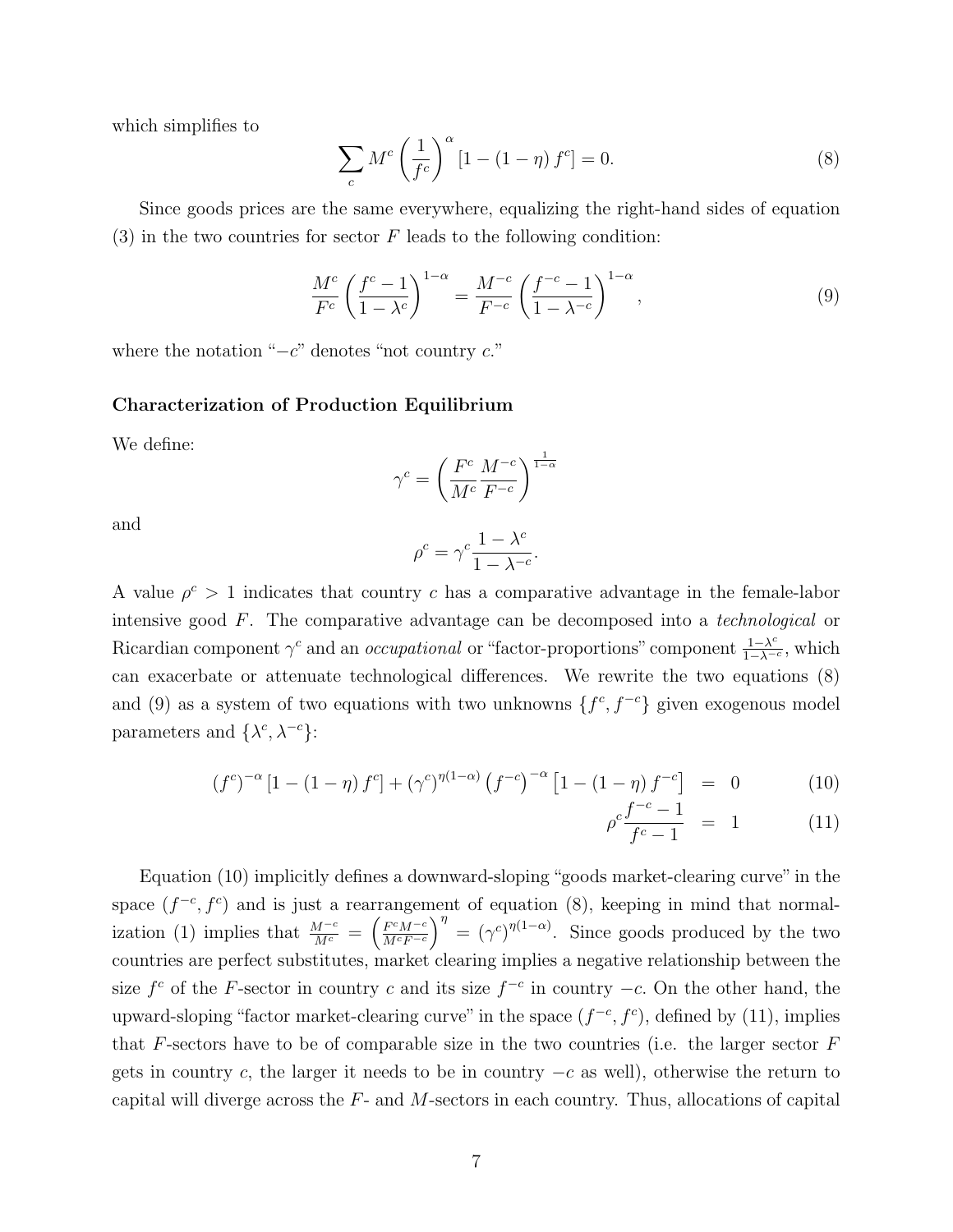between two sectors in the two countries  $\{f^X, f^Y\}$  are uniquely determined by the system of two equations (10) and (11).

In summary, we have the following result:

Proposition 1: Production and Trade Equilibrium Consider the endowment structure  $\{K^c, \bar{L}_M^c, L_F^c\}_{c \in \{X,Y\}} = \{1, 1, 1 - \lambda^c\}_{c \in \{X,Y\}}$ . The unique production and consumption equilibrium is characterized by the vector of prices  $\{p_F, p_M, r^c, w_F^c, w_M^c\}_{c \in \{X, Y\}}$  in (3) to (6), and factor allocations  $\{f^X, f^Y\}$  that solve (10) and (11).

The proof of Proposition 1 establishes existence of an intersection of the two "factor market-clearing" and "goods market-clearing" curves, which is therefore unique since the two curves have opposite slopes. The analysis above is carried out under an exogenously fixed fertility rate or, equivalently, an exogenously fixed level of female labor force participation. We now turn to endogenizing households occupational choices and fertility decisions.

### 2.3 Occupational Choice and Fertility Decisions

To pin down equilibrium  $\lambda^c$ , we proceed in two steps. First, for a given  $\lambda^{-c}$ ,  $w_F^c$  and  $\lambda^c$  are endogenously determined by labor supply and demand. Thus, we must ensure that labor supply is upward-sloping and the female labor market equilibrium is well defined. Second, female labor supply decision  $\lambda^{-c}$  of the other country affects the labor market equilibrium in c by shifting female labor demand in c. We therefore must find a fixed point in  $\{\lambda^c, \lambda^{-c}\}$ such that the female labor markets are in equilibrium in both countries simultaneously.

#### Female Labor Supply

Taking  $\lambda^{-c}$  as given and anticipating the production equilibrium prices and quantities, households make fertility decisions accordingly. Namely, they take prices as given and choose the share of female labor spent at home  $\lambda^c$  to maximize their indirect utility:

$$
V^{c}(\lambda) = r^{c} + w_{F}^{c} (1 - \lambda) + w_{M}^{c} + v [N (\lambda)].
$$

When the solution is interior, the first-order condition for the representative household's fertility decision is given by

$$
w_F^c = N'(\lambda^c) v'[N(\lambda^c)].
$$
\n(12)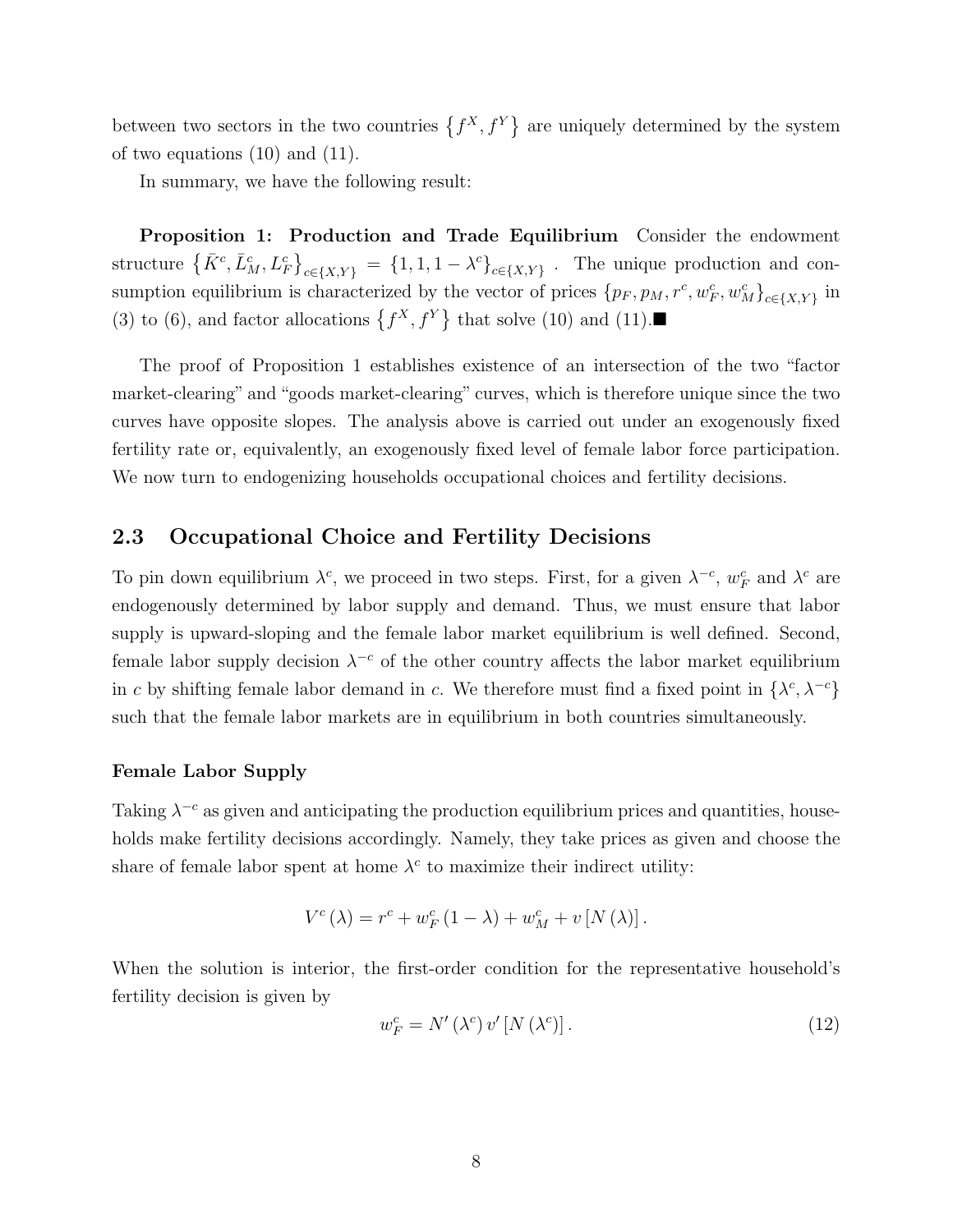**Lemma 1: Fertility Decision** Consider the following assumption: for every  $\lambda \in [0,1]$ ,

$$
N''\left(\lambda\right)v'\left[N\left(\lambda\right)\right]+\left[N'\left(\lambda\right)\right]^2v''\left[N\left(\lambda\right)\right]\leq 0.\tag{13}
$$

Then, first-order condition (12) is sufficient if and only if (13) holds.

The left-hand side of (13) is the second derivative of  $v[N(\lambda)]$ , and thus the inequality amounts to the assumption that  $v[N(\lambda)]$  is concave. Since  $v(.)$  is assumed to be concave, condition (13) trivially holds if  $N(.)$  is also concave, i.e. the production of children exhibits non-increasing returns. However, while sufficient, concavity of  $N(.)$  is not necessary. For the solution to be determined by (12), it is only necessary to assume that the composite function  $v[N(\lambda)]$  is concave – a weaker condition. Intuitively,  $v[N(\lambda)]$  aggregates preference for and production technology of children. The restriction (13) requires that marginal utility of having an additional child decreases faster than the reduction – if any – in the marginal cost of producing this additional child.

The female labor market supply curve is therefore defined as

$$
\begin{cases} w_F^c = N'(\lambda^c) v'[N(\lambda^c)] & \text{if } \lambda^c < 1\\ w_F^c \le N'(1) v'[N(1)] & \text{if } \lambda^c = 1 \end{cases}.
$$
 (14)

Under assumption  $(13)$ , female formal labor market supply is upward-sloping: a rise in women's wages increases female market labor supply and hence reduces fertility. In general, an increase in women's wage will have both income and substitution effects. Higher female wages represent a higher opportunity cost of having children, and thus the substitution effect implies that a rise in women's wages increases female market labor supply and hence reduces fertility. However, higher female wages can also have an income effect: since children are a normal good, all else equal higher female wages can also lead to more children, and thus *lower* formal labor supply. The utility function adopted in the main text, which is linear in income and additively separable in consumption and fertility, allows us to sidestep the income effect and thus let the female labor supply curve be driven by the substitution effect. The upwardsloping female labor supply curve and the associated negative relationship between female wages and fertility are in line with a large body of both theoretical and empirical literature, going back to Becker (1965), Willis (1973), and Becker (1981). Appendix B considers a more general utility function and derives conditions for the income effect to be sufficiently small for the female market labor supply curve to be well-defined and upward sloping.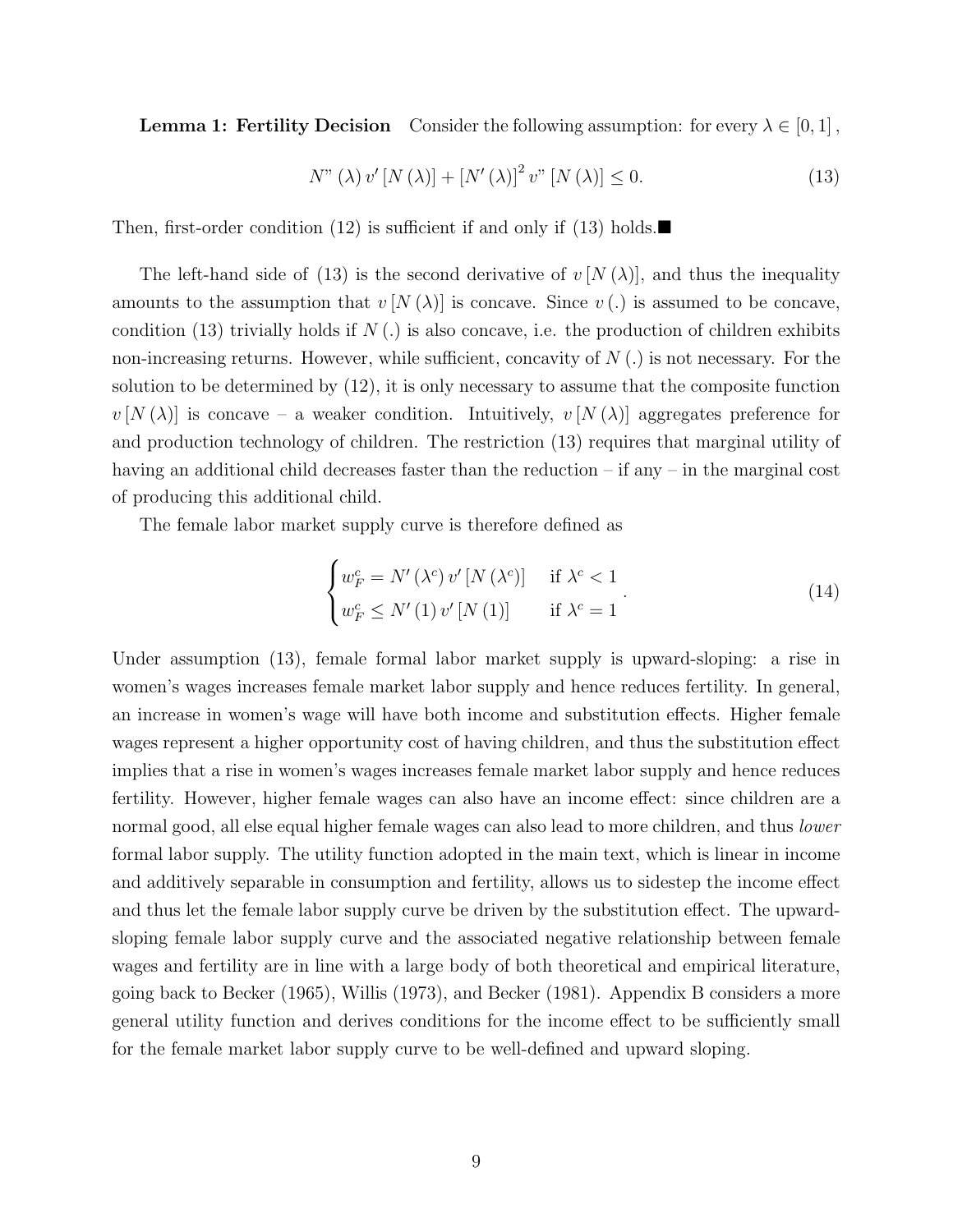#### Female Labor Demand

For a given set of parameters  $\{F^X, M^X, F^Y, M^Y, \lambda^{-c}\}$ , equation (5) defines a downwardsloping female market labor demand curve. To see this, we rewrite labor demand using  $(11):$ 

$$
w_F^c = (1 - \alpha) \left(\frac{1}{f^c}\right)^{\alpha} \left(\gamma^c \frac{f^{-c} - 1}{1 - \lambda^{-c}}\right)^{1 - \eta(1 - \alpha)}.
$$
 (15)

Thus, for a given female labor force supply  $1 - \lambda^{-c}$  in country  $-c$ ,  $w_F^c$  decreases with  $f^c$ and increases with  $f^{-c}$ . To sign the slope of the female labor demand curve, we first establish the following result:

**Lemma 2: Comparative statics** If comparative advantage of country  $c \in \{X, Y\}$  in the female-labor intensive sector becomes stronger ( $\rho^c$  increases), then country c has a larger female-labor intensive sector:  $\frac{df^c}{d\rho^c}(\rho^c) > 0$ .

Thus, an increase in female labor supply in country  $c$  increases  $c$ 's comparative advantage in the female-labor intensive good (the factor-proportions effect). This will increase  $f^c$ , the size of the  $F$ -sector in country  $c$  and exert a downward pressure on female wages. By the same token, country  $-c's$  comparative advantage in the female-labor intensive good is reduced, decreasing  $f^{-c}$ , the size of the F-sector in that country, which in turn will put additional downward pressure on female wages in country c. The female labor demand curve is therefore downward-sloping.

Proposition 2: Labor force participation in partial equilibrium For a given level of the other country's female labor force participation  $(1 - \lambda^{-c})$ , there exists a unique  $\lambda^c$  satisfying both (14) and (15).

In the proof of Proposition 2, we establish that the female formal market labor supply and demand curves either intersect at the corner, i.e.  $\lambda^c = 1$ , or in the interior, in which case the labor market equilibrium is characterized by

$$
N'\left(\lambda^c\right)v'\left[N\left(\lambda^c\right)\right] = \left(1 - \alpha\right)\left(\frac{1}{f^c}\right)^{\alpha} \left(\frac{f^c - 1}{1 - \lambda^c}\right)^{1 - \eta(1 - \alpha)}.\tag{16}
$$

#### Equilibrium Fertility

Lemma 2 and the labor demand equation (15) imply that the female labor demand curve in country c shifts down when female labor supply in country  $-c$  goes up. Thus  $\lambda^c (\lambda^{-c})$ , the equilibrium female labor force participation rate in country  $c$  when that rate in country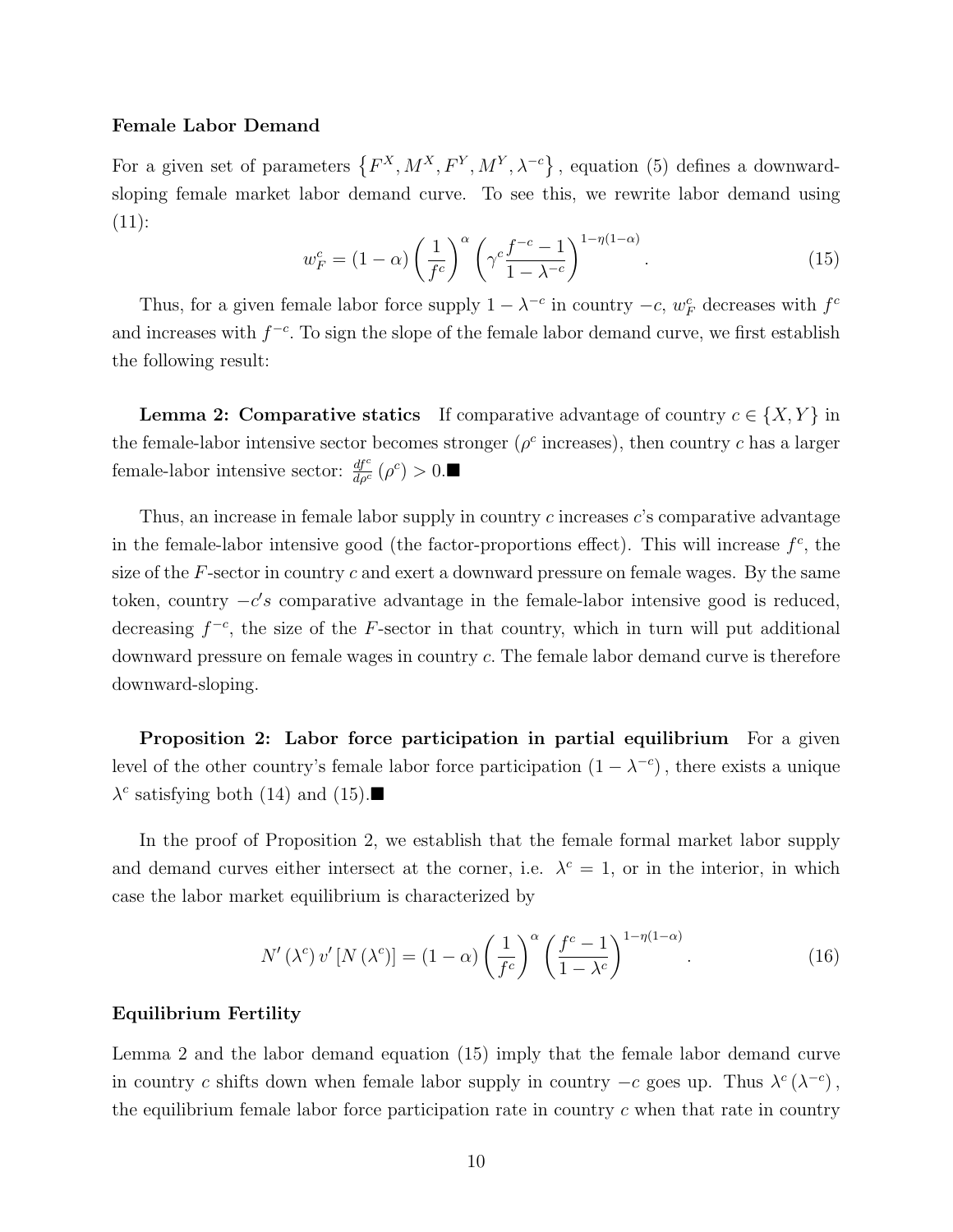$-c$  is  $\lambda^{-c}$ , is decreasing; so is  $\lambda^{-c}(\lambda^c)$ . The following proposition formally establishes that these two "reaction functions" intersect and therefore defines the complete equilibrium of the economy.

Proposition 3: Characterization of the Complete Equilibrium Equations (3) to (6), (11), and (14) define a vector of prices  $\{p_F, p_M, r^c, w_F^c, w_M^c\}_{c \in \{X, Y\}}$ , factor allocations  ${K_M^c}_{c \in \{X,Y\}}$  and female labor force participations  ${1 - \lambda^c}_{c \in \{X,Y\}}$  that form the unique equilibrium of the economy.

#### Cross-Sectional Comparisons

We now consider  $(f^c, \lambda^c)$  and  $(\tilde{f}^c, \tilde{\lambda}^c)$ , two equilibrium capital and female labor allocations of the economy when the Ricardian comparative advantage of country c takes values  $\gamma^c$  and  $\tilde{\gamma}^c$ , respectively. The objective of this section is to compare fertility and the allocation of capital across sectors in these two parameter configurations.

To evaluate at the effect of changes in comparative advantage on the allocation of labor and capital, we take the ratio of female wages in the two countries and use (11) to obtain the following equality:

$$
\frac{N'\left(\lambda^c\right)v'\left[N\left(\lambda^c\right)\right]}{N'\left(\lambda^{-c}\right)v'\left[N\left(\lambda^{-c}\right)\right]}\left(\frac{f^c}{f^{-c}}\right)^\alpha = \left(\gamma^c\right)^{1-\eta(1-\alpha)}.\tag{17}
$$

Equality (17) implies that if  $\gamma^c \geq \tilde{\gamma}^c$  then either  $\frac{N'(\lambda^c)v'[N(\lambda^c)]}{N'(\lambda^c-v)w[N(\lambda^c)]}$  $\frac{N'(\lambda^c) v'[N(\lambda^c)]}{N'(\lambda^{-c}) v'[N(\lambda^{-c})]} \geq \frac{N'\big(\tilde{\lambda}^c\big)v'\big[N\big(\tilde{\lambda}^c\big)\big]}{N'\big(\tilde{\lambda}^{-c}\big) v'[N\big(\tilde{\lambda}^{-c}\big)}$  $\frac{N'(\lambda^c) v'[N(\lambda^c)]}{N'(\tilde{\lambda}^{-c}) v'[N(\tilde{\lambda}^{-c})]}$  or  $\frac{f^c}{f^{-c}} \ge$  $ilde{f}^c$  $\frac{f^c}{\tilde{f}^{-c}}$ , or both. In other words, a change in comparative advantage triggers either a change in fertility choices in either or both countries  $(\lambda^c \leq \tilde{\lambda}^c \text{ and/or } \lambda^{-c} \geq \tilde{\lambda}^{-c})$ , or a reallocation of capital across sectors in either or both countries  $(f^c \geq \tilde{f}^c \text{ and/or } f^{-c} \leq \tilde{f}^{-c})$ . However, since  $\gamma^c = 1/\gamma^{-c}$ , a stronger comparative advantage in the F-good in country c is associated with a weaker comparative advantage in country  $-c$ , vice and versa. Therefore, if a change in comparative advantage positively (resp. negatively) affects fertility in country  $c$ , it will simultaneously negatively (resp. positively) affect fertility in country  $-c$ . The same holds for capital allocation. Thus, we can state the following:

$$
\gamma^{c} \ge \tilde{\gamma}^{c} \Longrightarrow \left(\lambda^{c} \le \tilde{\lambda}^{c} \text{ and } \lambda^{-c} \ge \tilde{\lambda}^{-c}\right) \text{ or } \left(f^{c} \ge \tilde{f}^{c} \text{ and } f^{-c} \le \tilde{f}^{-c}\right) \tag{18}
$$

Finally, to see that both labor and capital respond to an exogenous change in comparative advantage, we note that the right-hand side of  $(16)$  is increasing in  $f<sup>c</sup>$ , while the left-hand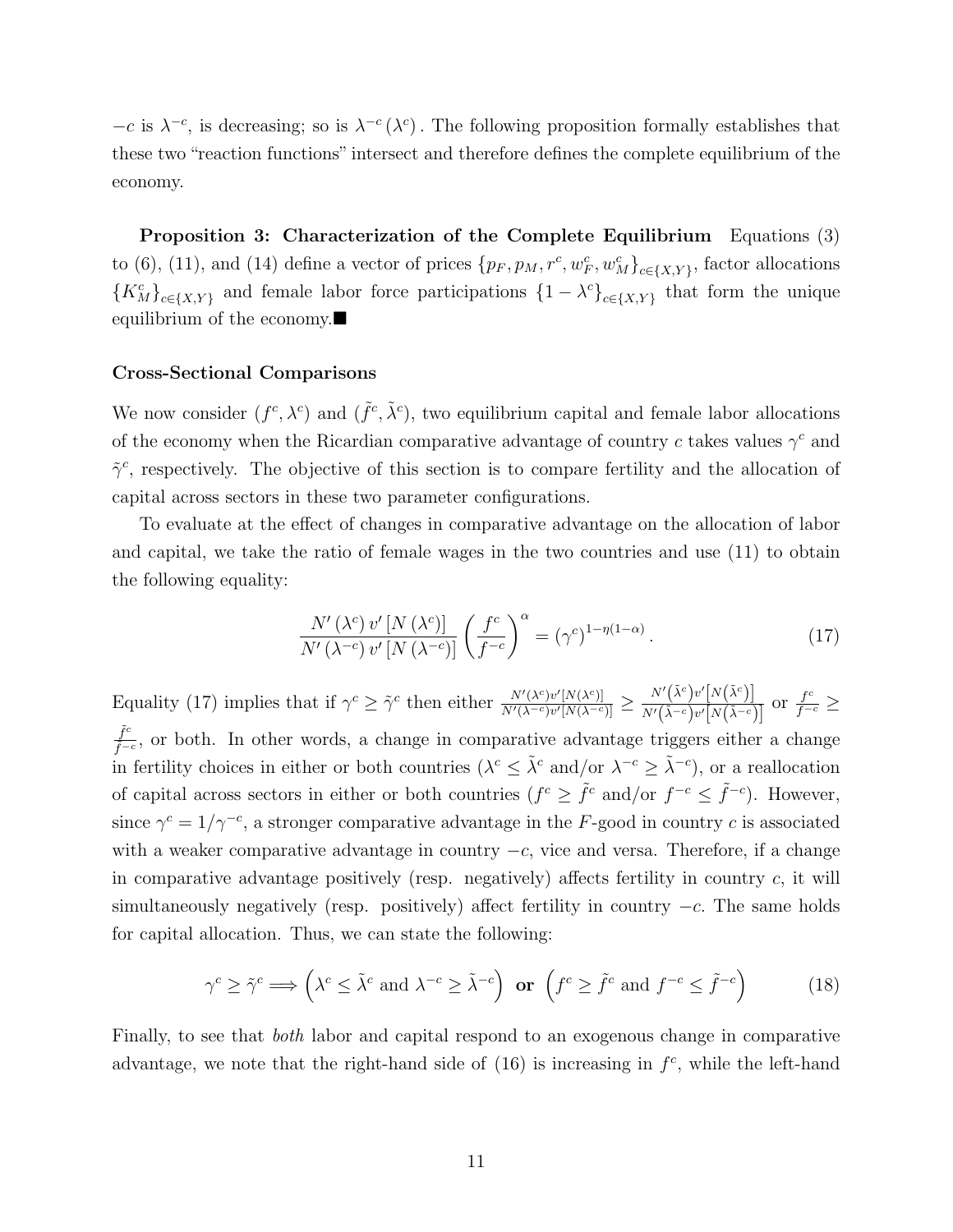side is decreasing in  $\lambda^c$ . The following equivalence therefore holds:

$$
f^c \ge \tilde{f}^c \Longleftrightarrow \lambda^c \le \tilde{\lambda}^c. \tag{19}
$$

That is, a higher inflow of capital in the F-sector is associated with higher female labor force participation and hence lower fertility in equilibrium.

The last term in (18) is therefore redundant and we can simply write

$$
\gamma^{c} \ge \tilde{\gamma}^{c} \Longrightarrow \left(\lambda^{c} \le \tilde{\lambda}^{c} \text{ and } \lambda^{-c} \ge \tilde{\lambda}^{-c}\right).
$$
\n(20)

The above discussion leads to the following proposition:

**Proposition 4: Cross-Sectional Comparison** If country c has a Ricardian comparative advantage in the female-labor intensive sector  $(\frac{F^c}{M^c} > \frac{F^{-c}}{M^{-c}})$ , it will exhibit lower equilibrium fertility:  $N^c < N^{-c}$ .

Proposition 4 gives the main theoretical prediction of the model, and one that will be tested empirically: Ricardian comparative advantage gets reinforced by a factor-proportions component when agents choose fertility and labor force participation rates. The intuition for this result is as follows. Female wages will be higher in the country with the comparative advantage in the female-intensive sector, both because of higher relative productivity and because capital will flow to the comparative advantage sector. Since a higher female wage increases the opportunity cost of childbearing in terms of goods consumption, equilibrium childbearing drops.

The theoretical exposition above makes clear what the measurement and identification challenges for the empirical work are. First, in order to test for the impact of gender-biased comparative advantage on fertility, we must develop a measure of comparative advantage in (fe)male sectors. Fortunately, the model presents us with a way of doing this: observed trade flows. Countries with a comparative advantage in the female-intensive good will export that good. Our empirical strategy thus starts by building a measure of the female intensity of exports based on observed export specialization. Second, the model shows quite clearly that observed specialization patterns and trade flows are endogenous to fertility: countries with higher technological comparative advantage in the female sector will accentuate that comparative advantage with a higher female labor supply and will thus effectively exhibit relative factor proportions that also favor exports in the female-intensive sectors. Thus, in order to provide evidence for the causal impact of comparative advantage on fertility, we must find an exogenous source of variation in comparative advantage. We describe all parts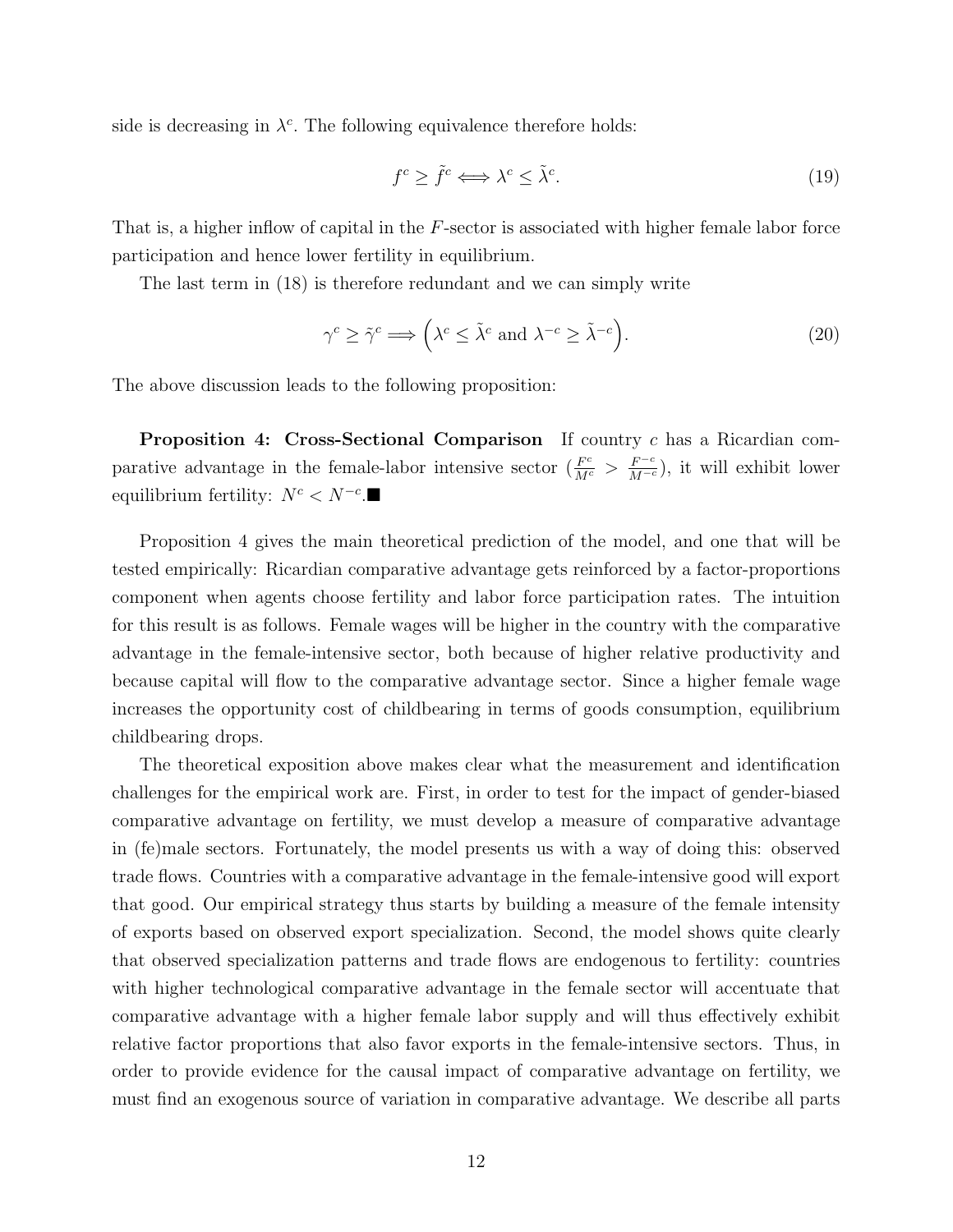of our empirical strategy and results below.

### 3 Empirical Strategy

To test for the impact of comparative advantage on fertility, we must first construct a measure of the degree of female bias in a country's export pattern. We begin by classifying sectors according to their female intensity. Let an industry's female-labor intensity  $FL_i$  be measured as the share of female workers in the total employment in sector  $i$ . We take this measure as a technologically determined industry characteristic that does not vary across countries. We then construct for each country and time period a measure of the "female-labor needs of exports":

$$
FLNX_{ct} = \sum_{i=1}^{I} \omega_{ict}^{X} FL_i,
$$
\n(21)

where *i* indexes sectors, c countries, and t time periods. In this expression,  $\omega_{ict}^X$  is the share of sector c exports in country c's total exports to the rest of the world in time period  $t$ . Thus,  $FLNX<sub>ct</sub>$  in effect measures the gender composition of exports in country c. This measure is meant to capture the female bias in each country's comparative advantage. It will be high if a country exports mostly in sectors with a large female share of employment, and vice versa.<sup>3</sup>

Using this variable, we would like to estimate the following equation in the cross-section of countries:

$$
N^{c} = \alpha + \beta FLNX_{c} + \gamma \mathbf{Z}_{c} + \varepsilon_{c}.
$$
\n(22)

The left-hand side variable  $N^c$  is, as in Section 2, the number of births per woman, and  $\mathbb{Z}_c$ is a vector of controls. The main hypothesis is that the effect of comparative advantage in female-intensive sectors  $FLNX_c$  on fertility is negative ( $\beta < 0$ ). The potential for reverse causality is immediate here: higher fertility will reduce women's formal labor force participation and therefore could also affect the country's export pattern. To deal with reverse causality, we implement an instrumentation strategy that follows Do and Levchenko (2007), and exploits exogenous geographical characteristics of countries, together with how those exogenous characteristics affect international trade in different industries differentially. The construction of the instrument is described in detail in Appendix C.

We also exploit the time variation in the variables to estimate a panel specification of the

<sup>3</sup>The form of this index is based on Almeida and Wolfenzon (2005) and Do and Levchenko (2007), who build similar indices to capture the external finance needs of production and exports.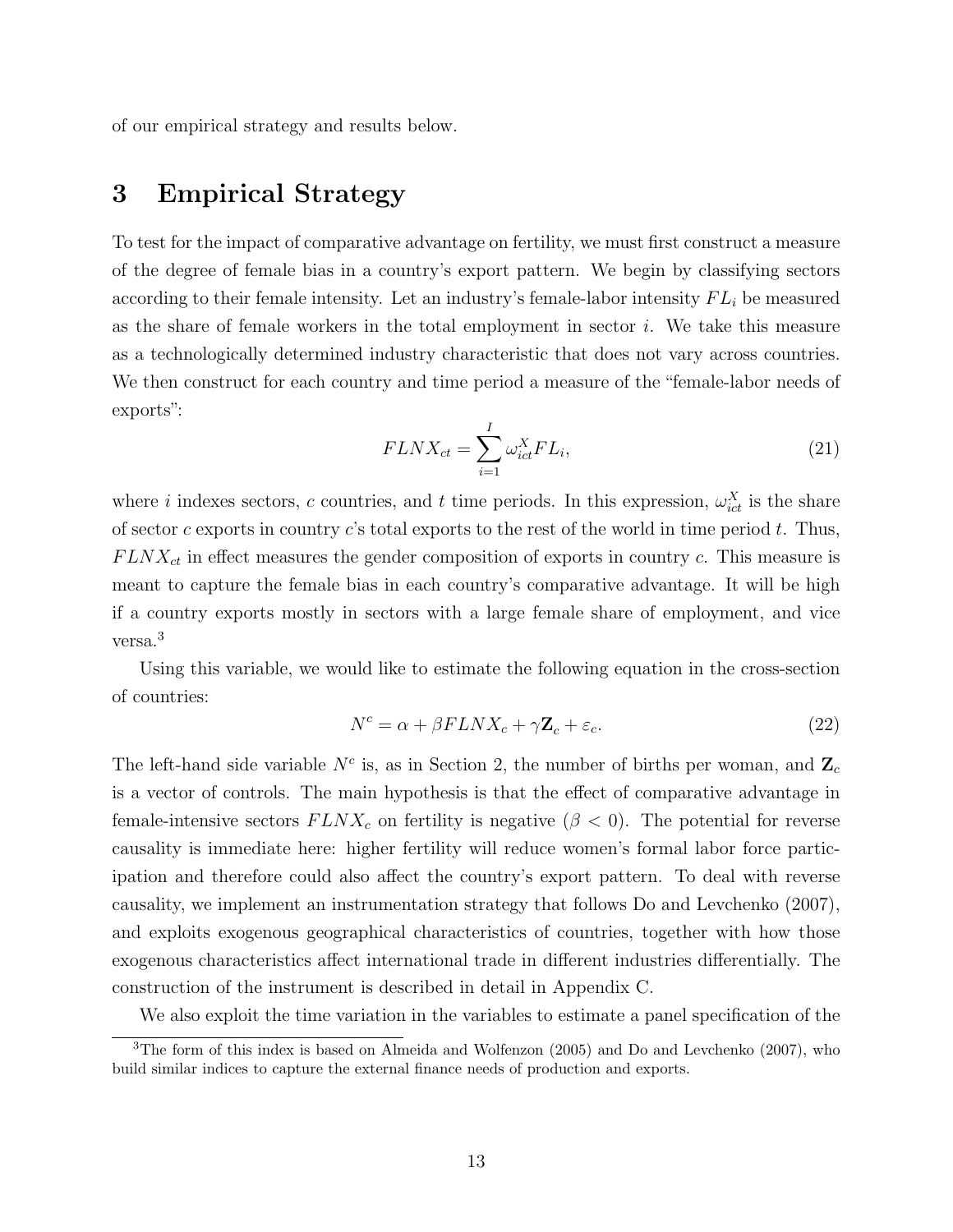type

$$
N_t^c = \alpha + \beta FLNX_{ct} + \gamma \mathbf{Z}_{ct} + \delta_c + \delta_t + \varepsilon_{ct},\tag{23}
$$

where country and time fixed effects are denoted by  $\delta_c$  and  $\delta_t$  respectively. The advantage of the panel specification is that the use of fixed effects allows us to control for a wide range of time-invariant omitted variables that vary at the country level, and identify the coefficient purely from the time variation in comparative advantage and fertility outcomes within a country over time.

The baseline controls include PPP-adjusted per capita income, overall trade openness, and, in the case of cross-sectional regressions, regional dummies. (We also check robustness of the results to a number of additional control variables.) The cross-sectional specifications are estimates on long-run averages for the period 1980-2007. The panel specifications are estimated on non-overlapping 5-year and 10-year averages. As per standard practice, we take multi-year averages in order to sweep out any variation at the business cycle frequency. The panel data span 1962 to 2007 in the best of cases, though not all variables for all countries are available for all time periods.

### 4 Data Sources and Summary Statistics

The key indicator required for the analysis is the share of female workers in the total employment in each sector,  $FL_i$ . This information comes from the UNIDO Industrial Statistics Database (INDSTAT4 2009), which records the total employment and female employment in each manufacturing sector for a large number of countries at the 3-digit ISIC Revision 3 classification (61 distinct sectors), starting in the late 1990s. We compute  $FL_i$  as the mean share of female workers in total employment in sector  $i$  across the countries for which these data are available and relatively complete. This sample includes 11 countries in each of the developed and developing sub-samples: Austria, Cyprus, Ireland, Italy, Japan, Lithuania, Korea, Malta, New Zealand, Slovak Republic, United Kingdom; and Azerbaijan, Chile, Egypt, India, Indonesia, Jordan, Malaysia, Morocco, Philippines, Thailand, Turkey. Table 1 reports the values of  $FL_i$  in our sample of sectors. It is clear that there is wide variation in the share of women in sectoral employment. While the mean is 27 percent, these values range from the high of 71 percent in Wearing Apparel and 62 percent in Knitted and Crocheted Fabrics to the low of 8 or 9 percent in Motor Vehicles, Bodies of Motor Vehicles, Building and Repairing of Ships, and Railway Locomotives.<sup>4</sup> The export shares  $\omega_{ict}^X$  are calculated

<sup>&</sup>lt;sup>4</sup>One may be concerned that these values are very different across countries in general, and across developed and developing countries in particular. However, it turns out that the rankings of sectors are remarkably similar across countries. The values of  $FL_i$  computed on the OECD and non-OECD samples have a corre-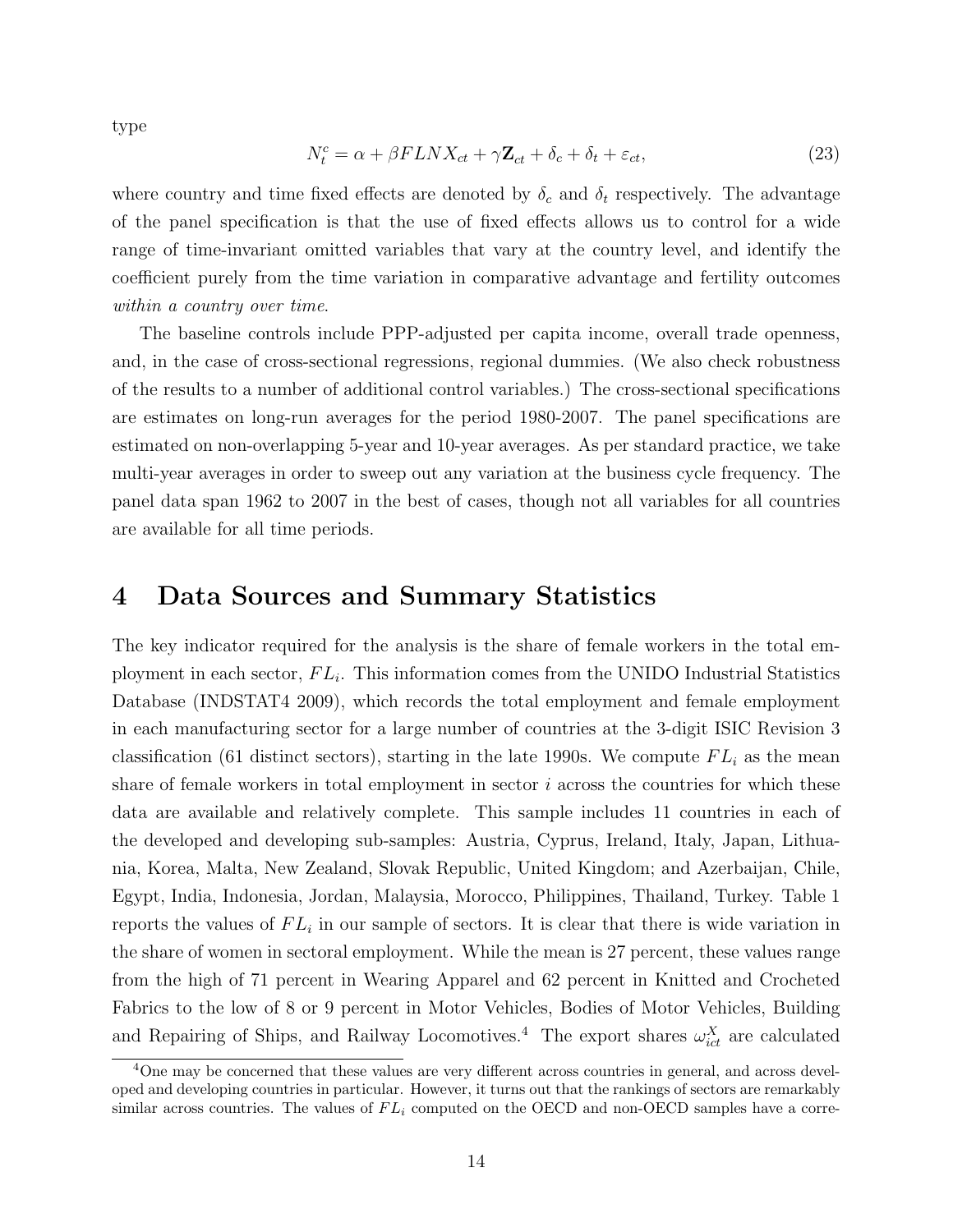based on the COMTRADE database, which contains bilateral trade data starting in 1962 in the 4-digit SITC revision 1 and 2 classification. The trade data are aggregated up to the ISIC Revision 3 classification using a concordance developed by the authors.

Table 2 reports some summary statistics for the female labor needs of exports for the OECD and non-OECD country groups. We observe that for the OECD, the measure is relatively stable across decades, with an average of about 0.25. For the non-OECD countries, the female labor needs of exports is higher, between 0.27 and 0.30, and, if anything, rising over time. Notably, the dispersion in  $F N L X$  among the non-OECD countries is both much greater than among the OECD, and increasing over time. In the OECD sample, the standard deviation is stable at 0.03-0.04, whereas in the non-OECD sample it rises monotonically from 0.08 to 0.12 between the 1960s and the 2000s.

Tables 3 reports the countries with the highest and lowest FLNX values. Typically, countries with the highest values of female content of exports are those that export mostly textiles and wearing apparel, while countries with the lowest  $FLNX$  are natural resource exporters. Equally important for our empirical strategy are changes over time. Tables 4 reports the countries with the largest positive and negative changes in  $FLNX$  between the 1960s and today. We can see that relative to the cross-sectional variation, the time variation is also considerable.

Data on fertility are sourced from the World Bank's World Development Indicators. The baseline controls – PPP-adjusted per capita income and overall trade openness – come from the Penn World Tables 6.3 (Heston et al., 2002). Table 2 presents the summary statistics for fertility (number of births per women) in each decade and separately for OECD and non-OECD countries. There is considerable variation in fertility across countries: while the median fertility after 1980 is 3.3 births per woman in our sample of countries, the standard deviation is 1.8, and the 10th-90th percent range spans from 1.4 to 6.3. The table highlights the pronounced cross-sectional differences between high- and low-income countries, as well as the secular reductions in fertility over time in both groups of countries. Our final dataset contains country-level variables on up to 145 countries.

lation of 0.89. Pooling all the countries together, the first principal component explains 77 percent of the cross-sectoral variation across countries, suggesting that rankings are very similar. We also experimented with taking alternative averages: medians instead of means across countries; and dropping outlier values of female shares in individual sectors. The results were very similar. Another concern is that  $FL_i$  is measured based on data from the last 10-15 years, whereas our estimation sample goes back several decades. We are not aware of similar data for earlier periods. Our measure of  $FL_i$  can be combined with data for earlier time periods as long as there are no "gender-intensity revesals" over time, that is, the ranking of industries by female intensity is stable.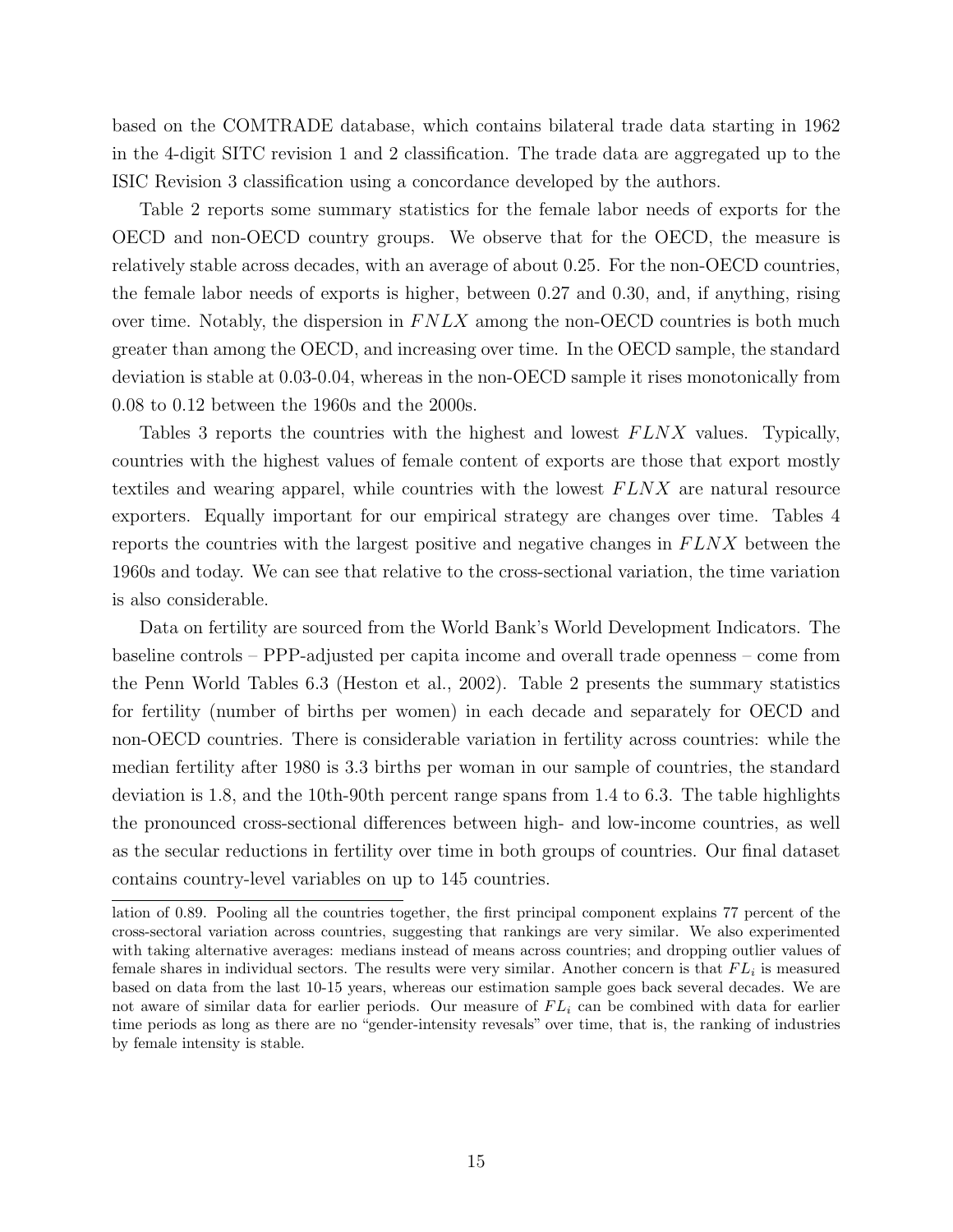### 5 Empirical Results

#### 5.1 Cross-sectional results

Table 5 reports the results of estimating the cross-sectional specification in equation (22). Both left-hand side and the right-hand side variables are in natural logs. All of the specifications control for income per capita and overall openness. Column 1 presents the OLS results. There is a pronounced negative relationship between the female-labor need of exports and fertility, significant at the one percent level. By contrast, the coefficient on overall trade openness is zero to the second decimal point and not significant. As is well known, income per capita is significantly negatively correlated with fertility. These three variables absorb a great deal of variation in fertility across countries: the  $R^2$  in this regression is 0.63. Column 2 repeats the OLS exercise but including the regional dummies.<sup>5</sup> The  $R^2$  increases to 0.86, but the female labor need of exports remains equally significant.

Column 3 implements the 2SLS procedure. The bottom panel displays the results of the first stage. As expected, the instrument is highly significant with a t-statistic of 9.4, and the F-statistic for the excluded instrument of 43 is comfortably within the range that allows us to conclude that the instrument is strong (Stock and Yogo, 2005). In the second stage, the main variable of interest,  $F N L X$ , is statistically significant at the one percent level, with a coefficient that is about one-third larger in absolute value than the OLS coefficient. Column 4 repeats the 2SLS exercise adding regional dummies. The second-stage coefficient of interest both increases in absolute value and becomes more statistically significant.

The OLS and 2SLS results described above constitute the main cross-sectional finding of the paper. Countries that have a comparative advantage in the female-intensive sectors exhibit lower fertility. The estimates are economically significant. Taking the coefficient in column 4 as our preferred estimate, a 10 percent change in  $FNLX$  leads to a 4.7 percent lower fertility rate. In absolute terms, this implies that moving from the 25th to the 75th percentile in the distribution of the female content of exports lowers fertility by as much as 20 percent, or about 0.36 standard deviations of average fertility across countries. Applied to the median of 3.3 births per woman in this sample of countries, the movement from the 25th to the 75th percentile in  $FLNX$  implies a reduction of 0.64 births per woman.

<sup>&</sup>lt;sup>5</sup>The regional dummies correspond to the official World Bank region definitions: East Asia and Pacific, Europe and Central Asia, Latin America and the Caribbean, Middle East and North Africa, North America, South Asia, and Sub-Saharan Africa.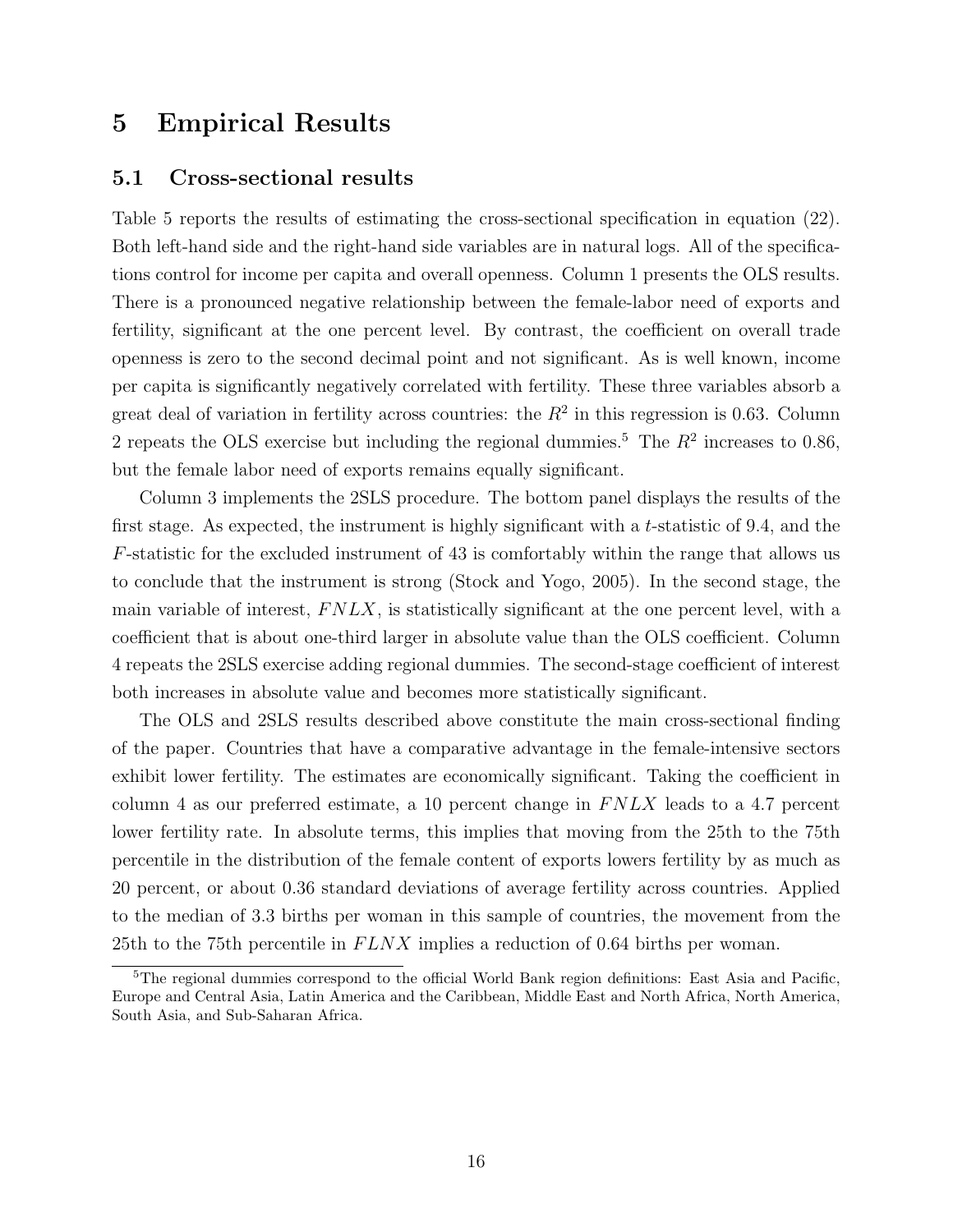#### 5.2 Robustness

We now check the robustness of the cross-sectional result in a number of ways. The first set of checks is on how the instrument construction treats zero trade observations. As detailed in Appendix C, the baseline instrument estimates the standard log-linear gravity specification that omits zeros in the trade matrix, and predicts trade only for those values in which observed trade is positive. We address the issue of zeros in two ways. The first is to predict trade values for the observations in which actual trade is zero based on the same log-linear regression. The second is to instead estimate a Poisson pseudo-maximum likelihood model on the levels of trade values, as suggested by Santos Silva and Tenreyro (2006). In this exercise, the zero trade observations are included in the estimation sample. The results of using those two alternative instruments are presented in columns 5 and 6 of Table 5. It is clear that very little is changed. The instruments continue to be strong, and the second-stage coefficients of interest are similar in magnitude and significant at the one percent level. We conclude from this exercise that the way zeros are treated in the construction of the instrument does not affect the main results.

Table 6 performs a number of additional checks. All columns report the 2SLS results controlling for openness, income, and regional dummies. Column 1 drops outliers: the top 5 and bottom 5 countries in the distribution of  $FNLX$ . Column 2 drops the OECD countries, to make sure that our results are not driven simply by the distinction between high-income countries and everyone else.<sup>6</sup> Column 3 drops the Middle East and North Africa region, and column 4 drops Sub-Saharan Africa. It is clear that the results are fully robust to dropping outliers and these important country groups. The coefficients are similar to the baseline and the significance is at one percent throughout. Column 5 controls for female schooling, to account for the possible relationship between education and fertility. Female schooling is measured as the average number of years of schooling in the female population over 25, and is sourced from Barro and Lee (2000). While higher female schooling is indeed associated with lower fertility, the coefficient on  $FNLX$  changes little and continues to be significant at the one percent level. Column 5 controls for the prevalence of child labor, since fertility is expected to be higher when children can contribute income to the household. Child labor is measured as the percentage of population aged 10-14 that is working, and comes from Edmonds and Pavcnik (2006). While the prevalence of child labor is indeed positively associated with fertility, the main coefficient of interest remains robust. Next,

<sup>6</sup>OECD countries in the sample are: Australia, Austria, Belgium, Canada, Denmark, Finland, France, Germany, Greece, Iceland, Ireland, Italy, Japan, Netherlands, New Zealand, Norway, Portugal, Spain, Sweden, Switzerland, the United Kingdom, and the United States. We thus exclude the newer members of the OECD, such as Korea and Mexico.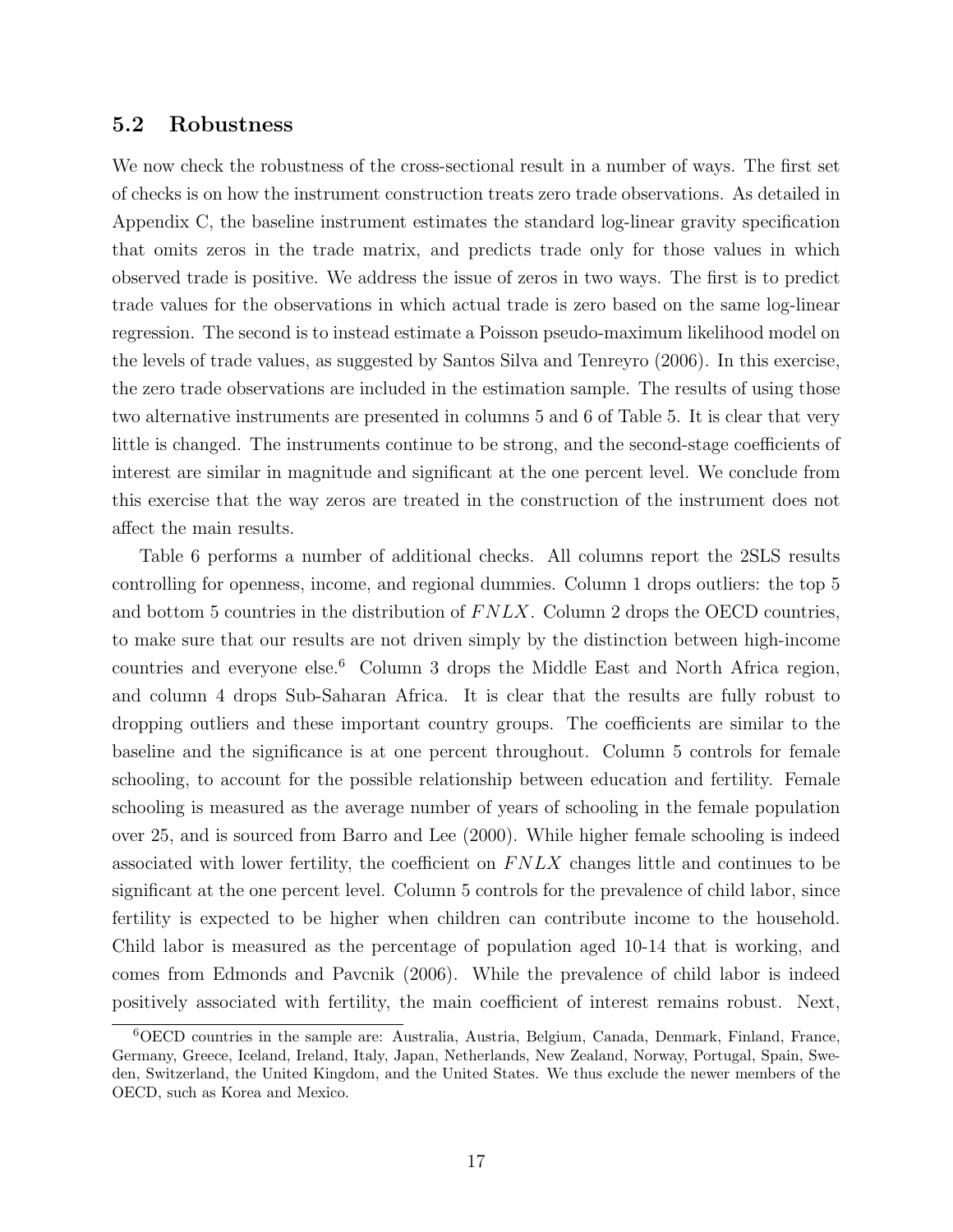column 7 controls for income inequality, using the Gini coefficent from the World Bank's World Development Indicators. Higher inequality is associated with higher fertility, but once again the main result is robust. Finally, column 8 controls for the extent of democracy, using the Polity2 index from the Polity IV database. The extent of democracy is not significantly associated with fertility, and  $F N L X$  is still significant at the one percent level.

Finally, one may be concerned about how the female intensity of industries  $FL_i$  is calculated. The results above use the UNIDO database to construct  $FL_i$ . The advantage of this approach is that UNIDO covers a large set of countries, and thus will give a more representative picture of the employment of female workers in the world. However, one problem with using the UNIDO data is that it only contains information on manufacturing. To the extent that some countries export significant amounts of agricultural and mining raw materials, this may introduce measurement error into  $FNLX$ . To address this coverage issue, we construct  $FL_i$  based on data for a single country – the U.S. – using the Labor Force Statistics database of the U.S. Bureau of Labor Statistics (BLS). Based on data from the Current Population Survey, the BLS publishes "Women in the Labor Force: A Databook" on an annual basis since 2005. It contains information on total employment and the female share of employment in each industry covered by the Census. The data are available at the 4-digit U.S. Census 2007 classification (262 distinct sectors, including both manufacturing and non-manufacturing). In order to construct the share of female workers in total sectoral employment  $FL_i$ , we take the mean of this value across the years for which the data on the female share of employment are available (2004-2009). After dropping non-tradeables, the sector sample includes 78 manufacturing and 15 non-manufacturing sectors. Appendix Table A1 reports the values of  $FL_i$  for the top and bottom 5 sectors according to U.S. data. These sectors are similar to what we find in our baseline measure: the least female-intensive sectors tend to be in heavy machinery, while the most female-intensive sectors in textiles and apparel. Appendix Table A2 presents the basic summary statistics of the U.S.-based  $FL_i$ measure, breaking up the manufacturing and the non-manufacturing sectors.

While the U.S.-based alternative  $FL_i$  measure has the advantage of extending the set of sectors to agriculture and mining, it has two important drawbacks. First, the data are compiled based on individual-level surveys rather than firm- or plant-level data, and thus relies on workers self-reporting their industry of occupation. If the number of individuals in the survey who report working in a particular sector is small, or if workers make mistakes in reporting their industry of employment, the data will be measured with error. And second, the U.S. is only one, very special country, and thus its values of  $FL_i$  may not be representative of the average country's experience.<sup>7</sup> Both of these considerations will raise the amount of

<sup>7</sup>For our UNIDO-based measure, averaging the share of female workers across a couple of dozen countries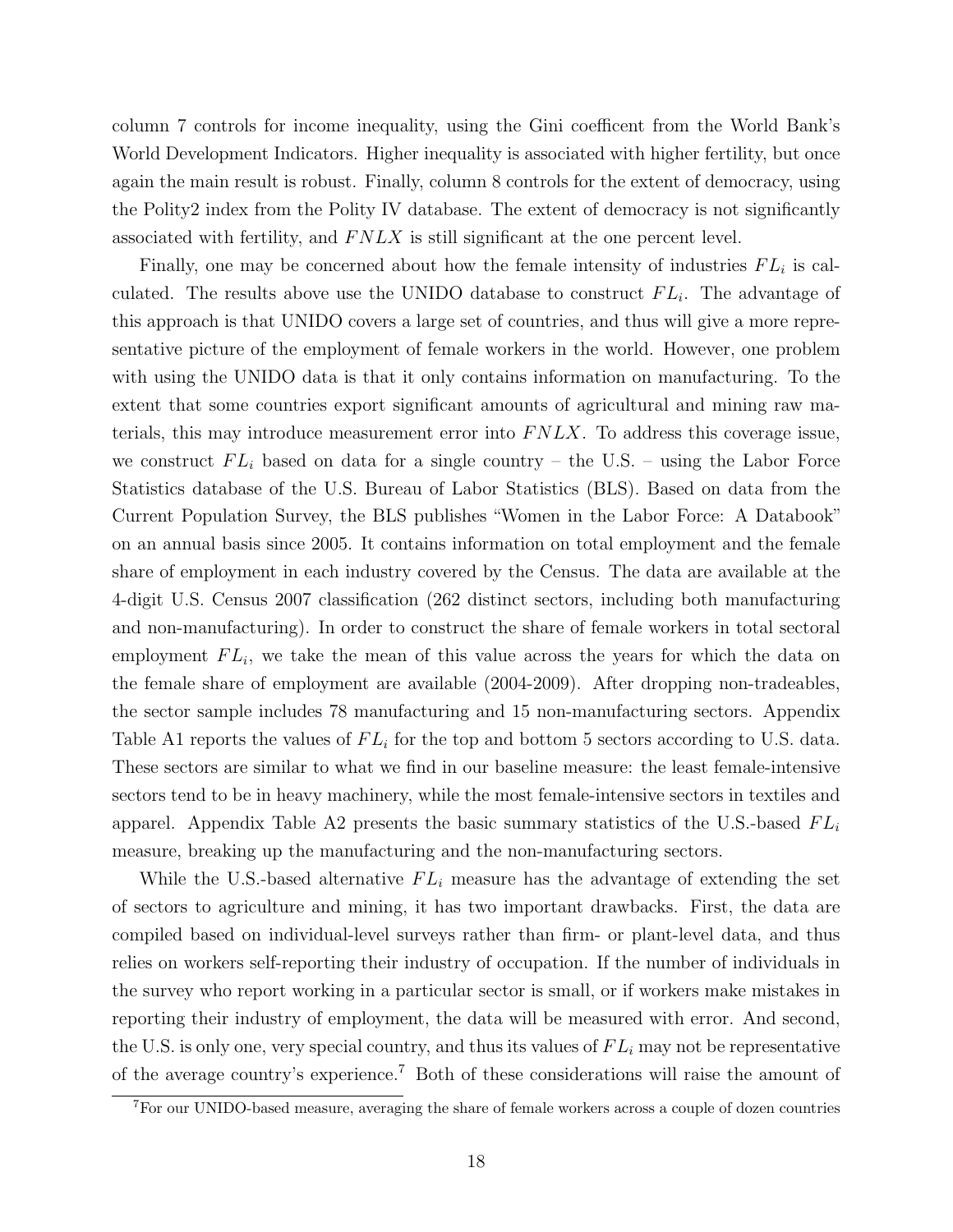measurement error on the right-hand side, leading to attenuation bias in the coefficients.

With these caveats in mind, Appendix Tables A3 and A4 replicate the cross-sectional regression estimates in Tables 5 and 6 but using the U.S.-based  $FL_i$  indicator instead. Note that because the U.S.-based  $FL_i$  are measured in a different industrial classification, this exercise requires concording the international trade data to that classification, rebuilding  $F N L X$ , and then re-running the gravity instrumentation strategy from scratch. We can see that the results are fully robust to this alternative way of measuring the female intensity of industries.

#### 5.3 Panel Results

The cross-sectional 2SLS results are informative, and allow us to make the clearest case for the causal relationship between comparative advantage and fertility. However, because they do not allow the use of country fixed effects, the cross-sectional results may still suffer from omitted variables problems. As an alternative empirical strategy, we estimate the panel specification (23) on non-overlapping 5-year and 10-year averages from 1962 to 2007. The gravity-based instrumentation strategy is not feasible in a panel setting with fixed effects. On the other hand, country effects allow us to control for a wide range of unobservable timeinvariant country characteristics, and identify the coefficient of interest from the variation in  $F N L X$  and fertility within a country over time.

The results are presented in Table 7. To control for autocorrelation in the error term, all standard errors are clustered at the country level. Column 1 reports the results for the pooled specification without any fixed effects. The coefficient is remarkably similar to the OLS coefficient from column 1 of Table 5. Column 2 adds country fixed effects. The coefficient on  $FNLX$  is nearly unchanged, and significant at the one percent level. Column 3 adds time effects to control for secular global trends, while column 4 adds female educational attainment. The results continue to be highly significant. Columns 5–8 repeat the exercise taking 10-year averages instead.<sup>8</sup> The coefficients are very similar in magnitude and equally significant. Once again, a concern with these estimates is that in the presence of non-manufacturing sectors, a country's  $F N L X$  may be mismeasured. Appendix Table A5 replicates the panel results of Table 7 using instead the U.S.-based version of  $FL_i$  that includes non-manufacturing sectors. The results are equally robust when using this alternative measure.

helps alleviate both of these problems.

<sup>8</sup>To be more precise, these are decadal averages for the 1960s, 1970s, and up to 2000s. Since our yearly data are for 1962-2007, the 1960s and the 2000s are averages over less than 10 years.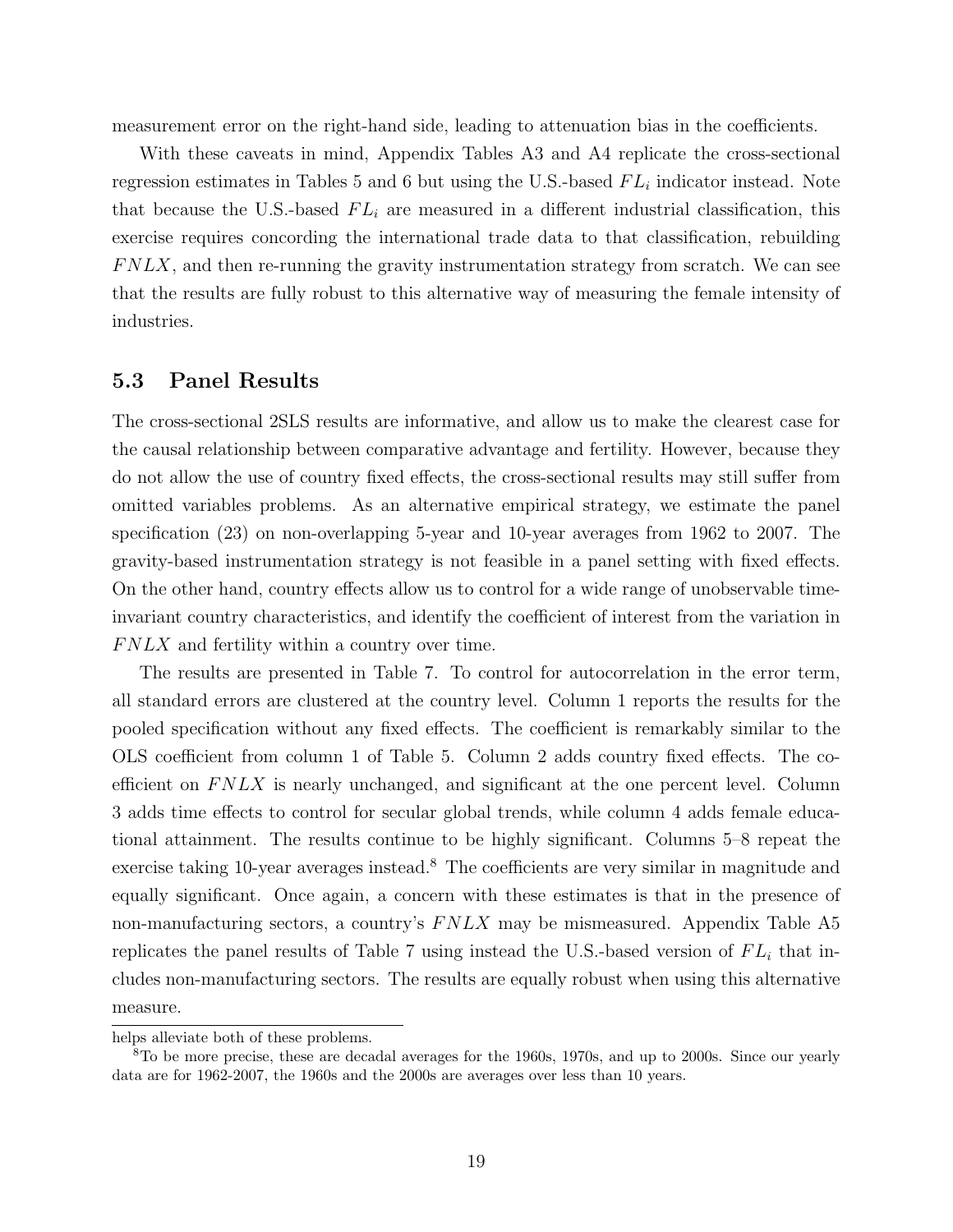### 6 Conclusion

Fertility is an economic decision, and like all economic decisions has long been considered an appropriate – and important – subject of analysis by economists. As trade integration increased in recent decades, there is growing recognition that the impacts of globalization are being felt well beyond the traditional market outcomes such as average wages, skill premia, and (un)employment. This paper makes the case that international trade, or more precisely comparative advantage, matters for this key non-market outcome: the fertility decision.

Our results thus emphasize the heterogeneity of the effects of trade on countries' industrial structures and gender outcomes. At a more conjectural level, to the extent that comparative advantage impacts fertility, it may also impact women's human capital investments, occupational choice, and bargaining power within the household. From a policy perspective, our results suggest that it will be more difficult for countries with technologically-based comparative advantage in male-labor intensive goods to undertake policy measures to reduce the gender gap, potentially leading to a slower pace of women's empowerment. In an increasingly integrated global market, the road to female empowerment is paradoxically very specific to each country's productive structure and exposure to international trade.

## Appendix A Proofs

### Proof of Proposition 1

The "goods market-clearing curve" and "factor market-clearing curve" have opposite slopes. We therefore need to show that they intersect at least once, since if they do, such intersection is unique. A necessary and sufficient condition for the two curves to intersect is that the "goods market-clearing curve" be above the "factor market-clearing curve" for low values of  $f^c$  and below for larger values of  $f^c$ .

- As  $f^c$  gets arbitrarily close to 1, equality (10) implies that the "goods market-clearing" curve is bounded below by  $\frac{1}{1-\eta}$ , while (11) indicates that the "factor market-clearing" curve converges to  $1 < \frac{1}{1}$  $\frac{1}{1-\eta}$ , and therefore lies below the "goods market-clearing" curve.
- On the other hand, when  $f^c$  grows arbitrarily large, the "goods market-clearing" curve converges to  $\frac{1}{1-\eta}$ , while the "factor market-clearing" diverges, and hence lies above the "goods market-clearing" curve.

Thus, the "goods market-clearing" curve is above the "factor market-clearing" curve in the neighborhood of 1, while the opposite holds for large values of  $f^c$ . Continuity of the two curves implies existence of an intersection.

### Proof of Lemma 1

The second order condition is precisely inequality  $(13)$ .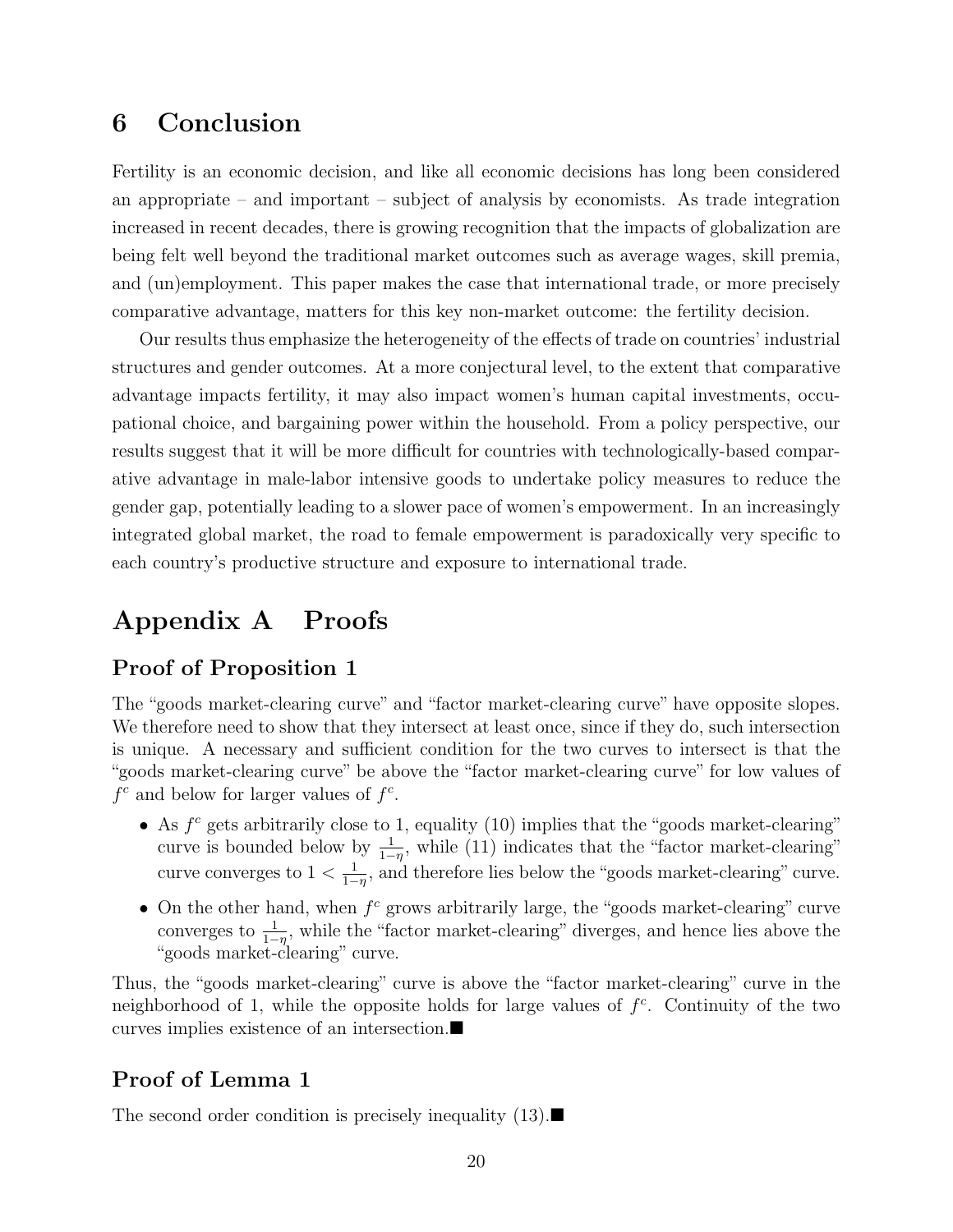## Proof of Lemma 2

From equation (10), let's try to characterize the behavior of  $f<sup>c</sup>$  when the patterns of comparative advantage  $\rho$  are changing.

Dropping the country reference and substituting for  $f^{-c}$ , f is implicitly defined for every  $\rho$  by:

$$
\left[\frac{1}{\rho}(f-1)+1\right]^{\alpha}\left[1-\left(1-\eta\right)f\right]+\theta f^{\alpha}\left[\eta-\frac{1}{\rho}(1-\eta)\left(f-1\right)\right]=0
$$

that is denoted  $x(f, \rho) = 0$ .

$$
\frac{\partial x(f,\rho)}{\partial \rho} = - \frac{1}{\rho^2} \frac{\alpha (f-1)}{\frac{1}{\rho} (f-1) + 1} \left[ \frac{1}{\rho} (f-1) + 1 \right]^\alpha [1 - (1 - \eta) f] \n+ \frac{1}{\rho^2} (1 - \eta) (f-1) \theta f^\alpha
$$

and since  $x(f, \rho) = 0$  implies

$$
\left[\frac{1}{\rho}\left(f-1\right)+1\right]^{\alpha}\left[1-\left(1-\eta\right)f\right] = -\theta f^{\alpha}\left[\eta - \frac{1}{\rho}(1-\eta)\left(f-1\right)\right],
$$

we have

$$
\frac{\partial x \left(f,\rho\right)}{\partial \rho} = \frac{1}{\rho^2} \frac{\alpha \left(f-1\right)}{\frac{1}{\rho} \left(f-1\right) + 1} \theta f^{\alpha} \left[\eta - \frac{1}{\rho} (1-\eta) \left(f-1\right)\right] \n+ \frac{1}{\rho^2} (1-\eta) \left(f-1\right) \theta f^{\alpha} \n= \frac{1}{\rho^2} \frac{\theta f^{\alpha} \left(f-1\right)}{\frac{1}{\rho} \left(f-1\right) + 1} \left\{\alpha \left[\eta - \frac{1}{\rho} (1-\eta) \left(f-1\right)\right] + (1-\eta) \left[\frac{1}{\rho} \left(f-1\right) + 1\right]\right\} \n= \frac{1}{\rho^2} \frac{\theta x^{\alpha} \left(f-1\right)}{\frac{1}{\rho} \left(f-1\right) + 1} \left\{\alpha \eta + (1-\eta) + (1-\alpha) \frac{1}{\rho} (1-\eta) \left(f-1\right)\right\}
$$

On the other hand,

$$
\frac{\partial x(f,\rho)}{\partial f} = \frac{1}{\rho} \frac{\alpha}{\frac{1}{\rho}(f-1)+1} \left[ \frac{1}{\rho}(f-1)+1 \right]^{\alpha} \left[1-(1-\eta)f\right]
$$

$$
- (1-\eta) \left[ \frac{1}{\rho}(f-1)+1 \right]^{\alpha}
$$

$$
+ \frac{\alpha\theta}{f}f^{\alpha} \left[ \eta - \frac{1}{\rho}(1-\eta)(f-1) \right]
$$

$$
- \frac{1}{\rho}(1-\eta)\theta f^{\alpha}
$$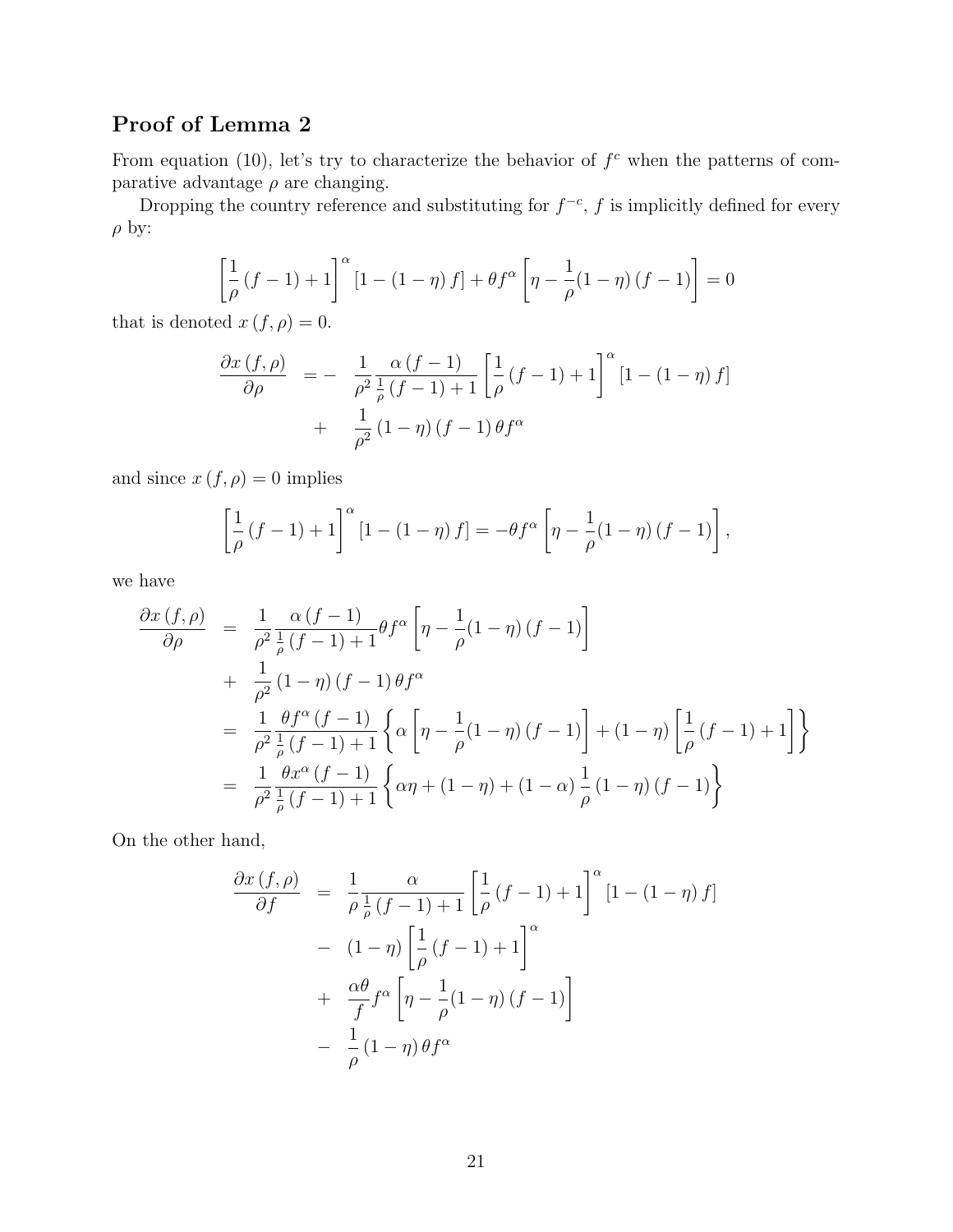After substitution

$$
\frac{\partial x \left(f,\rho\right)}{\partial f} = - \theta f^{\alpha} \frac{1}{\rho} \frac{\alpha}{\frac{1}{\rho} \left(f-1\right) + 1} \left[\eta - \frac{1}{\rho} (1-\eta) \left(f-1\right)\right]
$$

$$
+ \theta f^{\alpha} \left(1-\eta\right) \frac{\eta - \frac{1}{\rho} (1-\eta) \left(f-1\right)}{1 - (1-\eta) f}
$$

$$
+ \theta f^{\alpha} \frac{\alpha}{f} \left[\eta - \frac{1}{\rho} (1-\eta) \left(f-1\right)\right]
$$

$$
- \theta f^{\alpha} \frac{1}{\rho} (1-\eta)
$$

taking terms 1 and 3, and 2 and 4 together, we simplify to:

$$
\frac{\partial x(f,\rho)}{\partial f} = \theta f^{\alpha} \left[ \eta - \frac{1}{\rho} (1-\eta) (f-1) \right] \frac{\rho - 1}{\rho} \frac{\alpha}{f \left[ \frac{1}{\rho} (f-1) + 1 \right]}
$$

$$
+ \theta f^{\alpha} \left[ \eta - \frac{1}{\rho} (1-\eta) (f-1) \right] \frac{\rho - 1}{\rho} \frac{\eta (1-\eta)}{\left[ 1 - (1-\eta) f \right] \left[ \eta - \frac{1}{\rho} (1-\eta) (f-1) \right]}
$$

The implicit function theorem indicates that  $f(\rho)$  is well defined and continuously differentiable around  $\rho$  such that  $x(f(\rho), \rho) = 0$ ; we can now compute the derivative of f with respect to  $\rho$  :

$$
f'(\rho) = -\frac{1}{\rho^2} \frac{\frac{\theta f^{\alpha}(f-1)}{\frac{1}{\rho}(f-1)+1} \left\{ \alpha \eta + (1-\eta) + (1-\alpha) \frac{1}{\rho} (1-\eta) (f-1) \right\}}{\theta f^{\alpha} \left[ \eta - \frac{1}{\rho} (1-\eta) (f-1) \right] \frac{\rho-1}{\rho} \left\{ \frac{\alpha [1-(1-\eta)f] \left[ \eta - \frac{1}{\rho} (1-\eta) (f-1) \right] + \eta (1-\eta)f \left[ \frac{1}{\rho}(f-1)+1 \right]}{f \left[ \frac{1}{\rho}(f-1)+1 \right] [1-(1-\eta)f] \left[ \eta - \frac{1}{\rho} (1-\eta) (f-1) \right]} \right\}} = -\frac{1}{\rho^2} \frac{1 - (1-\eta)f}{\rho - 1} \frac{\rho(f-1)f \left[ \alpha \eta \rho + (1-\eta) \rho + (1-\alpha) (1-\eta) (f-1) \right]}{\alpha [1-(1-\eta)f] \left[ \rho \eta - (1-\eta) (f-1) \right] + \eta (1-\eta)f \left[ (f-1)+\rho \right]} = \frac{(1-\eta)f - 1}{\rho - 1} \frac{(f-1)f}{\rho} \frac{\alpha \eta \rho + (1-\eta) \rho + (1-\alpha) (1-\eta) (f-1)}{\alpha [1-\alpha) (1-\eta) f] + (1-\alpha) (f-1) [\alpha (f-1)+(1-\alpha) \eta f]}
$$

The second and third terms of the equation are always positive, since  $f > 1$ . And by virtue of (10) and (11), the first term  $\frac{(1-\eta)f-1}{\rho-1} > 0$ . We thus have

$$
f'(\rho) > 0.
$$

 $\blacksquare$ 

### Proof of Proposition 2

Having established that the female labor demand curve is downward sloping for every level of country −c's female labor force participation and that the female labor supply curve is upward sloping, we have shown uniqueness of an intersection. We now need to show existence of an intersection.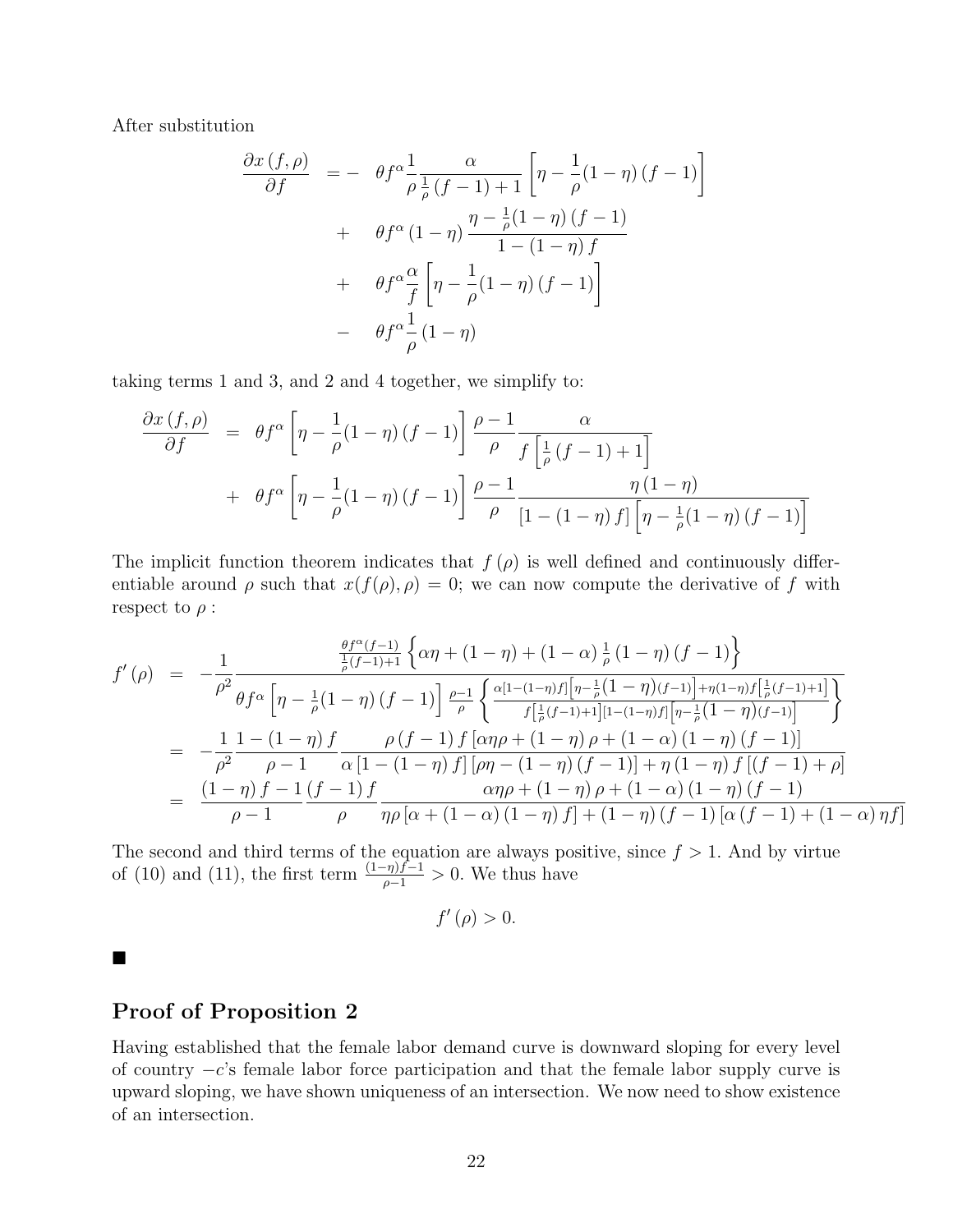- As  $\lambda^c$  goes to zero (i.e. female labor supply goes to 1), the labor supply curve defined by (12) diverges given that  $N'(.) > 0$  and  $\lim_{N\to 0} v'(N) = +\infty$ , by assumption. The labor demand curve is on the other hand bounded above since it is downward sloping; it therefore lies below the labor supply curve.
- Let's now let  $\lambda^c$  get arbitrarily close to 1, so that  $\rho^c$  converges to zero. Equation (11) implies that  $f^c$  will converge to 1, so that, by virtue of  $(10)$ ,  $f^{-c}$  will converge to some  $\bar{f}^{-c} > 1$  such that  $\eta + (\gamma^c)^{\eta(1-\alpha)} \left( \bar{f}^{-c} \right)^{-\alpha} [1-(1-\eta) \bar{f}^{-c}] = 0$ . Thus, the labor demand curve converges to some positive wage  $\bar{w}_F^c$ . Two cases arise:
	- if  $N'(1)v'[N(1)] < \bar{w}_F^c$ , then the labor supply curve is below the labor demand curve at  $\lambda^c \to 1$ ; the labor supply curve is thus above the labor demand curve in the neighborhood of  $\lambda^c = 0$ , while below in the neighborhood of  $\lambda^c = 1$ . Continuity of the two curves implies existence of an intersection, and thus existence of a welldefined female labor market equilibrium.
	- if  $N'(1) v'[N(1)] \ge \bar{w}_F^c$ , then the two curves intersect in  $(1, \bar{w}_F^c)$ .

The two possibilities are depicted in Figure  $A1$ .

### Proof of Proposition 3

We need to prove that the two "reaction" functions  $\lambda^c (\lambda^{-c})$  and  $\lambda^{-c} (\lambda^c)$  intersect at least once. We have argued that these two curves are decreasing. Furthermore, we note that the two curves are continuous. We next investigate the behavior of  $\lambda^c(\lambda)$  as  $\lambda$  gets arbitrarily close to 0 and 1, respectively.

- Since prices in country c are continuous in  $\lambda^{-c} = 0$ , and  $\lim_{\lambda \to 0} v'[N(\lambda)] = +\infty$ ,  $\lambda^{c}(0)$ is well defined and interior: there exists  $\varepsilon^c > 0$ , such that  $\lambda^c(0) = 1 - \varepsilon^c$ .
- Given that  $\lambda^c(.)$  is decreasing, we have  $\lambda^c(\lambda) \in [0, 1-\varepsilon^c]$ , a compact set. Suppose now that  $\lambda^{-c}$  is set arbitrarily close to 1. Then, (11) implies that  $f^{-c}$  converges to 1, uniformly with respect to  $\lambda^c$ ; (10) in turn implies that  $f^c$  converges towards some  $\bar{f}^c < \infty$  such that  $(\bar{f}^c)^{-\alpha} [1 - (1 - \eta) \bar{f}^c] + \eta (\gamma^c)^{\eta(1-\alpha)} = 0$ . Equation (5) indicates that female wages in country c remain bounded above, so that  $\lim_{\lambda^{-c} \to 1} \lambda^c (\lambda^{-c}) > 0$ .

Thus, the curve  $\lambda^{-c}$  (.) cuts  $\lambda^{c}$  (.) at least once, and "from above," as shown in Figure A2 below. This establishes the existence of an equilibrium  $(\lambda^X, \lambda^Y)$ .

To show uniqueness, we look at the labor market equilibrium. For an interior solution,  $\{(f^c, \lambda^c)\}_{c \in \{X,Y\}}$  are implicitly defined by (16). The conditions for the implicit function theorem hold, so that (16) implies that  $\lambda^c$  can be expressed as a function  $\lambda^c(f^c)$  of  $f^c$  and exogenous parameters only such that  $\lambda^c(.)$  is continuously differentiable and simple algebra yields:

$$
\frac{d\lambda^{c}(f)}{df^{c}} = -\frac{1 - \lambda^{c}(f)}{f - 1} \frac{1 - \frac{1}{1 - \eta(1 - \alpha)} \alpha \frac{f - 1}{f}}{1 - \frac{1}{1 - \eta(1 - \alpha)} \frac{w^{n}[\lambda^{c}(f)]}{w'[\lambda^{c}(f)]} [1 - \lambda^{c}(f)]}
$$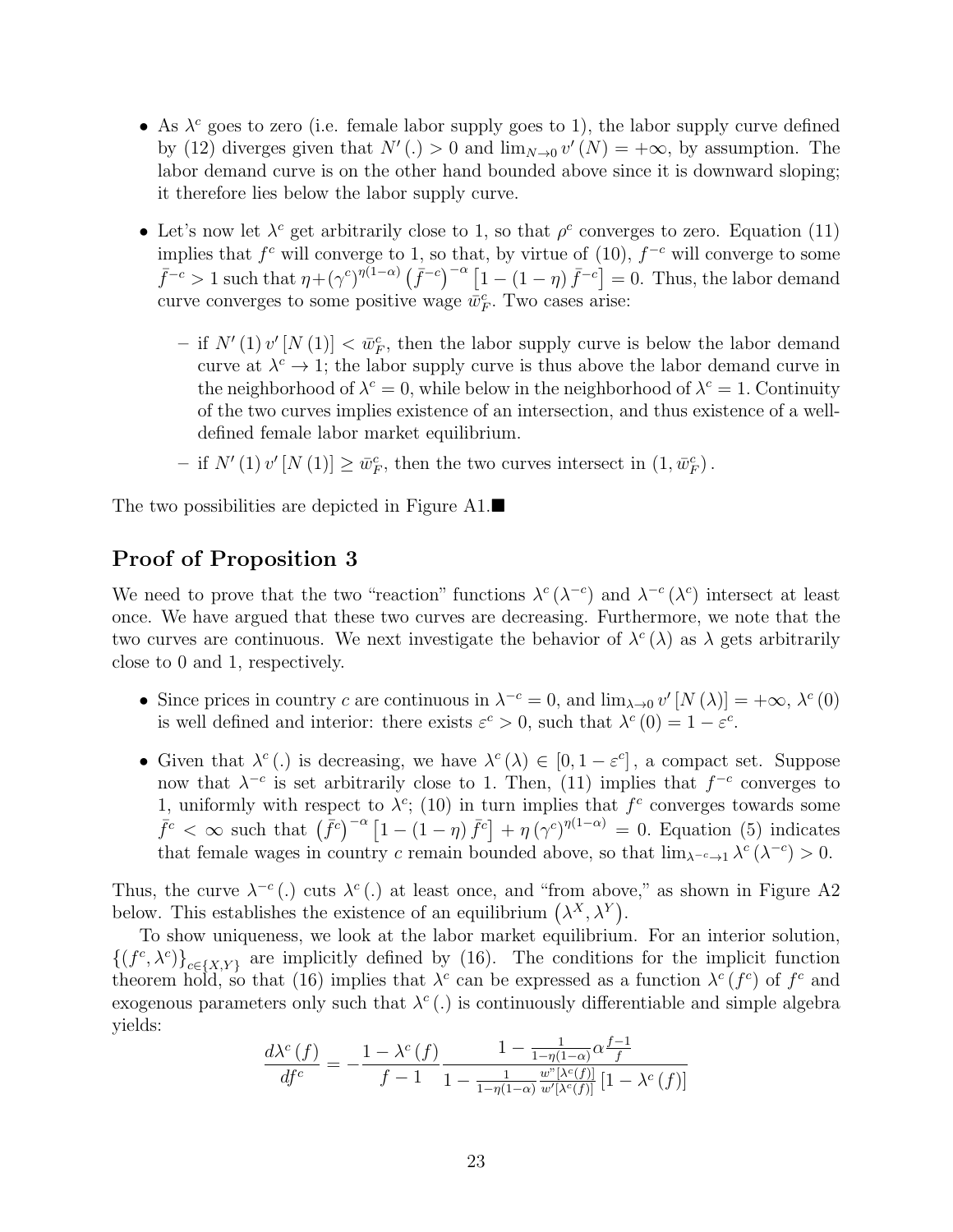for  $\lambda^c(f) < 1$  and  $\frac{d\lambda^c(f)}{df^c} = 0$  in the case of a corner solution. Thus, any labor and capital allocations satisfying (15) are characterized by

$$
0 \le -\frac{d\lambda^{c}(f)}{df^{c}} \le \frac{1 - \lambda^{c}(f)}{f - 1}.
$$
\n(A.1)

We now turn to the system of equilibrium conditions (10) and (11) that are conditional on labor endowments  $(\lambda^X, \lambda^Y)$ . On the one hand, (10) defines a negative *unconditional* relationship between f and  $f^{-c}$ ; on the other hand, we rewrite (11) as

$$
\frac{f^{c}-1}{1-\lambda^{c}(f^{c})} = \gamma^{c} \frac{f^{-c}-1}{1-\lambda^{-c}(f^{-c})}
$$
(A.2)

that can be written

$$
u^{c}(f^{c}) = \gamma^{c} u^{-c}(f^{-c}),
$$

where

$$
u^{c}(f) = \frac{f-1}{1 - \lambda^{c}(f)}.
$$

Inequality (A.1) implies that  $u^c(.)$  is increasing, so that (A.2) defines a positive *unconditional* relationship between  $f^c$  and  $f^{-c}$ . Thus, the two equilibrium conditions for capital define two curves with opposite slope, implying a unique intersection, since existence was established above. Uniqueness of capital allocation across sectors implies uniqueness of labor force participation decisions.

### Proof of Proposition 4

To move from comparative statics to cross-sectional comparisons, we set  $\tilde{\gamma}^c = 1$ . Equilibrium conditions (10) and (11) and labor market claring equations (16) are thus symmetric in both  $(\lambda^c, \lambda^{-c})$  and  $(f^c, f^{-c})$ , implying  $\tilde{f}^c = \tilde{f}^{-c} = \frac{1}{1-c}$  $\frac{1}{1-\eta}$  and  $\tilde{\lambda}^c = \tilde{\lambda}^{-c} = \lambda^0$ , where  $\lambda^0$  satisfies (16). Implication (20) becomes for  $\tilde{\gamma}^c = 1$ :

$$
\gamma^c \ge 1 \Longrightarrow \lambda^c \le \lambda^0 \le \lambda^{-c}.
$$

Finally, since the arguments leading to Proposition 4 assume interior solutions for the fmale labor market equilibrium in both countries, we now address the cases in which the labor market equilibrium is at a corner (i.e.  $\lambda^c = 1$  or  $\lambda^{-c} = 1$ ). Without loss of generality, suppose that  $\gamma^c \geq 1$ .

- If  $\lambda^{-c} = 1$ , i.e. the F-sector in country  $-c$  disappears, then  $\lambda^{c} < 1$  (since  $\lambda^{c} = 1$  implies that  $f^c = 1$ , and (10) does not hold for  $f^c = f^{-c} = 1$ , and the proposition trivially holds. Indeed, if  $c's$  comparative advantage in the  $F$ -sector is large enough, then  $c$  will end up producing all the F-goods in the economy.
- Suppose that instead  $\lambda^c = 1$  and  $\lambda^{-c} < 1$ . Female wages are given by

$$
w_F^c = (1 - \alpha) \left( \gamma^c \frac{f^{-c} - 1}{1 - \lambda^{-c}} \right)^{1 - \eta(1 - \alpha)} \le N' \left( 1 \right) v \left[ N \left( 1 \right) \right]
$$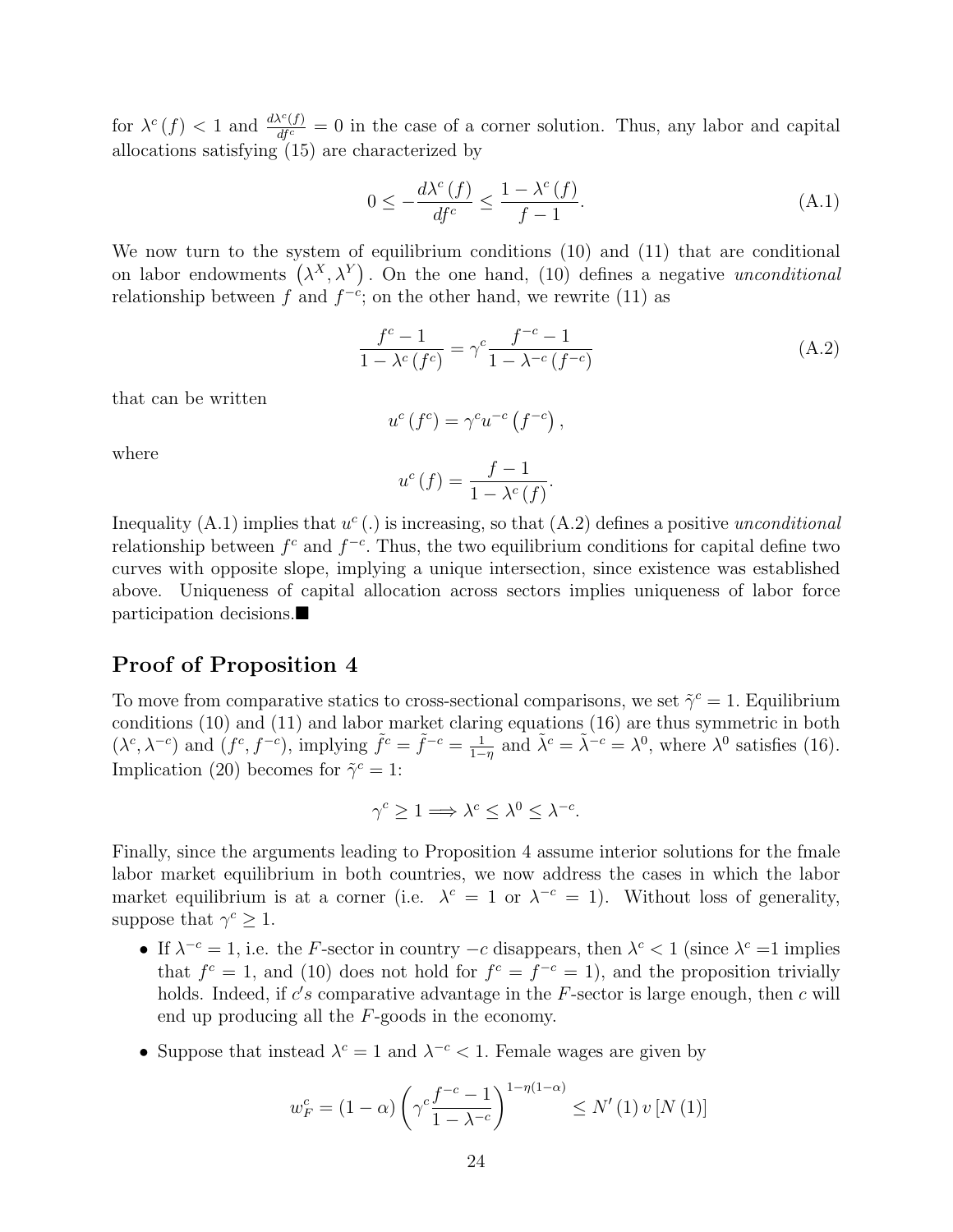$$
w_F^{-c} = (1 - \alpha) \left( \frac{f^{-c} - 1}{1 - \lambda^{-c}} \right)^{1 - \eta(1 - \alpha)} = N' \left( \lambda^{-c} \right) v \left[ N \left( \lambda^{-c} \right) \right]
$$

and since  $\lambda^{-c} < 1$ , and  $N'(.) v[N(.)]$  is decreasing, we have  $N'(\lambda^{-c}) v[N(\lambda^{-c})] >$  $N'(1) v [N(1)]$  so that  $w_F^{-c} > N'(1) v [N(1)] \geq w_F^{c}$ . This implies

 $\gamma^c < 1$ ,

a contradiction.

This concludes the proof.

### Appendix B General Form of Preferences

Suppose that preferences over consumption and fertility are given by

$$
u(C_F, C_M, N) = \omega(C, N)
$$

where C is the consumption bundle, i.e.  $C = C_F^{\eta} C_M^{1-\eta}$ ,  $\omega(.)$  is increasing and concave in both arguments, and  $\omega_{CN}(.) = \frac{\partial^2 \omega(.)}{\partial C \partial N} > 0$ : the marginal utility from consumption increases with the number of children, children being themselves consumers of goods. Since consumer preferences are defined over the consumption bundle  $C = C_F^{\eta} C_M^{1-\eta}$ , the production and trade equilibrium holding  $\lambda$  fixed characterized in Proposition 1 is unchanged. Agents' indirect utility is now given by

$$
\Omega^{c} \left( \lambda \right) = \omega \left[ r^{c} + w^{c}_{F} \left( 1-\lambda \right) + w^{c}_{M} , N \left( \lambda \right) \right].
$$

Female labor supply  $\lambda^c$  is determined by the first-order condition

$$
w_F = N'(\lambda^c) \frac{\omega_N(C^c, N^c)}{\omega_C(C^c, N^c)},
$$
\n(B.1)

where  $C^c = r^c + w_F^c (1 - \lambda) + w_M^c$ ,  $N^c = N(\lambda^c)$ , and  $\omega_N(\lambda)$  and  $\omega_C(\lambda)$  are partial derivates of  $\omega$  (.) with respect to N and C, respectively. Similarly, we will denote  $\omega_{UV}(.) = \frac{\partial^2 \omega(.)}{\partial U \partial V}$  for  $U, V \in \{C, N\}$ . The first-order condition is sufficient if the second-order condition holds, i.e.

$$
w_F^2 \omega_{CC} (C^c, N^c) - 2w_F N' (\lambda^c) \omega_{CN} (C^c, N^c) + N'' (\lambda^c) \omega_N (C^c, N^c) + [N' (\lambda^c)]^2 \omega_{NN} (C^c, N^c) \le 0.
$$

Since  $\omega$  (.) is increasing and concave in both arguments and  $\omega_{CN}$  (.)  $\geq 0$ , a sufficient condition for the second-order condition to hold is identical to condition (13): for every  $\lambda \in [0,1]$ ,

$$
N^{"}\left(\lambda\right)\omega_{N}\left[C\left(\lambda\right),N\left(\lambda\right)\right]+\left[N'\left(\lambda\right)\right]^{2}\omega_{NN}\left[C\left(\lambda\right),N\left(\lambda\right)\right]\leq0,\tag{B.2}
$$

which we will henceforth assume to hold.

Applying the implicit function theorem to first-order condition (B.1) allows us to determine the slope of the female labor supply curve. Since (B.2) implies that the second order condition holds, the slope of the female formal labor supply curve is determined by the sign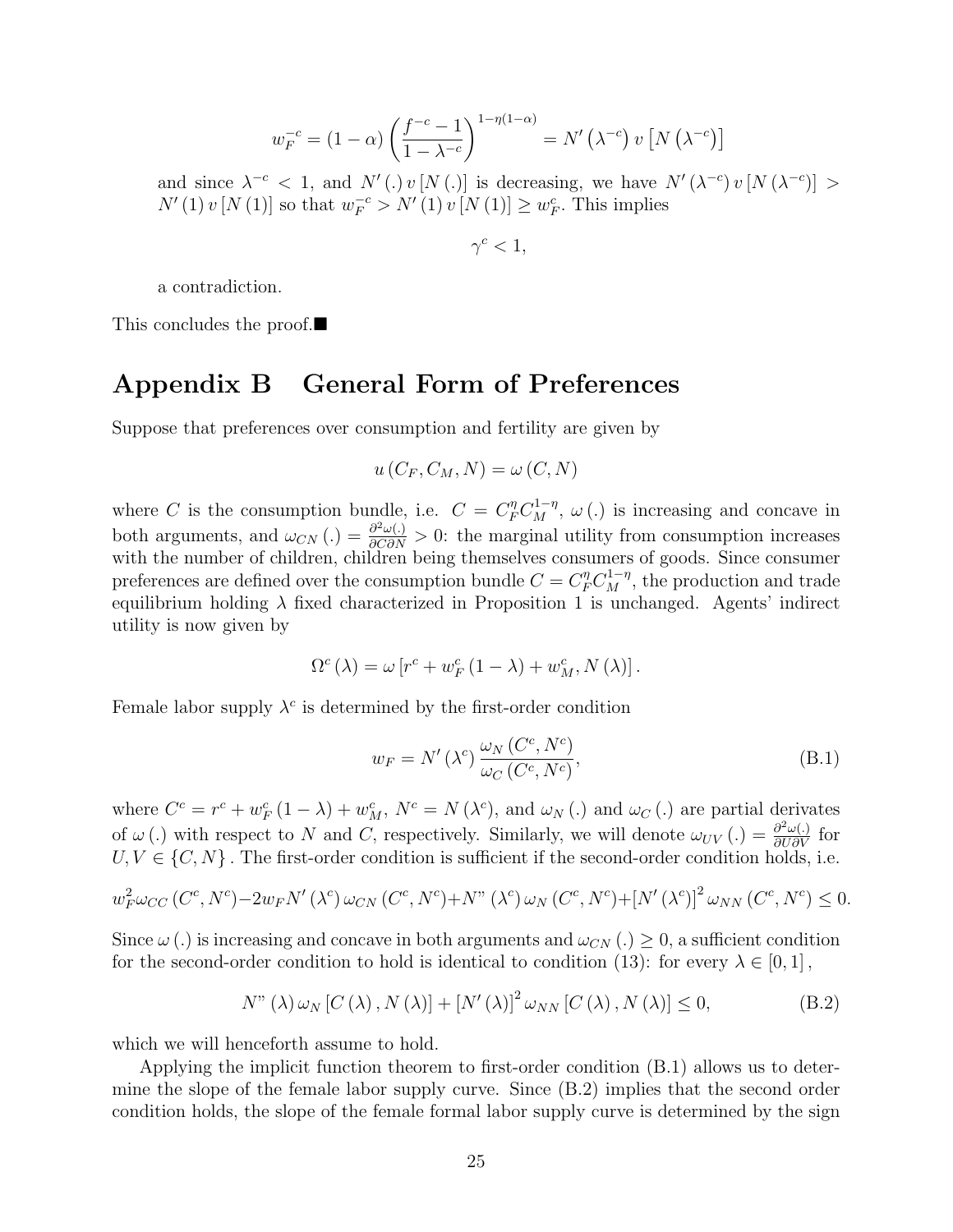of the derivative of  $\lambda^c$  with respect to  $w_F$ :

$$
\omega_C(C^c, N^c) - (1 - \lambda^c) N'(\lambda^c) \left[ \omega_{CN}(C^c, N^c) - \frac{\omega_N(C^c, N^c)}{\omega_C(C^c, N^c)} \omega_{CC}(C^c, N^c) \right],
$$
 (B.3)

which can be decomposed into the substitution effect (first term) and the income effect (second term), that go in opposite directions. The novelty here relative to the main text is the income effect, which we now examine in greater detail. The first term in square brackets represents the level of complementarity between consumption and fertility: an increase in female wages will translate into higher consumption levels, making the marginal utility of an additional child higher. Thus, this effect works against the substitution effect. The second term captures the decrease in marginal utility of consumption, which also offsets the substitution effect.

Rearranging (B.3) yields the result that the sign of the derivative of the female labor force supply curve is the same as  $1 - (1 - \lambda^c) N'(\lambda^c) \left[ \frac{\omega_{CN}(C^c, N^c) \omega_{C}(C^c, N^c) - \omega_{N}(C^c, N^c) \omega_{CC}(C^c, N^c)}{\lambda^2 (C^c, N^c)} \right]$  $\omega_C^2(C^c,N^c)$  $] =$  $1-\left(1-\lambda^{c}\right)N'\left(\lambda^{c}\right)\frac{\partial}{\partial C}\left[\frac{\omega_{N}\left(C^{c},N^{c}\right)}{\omega_{C}\left(C^{c},N^{c}\right)}\right]$  $\overline{\omega_{C}(C^c,N^c)}$ . Thus, the female labor supply curve is upward-sloping (i.e. the wealth effect is sufficiently muted) as long as

$$
\frac{\partial}{\partial C} \left[ \frac{\omega_N(C, N)}{\omega_C(C, N)} \right] < \frac{1}{M},
$$

where  $M = \sup_{\lambda \in [0,1]} N'(\lambda)$ . The intuition is that the households' increased willingness to pay for children as they get wealthier is not undoing the substitution effect. This assumption is similar to the one made in Galor and Weil (1996).

## Appendix C Construction of the Instrument

This Appendix describes the steps necessary to build the instrument for the female content of exports. The construction of the instrument follows Do and Levchenko (2007), and exploits exogenous geographic characteristics of countries together with the empirically observed regularity that trade responds differentially to the standard gravity forces across sectors. For each industry i, we estimate the Frankel and Romer  $(1999)$  gravity specification, which relates observed trade flows to exogenous geographic variables:

$$
LogX_{icd} = \alpha_i + \eta_i^1 \text{ldist}_{cd} + \eta_i^2 \text{lpop}_c + \eta_i^3 \text{larea}_c + \eta_i^4 \text{lpop}_d + \eta_i^5 \text{larea}_d + \eta_i^6 \text{landlocked}_{cd} + \eta_i^7 \text{border}_{cd} + \eta_i^8 \text{border}_{cd} \times \text{ldist}_{cd} + \eta_i^9 \text{border}_{cd} \times \text{pop}_d + \eta_i^9 \text{border}_{cd} \times \text{prop}_d + \eta_i^1 \text{border}_{cd} \times \text{prop}_d + \eta_i^{12} \text{border}_{cd} \times \text{area}_d + \eta_i^{13} \text{border}_{cd} \times \text{landlocked}_{cd} + \epsilon_{icd},
$$
\n
$$
(C.1)
$$

where  $LogX_{icd}$  is the log of exports as a share of GDP in industry i, from country c to country d. The right-hand side consists of the geographical variables. In particular,  $ldist_{cd}$ is the log of distance between the two countries, defined as distance between the major cities in the two countries,  $lpop_c$  is the log of population of country c, larea<sub>c</sub> log of land area, landlocked<sub>cd</sub> takes the value of 0, 1, or 2 depending on whether none, one, or both of the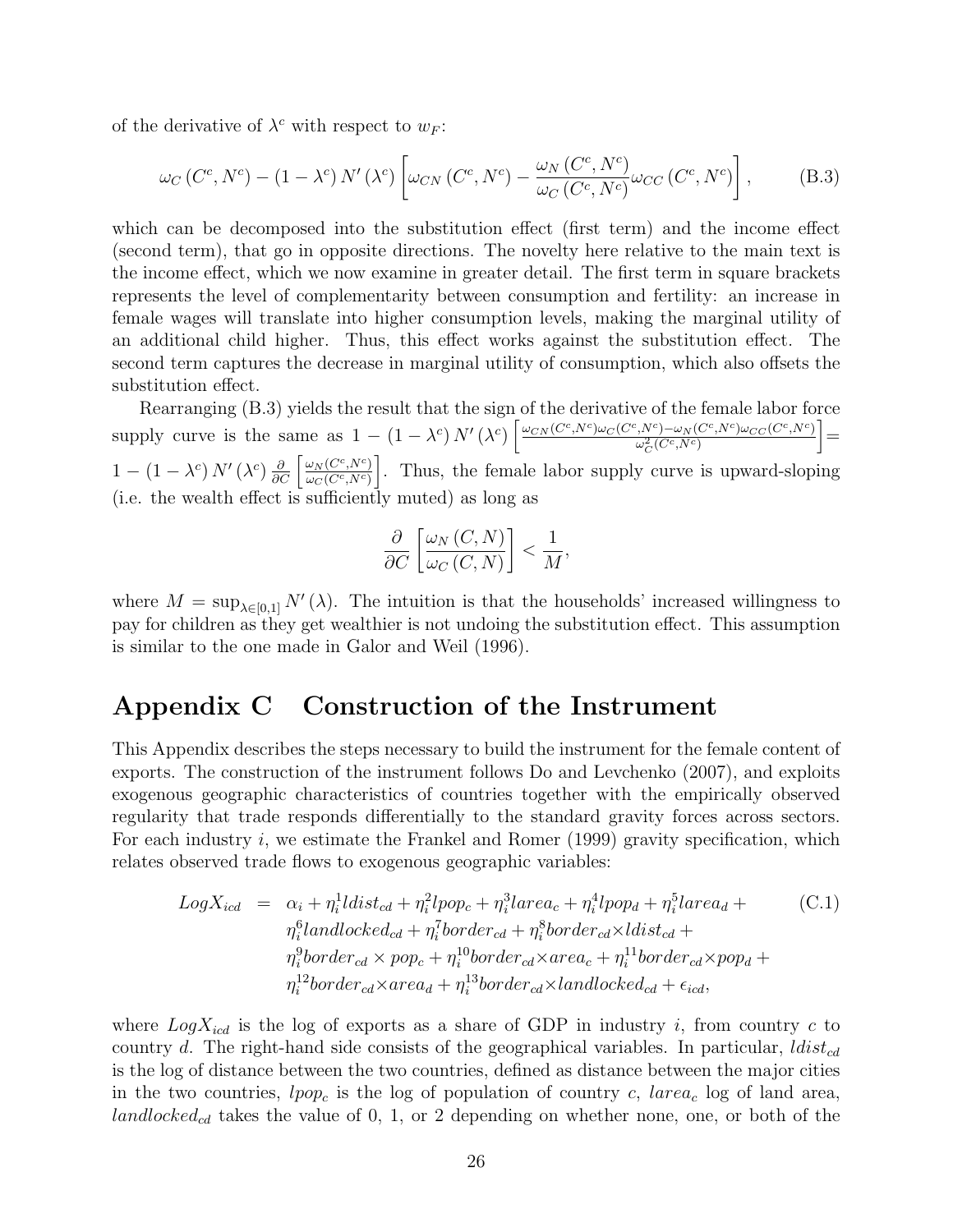trading countries are landlocked, and  $border_{cd}$  is the dummy variable for common border. The right-hand side of the specification is identical to the one Frankel and Romer (1999) use. We use bilateral trade flows from the COMTRADE database, converted to the 3-digit ISIC Revision 3 classification. To estimate the gravity equation, the bilateral trade flows  $X_{icd}$  are averaged over the period 1980-2007. This allows us to smooth out any short-run variation in trade shares across sectors, and reduce the impact of zero observations.

Having estimated equation (C.1) for each industry, we then obtain the predicted logarithm of industry  $i$  exports to GDP from country c to each of its trading partners indexed by  $d$ ,  $\overline{Log}\overline{X}_{icd}$ . In order to construct the predicted overall industry i exports as a share of GDP from country c, we then take the exponential of the predicted bilateral log of trade, and sum over the trading partner countries  $d = 1, ..., C$ , exactly as in Frankel and Romer (1999):

$$
\hat{X}_{ic} = \sum_{\substack{d=1 \ d \neq c}}^{C} e^{\widehat{LogX}_{icd}}.
$$

That is, predicted total trade as a share of GDP for each industry and country is the sum of the predicted bilateral trade to GDP over all trading partners. This exercise extends and modifies the Frankel and Romer (1999) methodology in two respects. First, and most importantly, it constructs the Frankel and Romer (1999) predicted trade measures by industry. And second, rather than looking at total trade, it looks solely at exports.

Do and Levchenko (2007) discuss and justify this strategy at length. As mentioned above, the objective is to predict trade patterns, not trade volumes. How can this procedure yield different predictions for  $\hat{X}_{ic}$  across sectors if all of the geographical characteristics on the right-hand side of equation (C.1) do not vary by sector? Note that the procedure estimates an individual gravity equation for each sector. Thus, crucially for this strategy, if the vector of estimated gravity coefficients  $\eta_i$  differs across sectors, so will the predicted total exports  $\hat{X}_{ic}$  across sectors i within the same country. Indeed, Do and Levchenko (2007) show that the variation in these coefficients across sectors is substantial, generating variation in predicted trade patterns across countries.

There is another potentially important issue, namely the zero trade observations. In our gravity sample, only about two-thirds of the possible exporter-importer pairs record positive exports, in any sector. At the level of individual industry, on average only a third of possible country-pairs have strictly positive exports, in spite of the coarse level of aggregation.<sup>9</sup> We follow the Do and Levchenko (2007) procedure, and deal with zero observations in two ways. First, following the large majority of gravity studies, we take logs of trade values, and thus the baseline gravity estimation procedure ignores zeros. However, instead of predicting in-sample, we use the estimated gravity model to predict out-of-sample. Thus, for those observations that are zero or missing and are not used in the actual estimation, we still predict trade.<sup>10</sup> In the second approach, we instead estimate the gravity regression in levels using

<sup>9</sup>These two calculations make the common assumption that missing trade observations represent zeros (see Helpman et al., 2008).

<sup>&</sup>lt;sup>10</sup>More precisely, for a given exporter-importer pair, we predict bilateral exports out-of-sample for all 61 sectors as long as there is any bilateral exports for that country pair in at least one of the 61 sectors.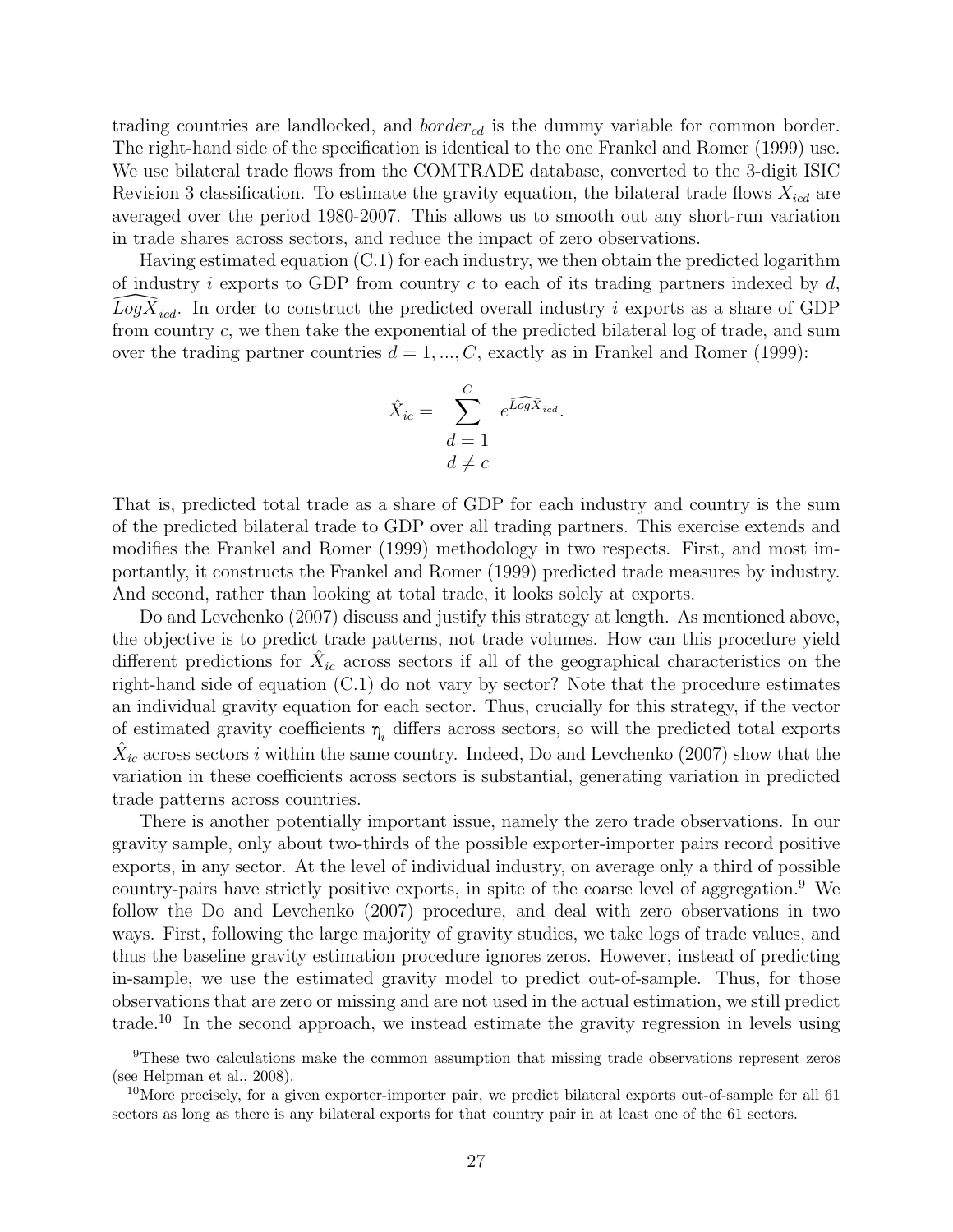the Poisson pseudo-maximum likelihood estimator suggested by (Santos Silva and Tenreyro, 2006). The advantage of this procedure is that it actually includes zero observations in the estimation, and can predict both zero and non- zero trade values in-sample from the same estimated equation. Its disadvantage is that it assumes a particular likelihood function, and is not (yet) a standard way of estimating gravity equations found in the literature. The main text reports the results of implementing all three approaches. It turns out that all three deliver very similar results, an indication that the zeros problem is not an important one for this empirical strategy.

Armed with a working model for predicting exports to GDP in each industry  $i$ , it is straightforward to construct the instrument for the female content of exports, based on predicted export patterns rather than actual ones. That is, our instrument will be, in a manner identical to equation (21):

$$
\widehat{FLNX}_c = \sum_{i=1}^I \widehat{\omega}_{ic}^X FL_i.
$$

Here, the predicted share of total exports in industry i in country c,  $\hat{\omega}_{ic}^X$ , is constructed from the predicted export ratios  $\hat{Y}$  in a straightforward manner. the predicted export ratios  $\hat{X}_{ic}$  in a straightforward manner:

$$
\widehat{\omega}_{ic}^X = \frac{\widehat{X}_{ic}}{\sum_{i=1}^I \widehat{X}_{ic}}.
$$

Note that even though  $\hat{X}_{ic}$  is exports in industry i normalized by a country's GDP, every sector is normalized by the same GDP, and thus they cancel out when we take the predicted export share.

### References

- Aguayo-Tellez, Ernesto, Jim Airola, and Chinhui Juhn, "Did Trade Liberalization Help Women? The Case of Mexico in the 1990s," July 2010. NBER Working Paper No. 16195.
- Alesina, Alberto, Paola Giuliano, and Nathan Nunn, "Fertility and the Plough," January 2011. NBER Working Paper No. 16718.
- Almeida, Heitor and Daniel Wolfenzon, "The Effect of External Finance on the Equilibrium Allocation of Capital," Journal of Financial Economics, January 2005, 75 (1), 133–164.
- Angrist, Joshua D. and William N. Evans, "Children and Their Parents' Labor Supply: Evidence from Exogenous Variation in Family Size," American Economic Review, June 1998, 88 (3), 450–77.
- Barro, Robert J. and Gary S. Becker, "Fertility Choice in a Model of Economic Growth," Econometrica, March 1989, 57 (2), 481–501.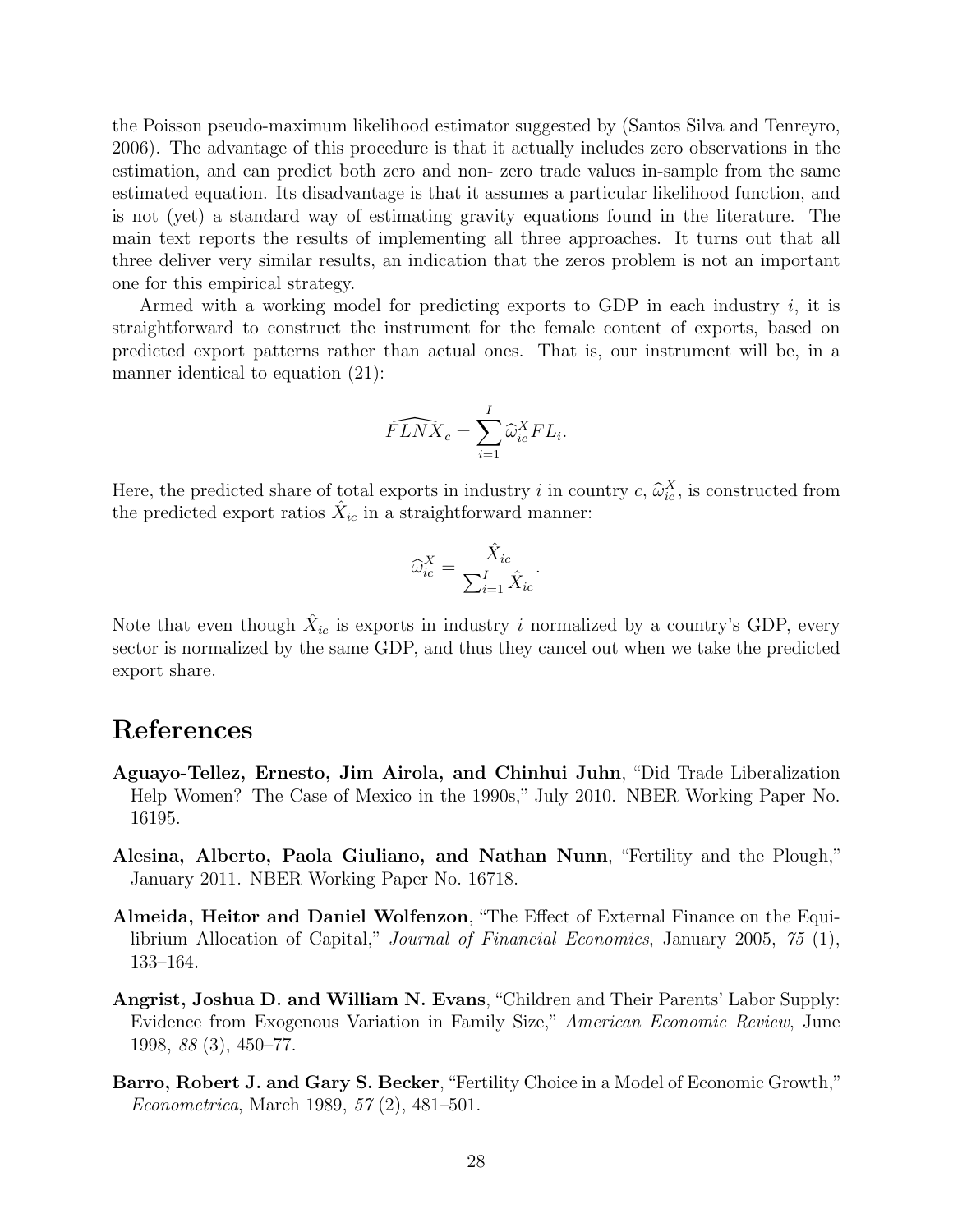- and Jong-Wha Lee, "International Data on Educational Attainment: Updates and Implications," 2000. CID Working Paper No. 42.
- Becker, Gary S., "An Economic Analysis of Fertility," in Gary S. Becker, ed., Demographic and Economic Change in Developed Countries., Princeton, NJ: Princeton University Press, 1960.
- $\ldots$ , "A Theory of the Allocation of Time," *Economic Journal*, September 1965, 75 (299), 493–517.
- $\Box$ , A Treatise on the Family, Cambridge, MA: Harvard University Press, 1981.
- $\Box$ , "Human Capital, Effort, and the Sexual Division of Labor," Journal of Labor Economics, January 1985, 3 (1), S33–S58.
- $_$ , Kevin M. Murphy, and Robert Tamura, "Human Capital, Fertility, and Economic Growth," Journal of Political Economy, October 1990, 98 (5), S12–S37.
- Black, Sandra E. and Alexandra Spitz-Oener, "Explaining Women's Success: Technological Change and the Skill Content of Women's Work," Review of Economics and Statistics, April 2010, 92 (1), 187–194.
- and Chinhui Juhn, "The Rise of Female Professionals: Are Women Responding to Skill Demand?," American Economic Review, Papers and Proceedings, May 2000, 90 (2), 450–455.
- and Elizabeth Brainerd, "Importing equality? The impact of globalization on gender discrimination," Industrial and Labor Relations Review, July 2004, 57 (4), 540–559.
- di Giovanni, Julian and Andrei A. Levchenko, "Trade Openness and Volatility," Review of Economics and Statistics, August 2009, 91 (3), 558–585.
- Do, Quy-Toan and Andrei A. Levchenko, "Comparative Advantage, Demand for External Finance, and Financial Development," Journal of Financial Economics, December 2007, 86 (3), 796–834.
- Doepke, Matthias, "Accounting for Fertility Decline During the Transition to Growth," Journal of Economic Growth, September 2004, 9 (3), 347–383.
- , Moshe Hazan, and Yishay Maoz, "The Baby Boom and World War II: A Macroeconomic Analysis," December 2007. NBER Working Paper No. 13707.
- Edmonds, Eric and Nina Pavcnik, "International Trade and Child Labor: Cross Country Evidence," Journal of International Economics, January 2006, 68 (1), 115–140.
- Frankel, Jeffrey A. and David Romer, "Does Trade Cause Growth?," American Economic Review, June 1999, 89 (3), 379–399.
- Galor, Oded and Andrew Mountford, "Trading Population for Productivity: Theory and Evidence," Review of Economic Studies, October 2009, 75 (4), 1143–1179.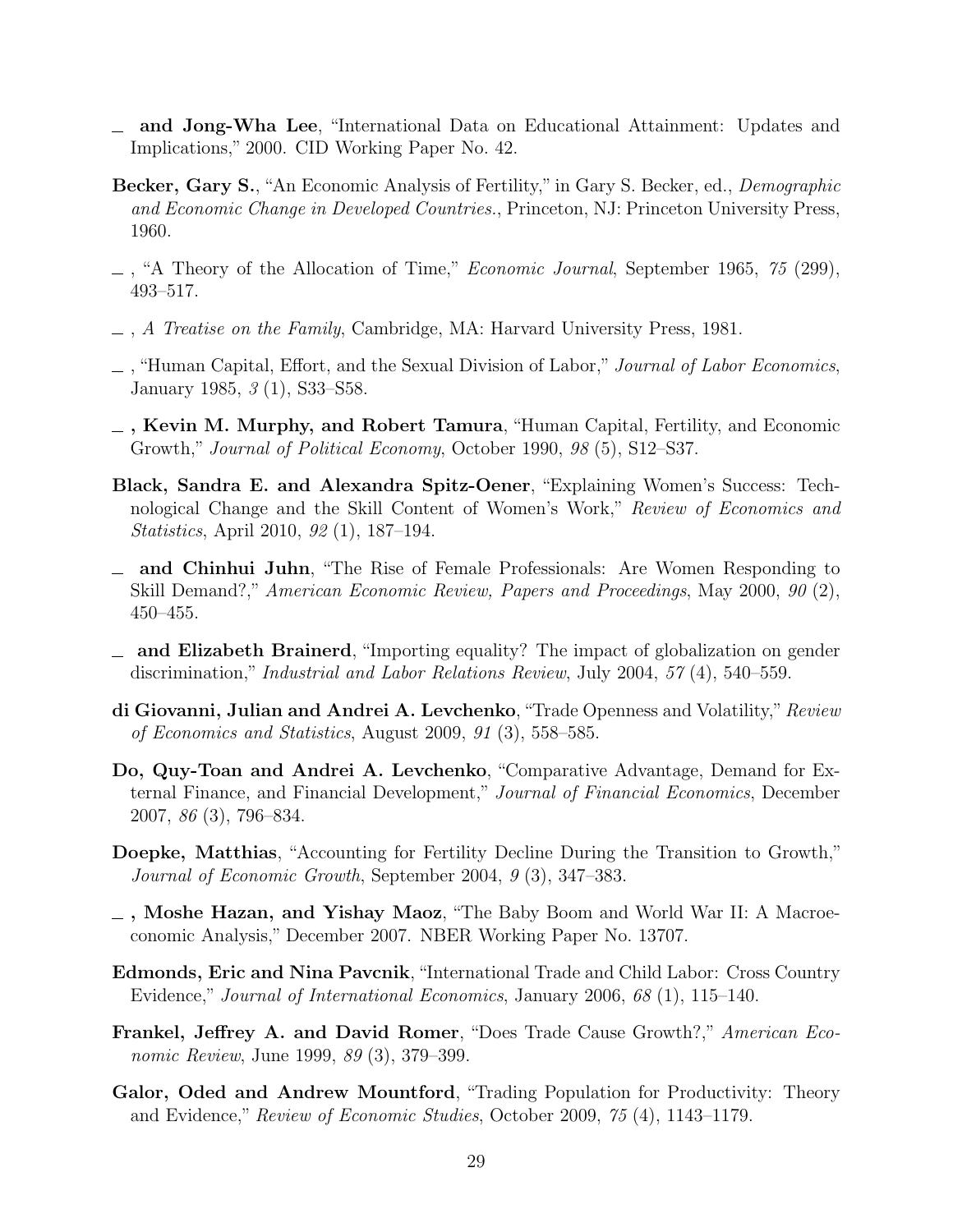- and David N. Weil, "The Gender Gap, Fertility, and Growth," American Economic Review, June 1996, 86 (3), 374–387.
- $\Box$  and  $\Box$ , "Population, Technology, and Growth: From Malthusian Stagnation to the Demographic Transition and beyond," American Economic Review, September 2000, 90 (4), 806–828.
- Greenwood, Jeremy and Ananth Seshadri, "The U.S. Demographic Transition," American Economic Review, Papers and Proceedings, May 2002, 92 (2), 153–159.
- Guryan, Jonathan, Erik Hurst, and Melissa Kearney, "Parental Education and Parental Time with Children," *Journal of Economic Perspectives*, Summer 2008, 22(3), 23–46.
- Helpman, Elhanan, Marc Melitz, and Yona Rubinstein, "Estimating Trade Flows: Trading Partners and Trading Volumes," Quarterly Journal of Economics, May 2008, 123 (2), 441–487.
- Heston, Alan, Robert Summers, and Bettina Aten, "Penn World Table Version 6.1," October 2002. Center for International Comparisons at the University of Pennsylvania (CICUP).
- Jones, Larry E. and Michele Tertilt, "An Economic History of Fertility in the U.S.: 1826-1960," in Peter Rupert, ed., Frontiers of Family Economics, Vol. 1, Bingley, UK: Emerald Group Publishing, 2008, pp. 165–230.
- Jones, Ronald, "A Three-Factor Model in Theory, Trade, and History," in Jagdish Bhagwati, ed., Trade, Balance of Payments, and Growth: Papers in International Economics in Honor of Charles P. Kindleberger, Amsterdam: North Holland, 1971.
- Kremer, Michael, "Population Growth and Technological Change: One Million B.C. to 1990," Quarterly Journal of Economics, August 1993, 108 (3), 681–716.
- Mussa, Michael, "Tariffs and the Distribution of Income: The Importance of Factor Specificity, Substitutability, an Intensity in the Short and Long Run," Journal of Political Economy, 1974, 82, 1191–1203.
- Oostendorp, Remco, "Globalization and the Gender Wage Gap," World Bank Economic Review, January 2009, 23 (1), 141–161.
- Pitt, Mark M., Mark R. Rosenzweig, and Nazmul Hassan, "Human Capital Investment and the Gender Division of Labor in a Brawn-Based Economy," September 2010. Yale University Economic Growth Center Discussion Paper No. 989.
- Qian, Nancy, "Missing Women and the Price of Tea in China: The Effect of Sex-Specific Earnings on Sex Imbalance," Quarterly Journal of Economics, July 2008, 123 (3), 1251– 1285.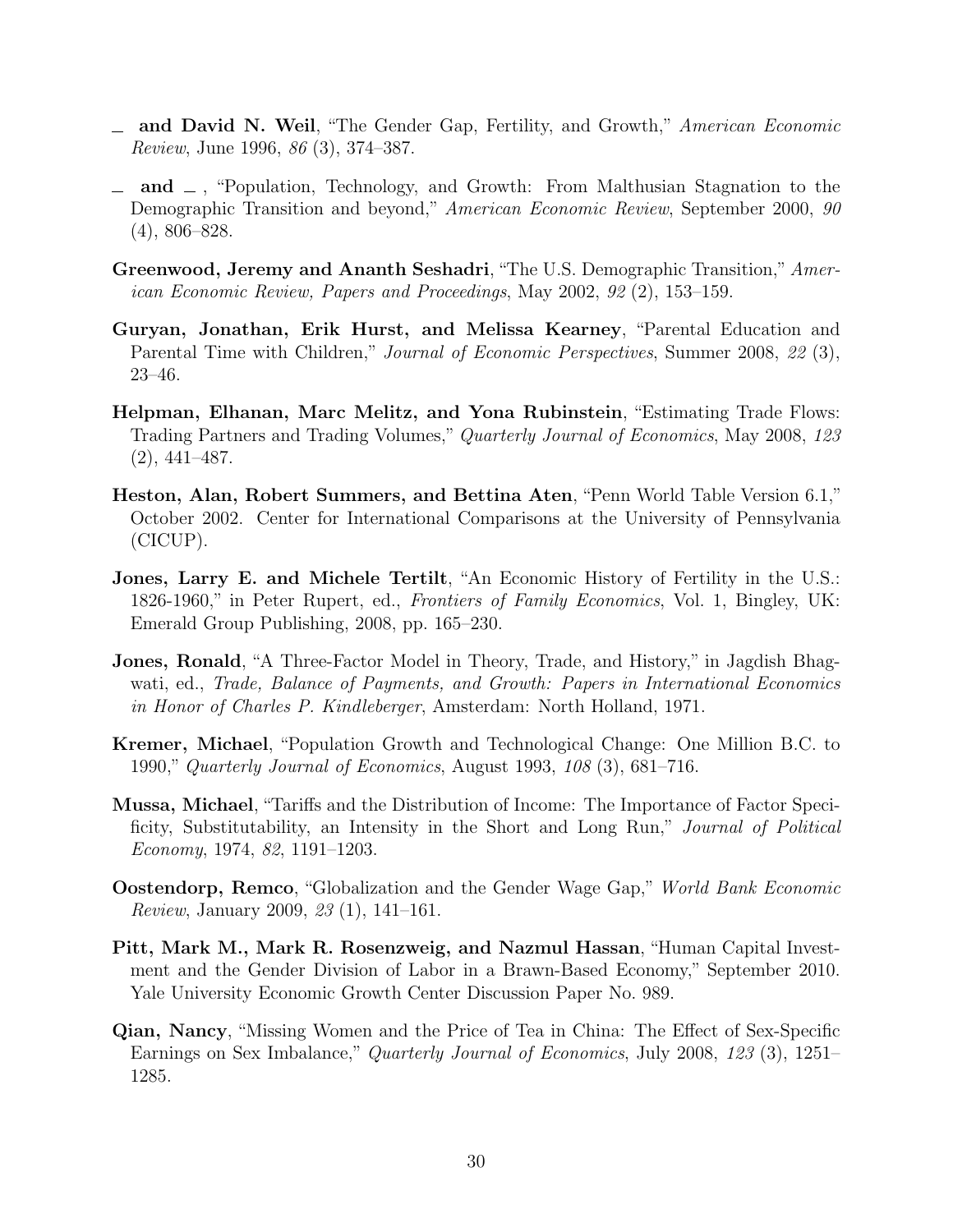- Rees, Ray and Raymond G. Riezman, "Globalization, Gender and Growth," November 2011. Forthcoming, Review of Income and Wealth.
- Rendall, Michelle, "Brain Versus Brawn: The Realization of Women's Comparative Advantage," September 2010. mimeo, University of Zurich.
- Santos Silva, J.M.C. and Silvana Tenreyro, "The Log of Gravity," Review of Economics and Statistics, 2006, 88 (4), 641–658.
- Sauré, Philip and Hosny Zoabi, "International Trade, the Gender Gap, Fertility and Growth," 2011. mimeo, Swiss National Bank and Tel Aviv University.
- $\Box$  and  $\Box$ , "When Stolper-Samuelson Does Not Apply: International Trade and Female Labor," May 2011. mimeo, Swiss National Bank and Tel Aviv University.
- Schultz, T. Paul, "Changing World Prices, Women's Wages, and the Fertility Transition: Sweden, 1860-1910," Journal of Political Economy, December 1985, 93 (6), 1126–54.
- Stock, James H. and Motohiro Yogo, "Testing for Weak Instruments in Linear IV Regression," in Donald W.K. Andrews and James H. Stock, eds., Identification and Inference for Econometric Models: Essays in Honor of Thomas Rothenberg, Cambridge University Press Cambridge, UK 2005, pp. 80–108.
- Ural Marchand, Beyza, Ray Rees, and Raymond G. Riezman, "Globalization, Gender and Development: The Effect of Parental Labor Supply on Child Schooling," February 2011. CESifo Working Paper Series No. 3341.
- Willis, Robert J., "A New Approach to the Economic Theory of Fertility Behavior," Journal of Political Economy, March-April 1973, 81 (2), S14–S64.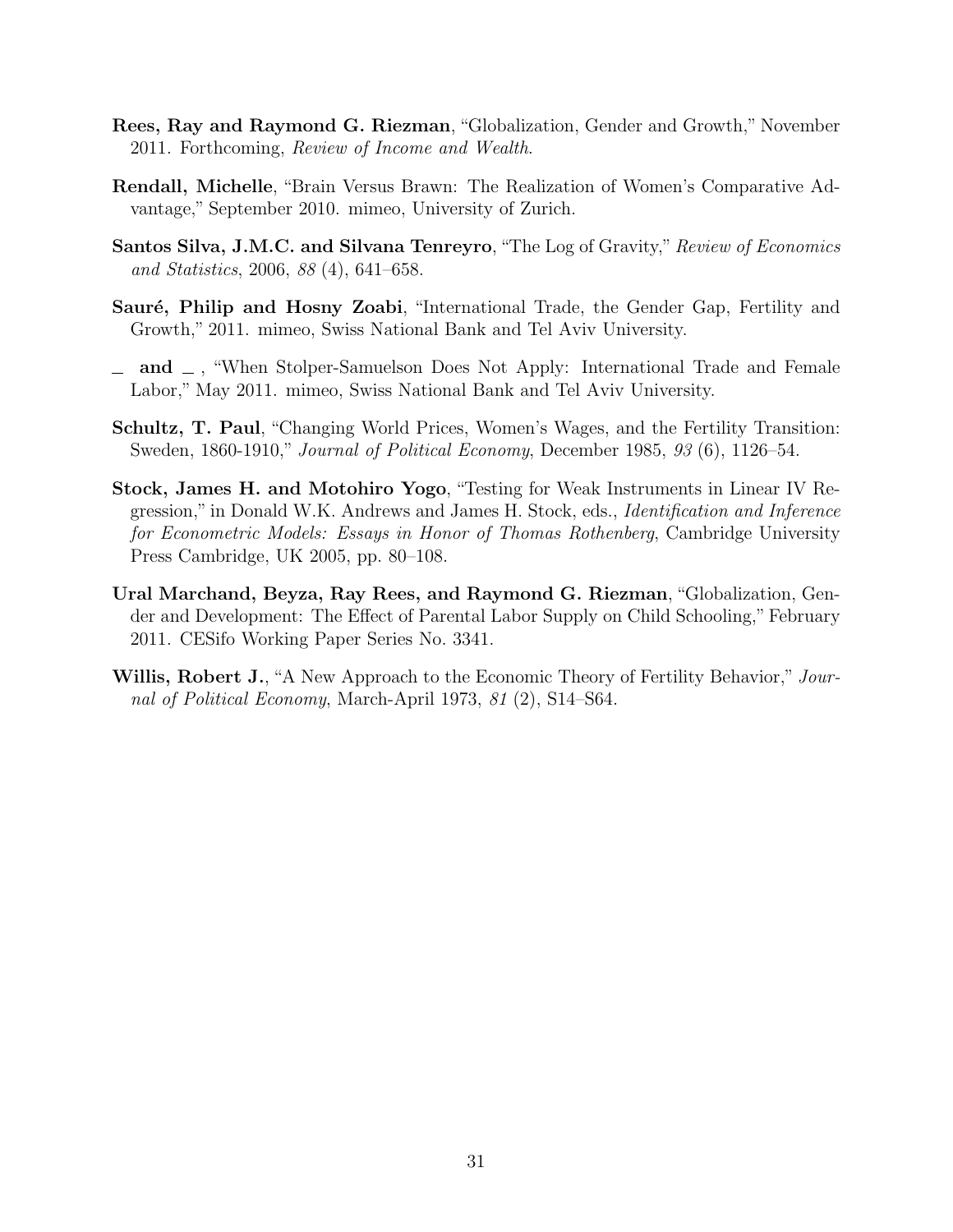| ISIC Code | Sector Name                                                    | Dependence |
|-----------|----------------------------------------------------------------|------------|
| 151       | Meat, fish, fruit, vegetables, oils and fats                   | 0.36       |
| 152       | Dairy products                                                 | 0.25       |
| 153       | Grain mill, starch products, and prepared animal feeds         | 0.20       |
| 154       | Other food products                                            | 0.39       |
| 155       | <b>Beverages</b>                                               | 0.23       |
| 160       | Tobacco products                                               | 0.33       |
| 171       | Spinning, weaving and finishing of textiles                    | 0.37       |
| 172       | Other textiles                                                 | 0.47       |
| 173       | Knitted and crocheted fabrics and articles                     | 0.62       |
| 181       | Wearing apparel, except fur apparel                            | 0.71       |
| 182       | Fur and articles of fur                                        | 0.41       |
| 191       | Leather and leather products                                   | 0.43       |
| 192       | Footwear                                                       | 0.49       |
| 201       | Sawmilling and planing of wood                                 | 0.16       |
| 202       | Products of wood, cork, straw and plaiting materials           | 0.18       |
| 210       | Paper and paper products                                       | 0.23       |
| 221       | Publishing                                                     | 0.33       |
| 222       | Printing and service activities related to printing            | 0.29       |
| 223       | Reproduction of recorded media                                 | 0.35       |
| 231       | Coke oven products                                             | 0.14       |
| 232       | Refined petroleum products                                     | 0.13       |
| 233       | Nuclear fuel                                                   | 0.11       |
| 241       | Basic chemicals                                                | 0.15       |
| 242       | Other chemical products                                        | 0.36       |
| 243       | Man-made fibres                                                | 0.22       |
| 251       | Rubber products                                                | 0.23       |
| 252       | Plastics products                                              | 0.27       |
| 261       | Glass and glass products                                       | 0.19       |
| 269       | Non-metallic mineral products n.e.c.                           | 0.16       |
| 271       | Basic iron and steel                                           | 0.10       |
| 272       | Basic precious and non-ferrous metals                          | 0.13       |
| 273       | Casting of metals                                              | 0.12       |
| 281       | Structural metal products, tanks, reservoirs, steam generators | 0.12       |
| 289       | Other fabricated metal products                                | 0.19       |
| 291       | General purpose machinery                                      | 0.16       |
| 292       | Special purpose machinery                                      | 0.14       |
| 293       | Domestic appliances n.e.c.                                     | 0.28       |

Table 1: Female Labor Dependence of Sectors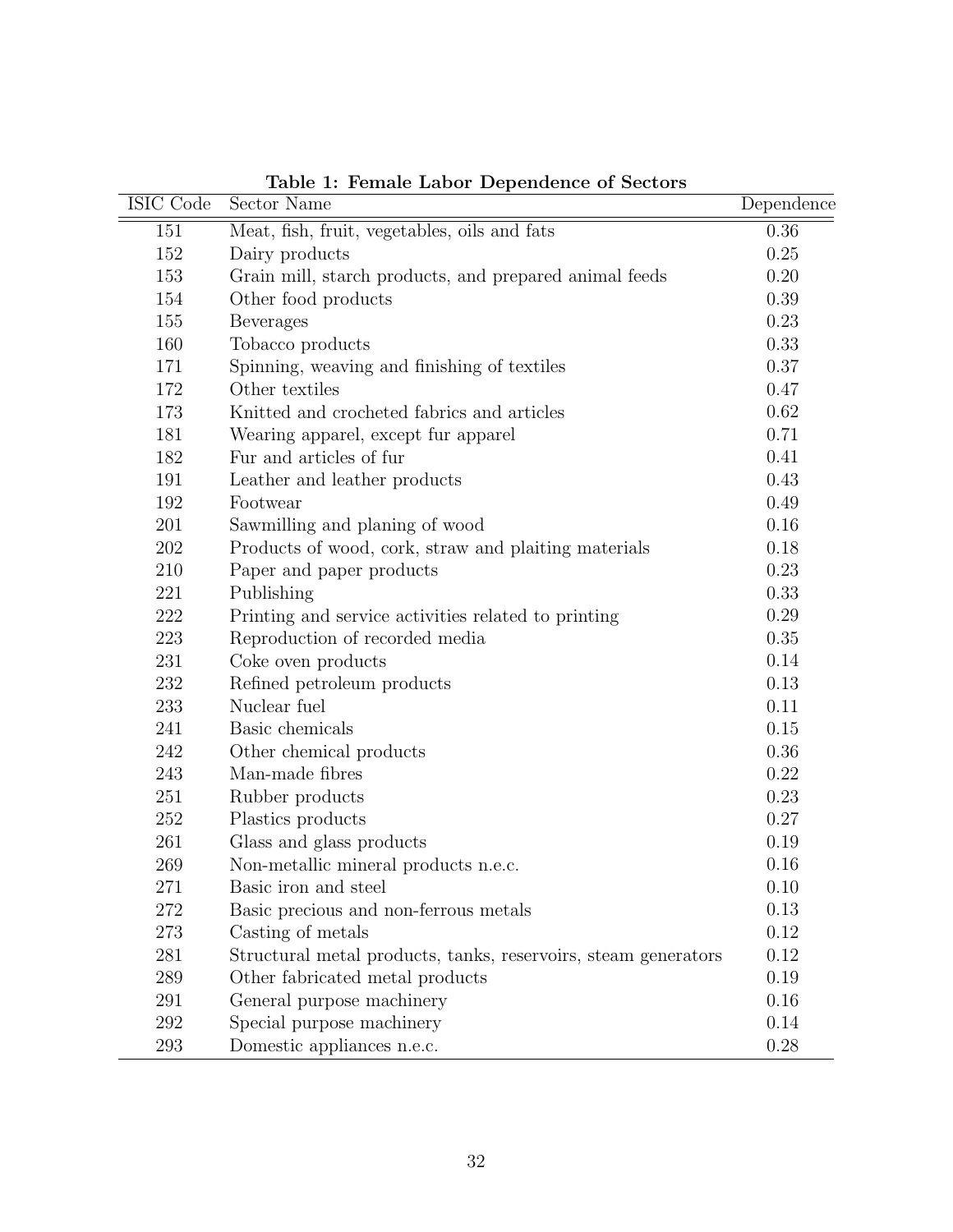| Table 1 (continued): Female Labor Dependence of Sectors |  |  |  |  |  |  |
|---------------------------------------------------------|--|--|--|--|--|--|
|---------------------------------------------------------|--|--|--|--|--|--|

| ISIC Code | Sector Name                                                   | Dependence |
|-----------|---------------------------------------------------------------|------------|
| 300       | Office, accounting and computing machinery                    | 0.34       |
| 311       | Electric motors, generators and transformers                  | 0.32       |
| 312       | Electricity distribution and control apparatus                | 0.30       |
| 313       | Insulated wire and cable                                      | 0.32       |
| 314       | Accumulators, primary cells and primary batteries             | 0.26       |
| $315\,$   | Electric lamps and lighting equipment                         | 0.34       |
| 319       | Other electrical equipment n.e.c.                             | 0.42       |
| 321       | Electronic valves and tubes and other electronic components   | 0.46       |
| 322       | TV and radio transmitters; telephony and telegraphy apparatus | 0.38       |
| 323       | TV and radio receivers, sound or video apparatus              | 0.43       |
| 331       | Medical appliances and instruments                            | 0.38       |
| 332       | Optical instruments and photographic equipment                | 0.45       |
| 333       | Watches and clocks                                            | 0.42       |
| 341       | Motor vehicles                                                | 0.09       |
| 342       | Bodies for motor vehicles; trailers and semi-trailers         | 0.08       |
| 343       | Parts and accessories for motor vehicles and their engines    | 0.21       |
| 351       | Building and repairing of ships and boats                     | 0.09       |
| 352       | Railway and tramway locomotives and rolling stock             | 0.08       |
| 353       | Aircraft and spacecraft                                       | 0.15       |
| 359       | Transport equipment n.e.c.                                    | 0.21       |
| 361       | Furniture                                                     | 0.20       |
| 369       | Manufacturing n.e.c.                                          | 0.38       |
| 371       | Recycling of metal waste and scrap                            | 0.17       |
| 372       | Recycling of non-metal waste and scrap                        | 0.25       |
|           | Mean                                                          | 0.274      |
|           | Min                                                           | 0.08       |
|           | Max                                                           | 0.71       |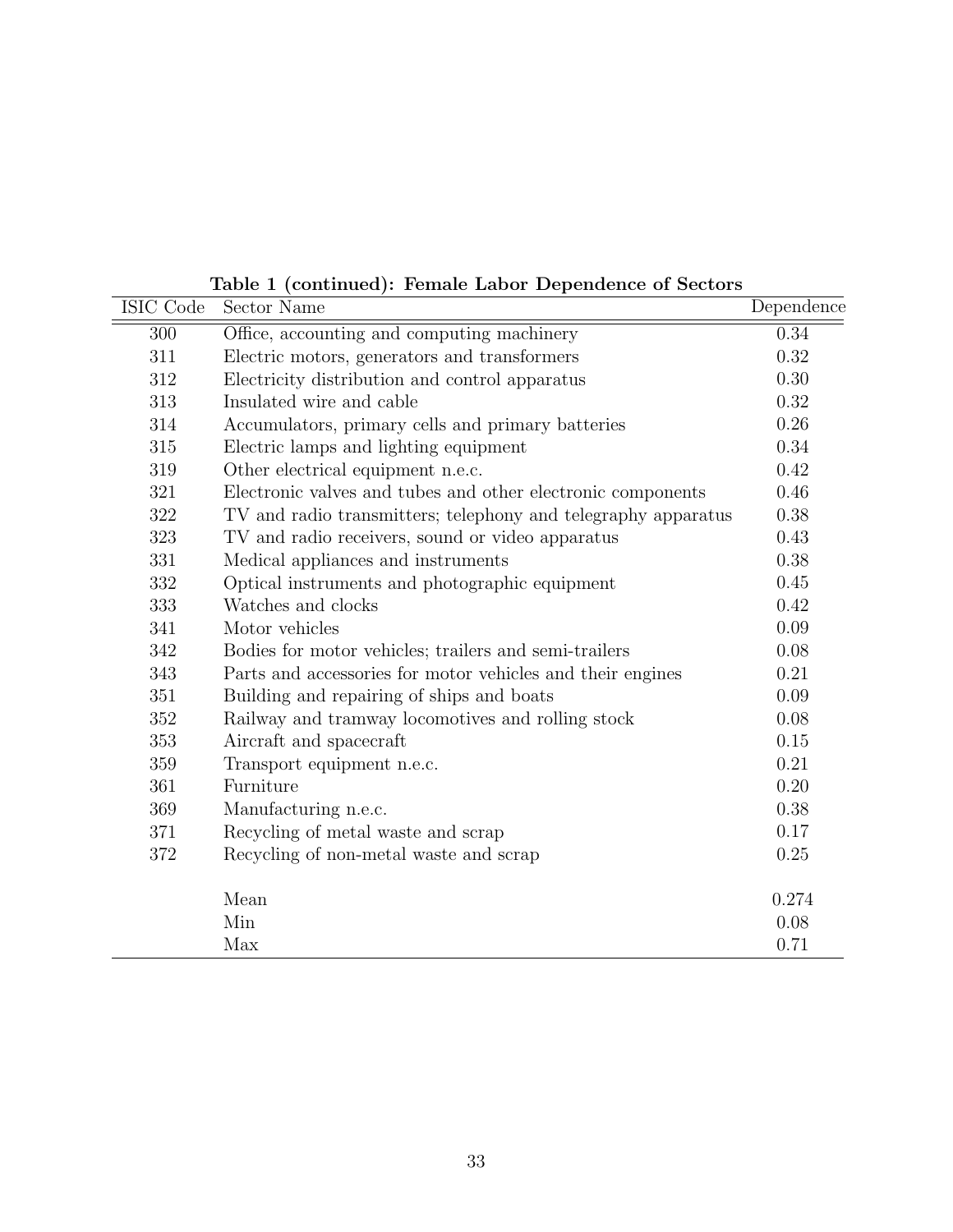|       | OECD                                  |         |                          |       | NON-OECD |           |  |  |
|-------|---------------------------------------|---------|--------------------------|-------|----------|-----------|--|--|
|       | Panel A: Female Labor Need of Exports |         |                          |       |          |           |  |  |
|       | Mean                                  | St. Dev | Countries                | Mean  | St. Dev  | Countries |  |  |
| 1960s | 0.263                                 | 0.043   | 20                       | 0.275 | 0.077    | 102       |  |  |
| 1970s | 0.256                                 | 0.044   | 20                       | 0.274 | 0.082    | 103       |  |  |
| 1980s | 0.255                                 | 0.047   | 20                       | 0.284 | 0.100    | 103       |  |  |
| 1990s | 0.261                                 | 0.042   | 21                       | 0.302 | 0.109    | 123       |  |  |
| 2000s | 0.256                                 | 0.032   | 21                       | 0.293 | 0.122    | 128       |  |  |
|       |                                       |         |                          |       |          |           |  |  |
|       |                                       |         | Panel B: Fertility Rates |       |          |           |  |  |
|       | Mean                                  | St. Dev | Countries                | Mean  | St. Dev  | Countries |  |  |
| 1960s | 2.80                                  | 0.460   | 20                       | 6.15  | 1.367    | 102       |  |  |
| 1970s | 2.13                                  | 0.457   | 20                       | 5.75  | 1.593    | 103       |  |  |
| 1980s | 1.74                                  | 0.261   | 20                       | 5.13  | 1.758    | 103       |  |  |
| 1990s | 1.63                                  | 0.248   | 21                       | 3.99  | 1.847    | 123       |  |  |
| 2000s | 1.64                                  | 0.254   | 21                       | 3.38  | 1.704    | 128       |  |  |

Table 2: Summary Statistics for Female Labor Need of Exports

Table 3: Female Labor Need of Exports: Top 10 and Bottom 10 Countries, 1980-2007.

| Highest Female Labor Need of Exports |       | Lowest Female Labor Need of Exports |       |  |  |
|--------------------------------------|-------|-------------------------------------|-------|--|--|
| Lesotho                              | 0.650 | Algeria                             | 0.146 |  |  |
| Haiti                                | 0.572 | Angola                              | 0.144 |  |  |
| Bangladesh                           | 0.557 | Kazakhstan                          | 0.141 |  |  |
| Mauritius                            | 0.528 | Venezuela, RB                       | 0.140 |  |  |
| Sri Lanka                            | 0.525 | Saudi Arabia                        | 0.138 |  |  |
| Honduras                             | 0.486 | Kuwait                              | 0.138 |  |  |
| Cambodia                             | 0.485 | Nigeria                             | 0.137 |  |  |
| El Salvador                          | 0.471 | Gabon                               | 0.137 |  |  |
| Nepal                                | 0.465 | Iraq                                | 0.135 |  |  |
| Dominican Republic                   | 0.461 | Libya                               | 0.134 |  |  |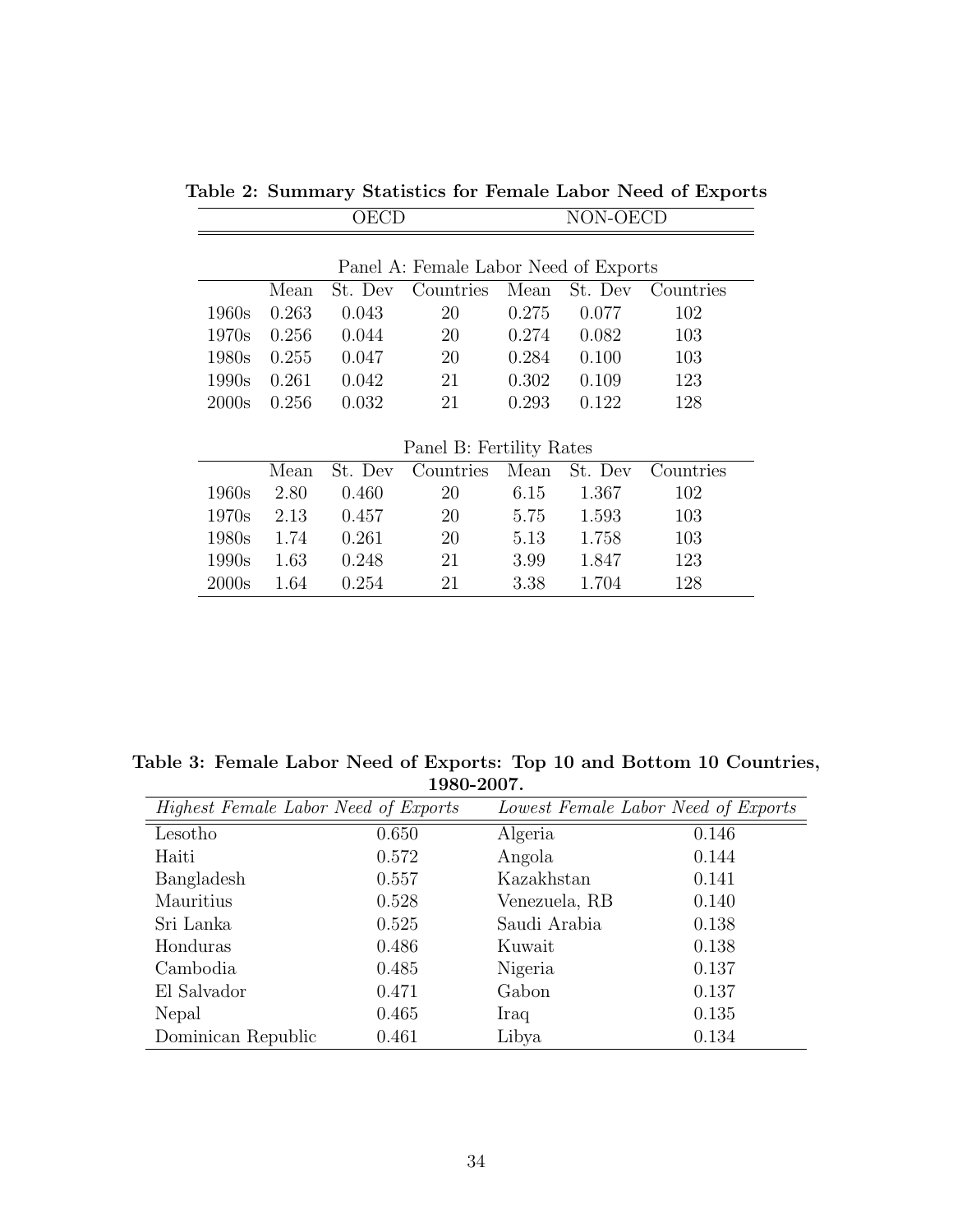|                              | 1900S. |                              |          |  |  |  |  |  |  |
|------------------------------|--------|------------------------------|----------|--|--|--|--|--|--|
| Largest Increase in          |        | Largest Decrease in          |          |  |  |  |  |  |  |
| Female Labor Need of Exports |        | Female Labor Need of Exports |          |  |  |  |  |  |  |
| Cambodia                     | 0.410  | Mozambique                   | $-0.097$ |  |  |  |  |  |  |
| Honduras                     | 0.311  | Rwanda                       | $-0.112$ |  |  |  |  |  |  |
| Haiti                        | 0.269  | Sudan                        | $-0.112$ |  |  |  |  |  |  |
| Sri Lanka                    | 0.225  | Ecuador                      | $-0.129$ |  |  |  |  |  |  |
| Tunisia                      | 0.211  | Congo, Rep.                  | $-0.132$ |  |  |  |  |  |  |
| Albania                      | 0.210  | Chad                         | $-0.147$ |  |  |  |  |  |  |
| Morocco                      | 0.196  | Angola                       | $-0.159$ |  |  |  |  |  |  |
| El Salvador                  | 0.186  | Yemen, Rep.                  | $-0.160$ |  |  |  |  |  |  |
| Madagascar                   | 0.182  | Niger                        | $-0.170$ |  |  |  |  |  |  |
| Nicaragua                    | 0.169  | Timor-Leste                  | $-0.281$ |  |  |  |  |  |  |

Table 4: Female Labor Need of Exports: Top 10 and Bottom 10 Changers since 1960s.

Note: Change is calculated as the difference between the average Female Labor Need of Exports in 2000 and that in 1960.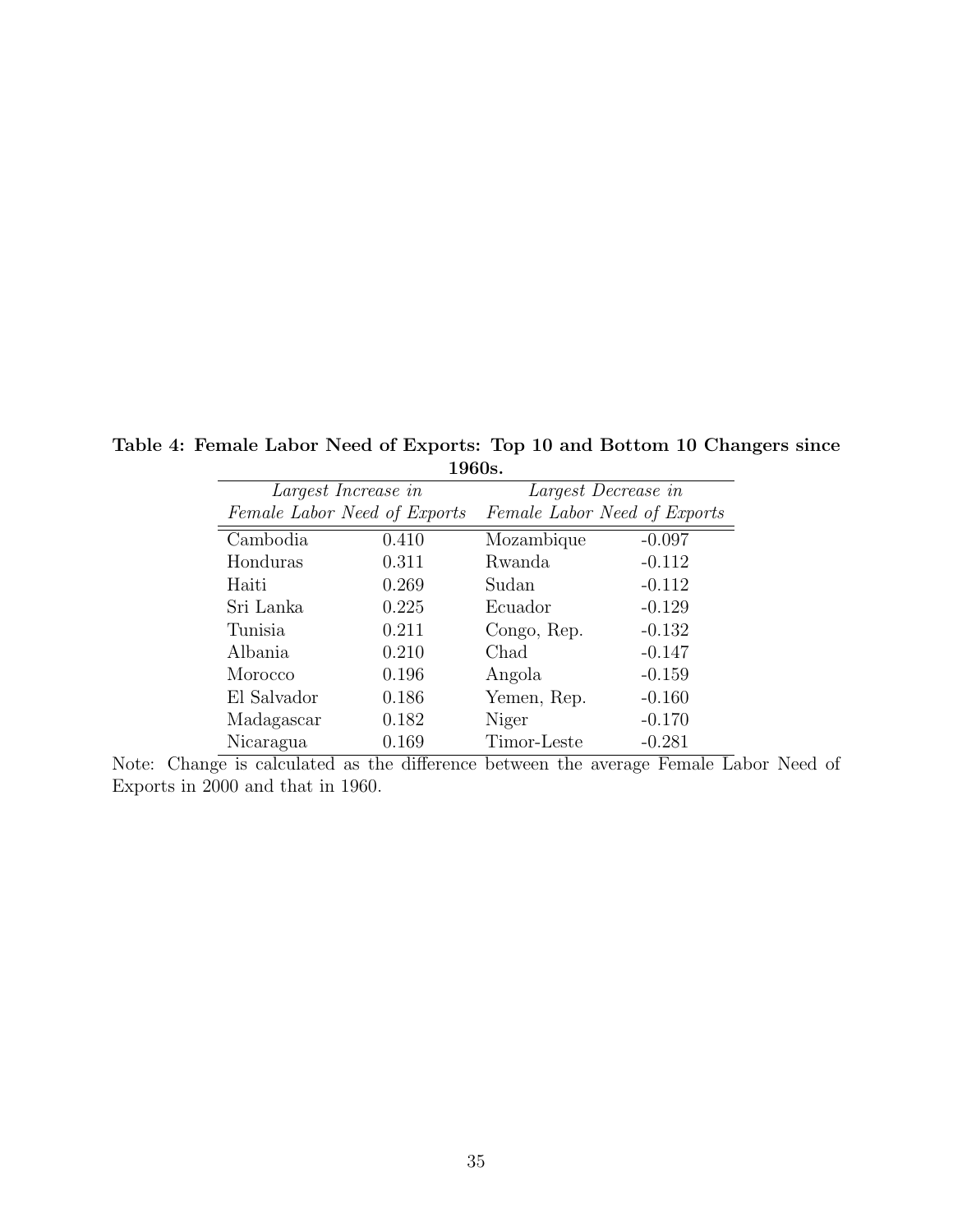|                                          | (1)         | (2)        | (3)        | (4)          | (5)        | (6)        |  |  |  |
|------------------------------------------|-------------|------------|------------|--------------|------------|------------|--|--|--|
|                                          | <b>OLS</b>  | <b>OLS</b> | 2SLS       | $2{\rm SLS}$ | 2SLS       | 2SLS       |  |  |  |
| Dependent Variable: (Log) Fertility Rate |             |            |            |              |            |            |  |  |  |
| (Log) Female Labor                       | $-0.29***$  | $-0.20***$ | $-0.37***$ | $-0.47***$   | $-0.57***$ | $-0.56***$ |  |  |  |
| Need of Exports                          | (0.080)     | (0.057)    | (0.128)    | (0.085)      | (0.131)    | (0.137)    |  |  |  |
| (Log) Openness                           | $-0.00$     | 0.01       | $-0.01$    | 0.01         | 0.01       | 0.01       |  |  |  |
|                                          | (0.037)     | (0.032)    | (0.037)    | (0.032)      | (0.034)    | (0.034)    |  |  |  |
| (Log) GDP per capita                     | $-0.39***$  | $-0.26***$ | $-0.40***$ | $-0.27***$   | $-0.28***$ | $-0.28***$ |  |  |  |
|                                          | (0.020)     | (0.023)    | (0.020)    | (0.023)      | (0.024)    | (0.025)    |  |  |  |
| Constant                                 | $5.48***$   | $4.17***$  | $5.81***$  | $5.23***$    | $5.61***$  | $5.57***$  |  |  |  |
|                                          | (0.296)     | (0.314)    | (0.480)    | (0.362)      | (0.514)    | (0.540)    |  |  |  |
| $R^2$                                    | 0.630       | 0.859      |            |              |            |            |  |  |  |
|                                          | First Stage |            |            |              |            |            |  |  |  |
|                                          |             |            |            |              |            |            |  |  |  |
| Dependent Var. (Log) FLNX                |             |            |            |              |            |            |  |  |  |
|                                          |             |            |            |              |            |            |  |  |  |
| (Log) Predicted FLNX                     |             |            | $3.23***$  | $3.04***$    |            |            |  |  |  |
|                                          |             |            | (0.342)    | (0.373)      |            |            |  |  |  |
| (Log) Predicted FLNX                     |             |            |            |              | $2.43***$  |            |  |  |  |
| (out of sample)                          |             |            |            |              | (0.469)    |            |  |  |  |
| (Log) Predicted FLNX                     |             |            |            |              |            | $1.00***$  |  |  |  |
| (Poisson)                                |             |            |            |              |            | (0.201)    |  |  |  |
| F-test                                   |             |            | 43.02      | 34.69        | 32.21      | 27.24      |  |  |  |
| First Stage $R^2$                        |             |            | 0.400      | 0.534        | 0.402      | 0.392      |  |  |  |
| <b>Region Dummies</b>                    | no          | yes        | no         | yes          | yes        | yes        |  |  |  |

Table 5: Cross-Sectional Results, 1980-2007

 Notes: Robust standard errors in parentheses; \* significant at 10%; \*\* significant at 5%; \*\*\* significant at 1%. All variables are averages over the period 1980-2007 and in natural logs. Variabledefinitions and sources are described in detail in the text.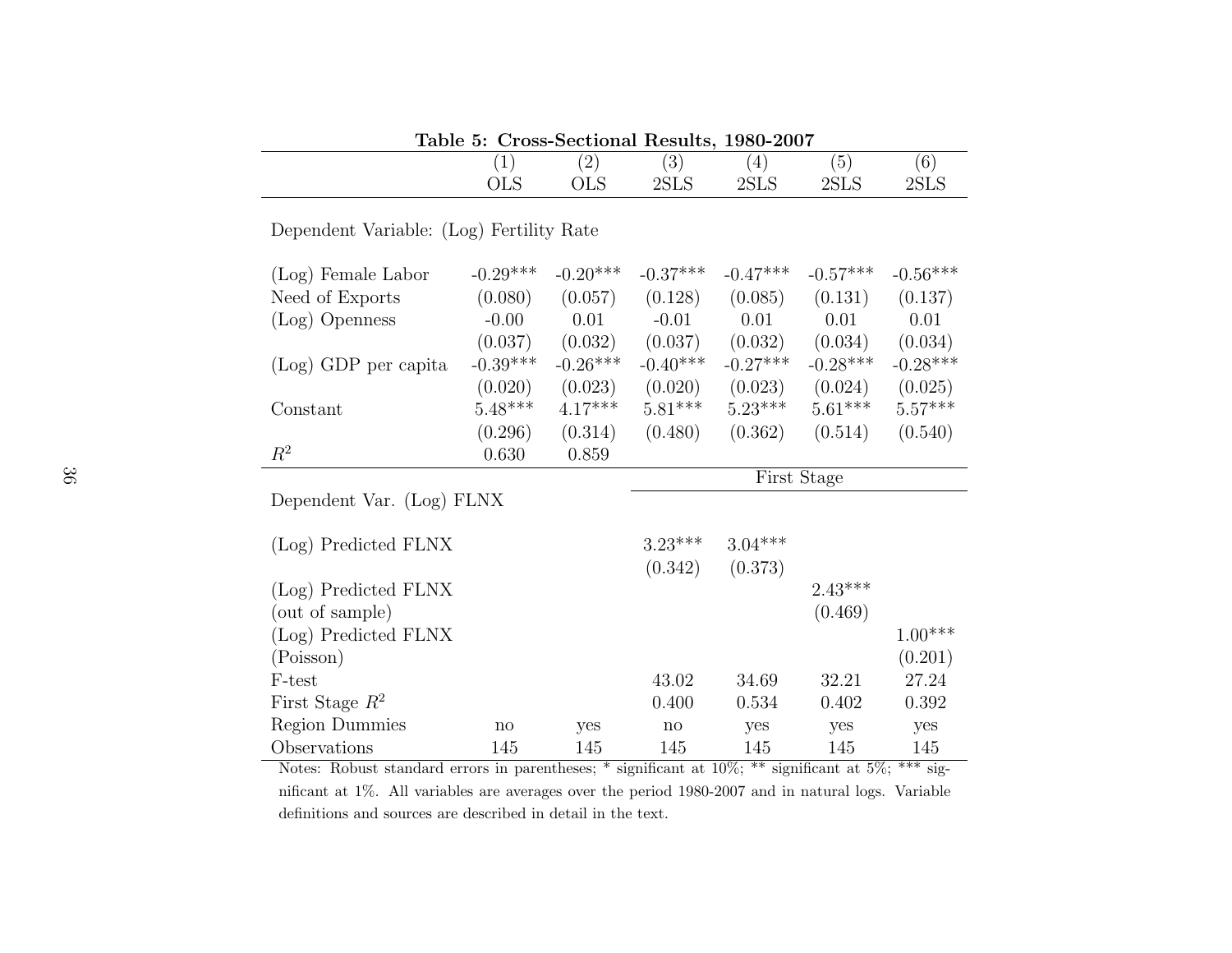| Table 6: Robustness: Cross-Sectional 2SLS Results, 1980-2007 |              |               |                |                                          |            |            |            |            |
|--------------------------------------------------------------|--------------|---------------|----------------|------------------------------------------|------------|------------|------------|------------|
|                                                              | (1)          | (2)           | (3)            | (4)                                      | (5)        | (6)        | (7)        | (8)        |
| Sample:                                                      | $\mathbf{n}$ | $\mathbf{no}$ | no Sub-        | no Middle East                           | Full       | Full       | Full       | Full       |
|                                                              | outliers     | <b>OECD</b>   | Saharan Africa | & North Africa                           |            |            |            |            |
|                                                              |              |               |                |                                          |            |            |            |            |
| Dependent Variable: (Log) Fertility Rate                     |              |               |                |                                          |            |            |            |            |
| (Log) Female Labor                                           | $-0.48***$   | $-0.47***$    | $-0.59***$     | $-0.42***$                               | $-0.41***$ | $-0.40***$ | $-0.34***$ | $-0.42***$ |
| Need of Exports                                              | (0.121)      | (0.082)       | (0.161)        | (0.087)                                  | (0.092)    | (0.096)    | (0.089)    | (0.093)    |
| $(Log)$ Openness                                             | 0.02         | 0.04          | 0.01           | 0.01                                     | 0.03       | 0.07       | $-0.03$    | 0.01       |
|                                                              | (0.034)      | (0.037)       | (0.053)        | (0.031)                                  | (0.041)    | (0.044)    | (0.042)    | (0.034)    |
| $(Log)$ GDP per capita                                       | $-0.26***$   | $-0.32***$    | $-0.29***$     | $-0.29***$                               | $-0.25***$ | $-0.27***$ | $-0.29***$ | $-0.26***$ |
|                                                              | (0.025)      | (0.026)       | (0.030)        | (0.024)                                  | (0.032)    | (0.033)    | (0.031)    | (0.030)    |
| $(Log)$ Female                                               |              |               |                |                                          | $-0.11**$  |            |            |            |
| <b>Educational Attainment</b>                                |              |               |                |                                          | (0.046)    |            |            |            |
| Child Labor Indicator                                        |              |               |                |                                          |            | $0.01***$  |            |            |
|                                                              |              |               |                |                                          |            | (0.002)    |            |            |
| Gini Coeff                                                   |              |               |                |                                          |            |            | $0.78***$  |            |
|                                                              |              |               |                |                                          |            |            | (0.302)    |            |
| Polity 2 Indicator                                           |              |               |                |                                          |            |            |            | 0.00       |
|                                                              |              |               |                |                                          |            |            |            | (0.005)    |
| Constant                                                     | $5.17***$    | $5.44***$     | $5.85***$      | $5.27***$                                | 4.88***    | $4.55***$  | $4.72***$  | 4.97***    |
|                                                              | (0.499)      | (0.348)       | (0.713)        |                                          | (0.438)    | (0.449)    | (0.372)    | (0.439)    |
|                                                              |              |               |                | (0.365)                                  |            |            |            |            |
|                                                              |              |               |                | First Stage: Dependent Variable Log FLNX |            |            |            |            |
|                                                              |              |               |                |                                          |            |            |            |            |
|                                                              |              |               |                |                                          |            |            |            |            |
| (Log) Predicted FLNX                                         | $2.69***$    | $3.14***$     | $2.55***$      | $2.94***$                                | $2.97***$  | $2.99***$  | $3.12***$  | $3.04***$  |
|                                                              | (0.400)      | (0.407)       | (0.398)        | (0.400)                                  | (0.362)    | (0.457)    | (0.507)    | (0.427)    |
| F-test                                                       | 32.81        | 30.62         | 32.84          | 35.59                                    | 31.74      | 29.45      | 20.98      | 35.05      |
|                                                              |              |               |                |                                          |            |            |            |            |
| <b>Region Dummies</b>                                        | yes          | yes           | yes            | yes                                      | yes        | yes        | yes        | yes        |
| First Stage $R^2$                                            | 0.439        | 0.547         | 0.542          | 0.497                                    | 0.558      | 0.513      | 0.527      | 0.548      |
| Observations                                                 | 135          | 125           | 104            | 129                                      | 125        | 103        | 102        | 144        |
|                                                              |              |               |                |                                          |            |            |            |            |

Table 6: Robustness: Cross-Sectional 2SLS Results, 1980-2007

 Notes: Robust standard errors in parentheses; \* significant at 10%; \*\* significant at 5%; \*\*\* significant at 1%. All variables are averagesover the period 1980-2007 and in natural logs. Variable definitions and sources are described in detail in the text.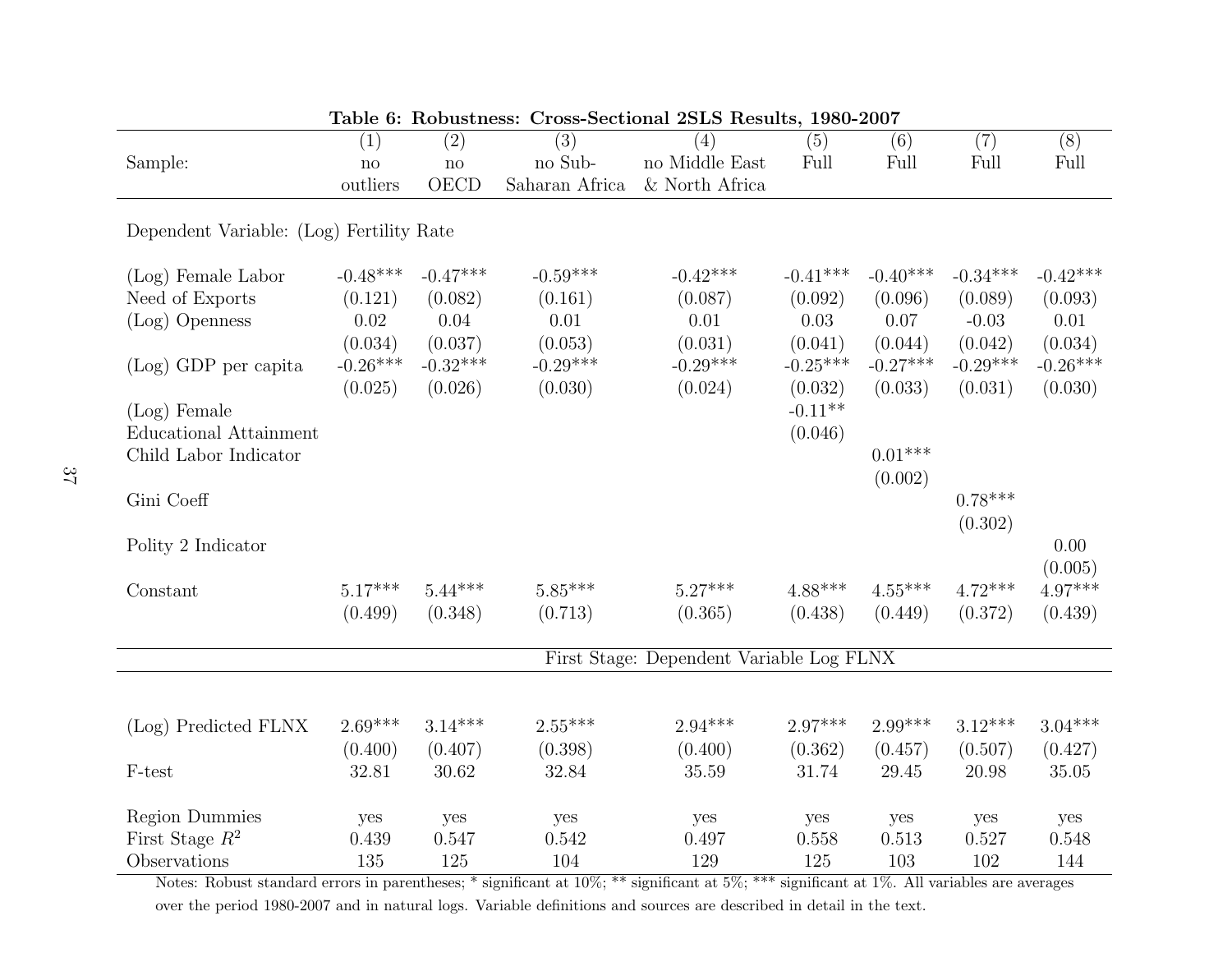| $1800 \cdot 1.$ I and Itesures, $1002 - 2001$ |                        |                     |                   |                   |                        |                        |                   |            |
|-----------------------------------------------|------------------------|---------------------|-------------------|-------------------|------------------------|------------------------|-------------------|------------|
|                                               | $\left( 1\right)$      | $\left( 2\right)$   | $\left( 3\right)$ | $\left( 4\right)$ | (5)                    | (6)                    | (7)               | (8)        |
| Five-Year Averages                            |                        |                     |                   |                   |                        |                        | Ten-Year Averages |            |
| Dependent Variable: (Log) Fertility Rate      |                        |                     |                   |                   |                        |                        |                   |            |
| (Log) Female Labor                            | $-0.37***$             | $-0.34***$          | $-0.22***$        | $-0.22***$        | $-0.38***$             | $-0.36***$             | $-0.24***$        | $-0.23***$ |
| Need of Exports                               | (0.067)                | (0.077)             | (0.058)           | (0.061)           | (0.069)                | (0.093)                | (0.069)           | (0.072)    |
| (Log) Openness                                | $-0.02$                | $-0.18***$          | $-0.02$           | $-0.00$           | $-0.02$                | $-0.18***$             | $-0.02$           | $-0.00$    |
|                                               | (0.028)                | (0.041)             | (0.031)           | (0.034)           | (0.028)                | (0.049)                | (0.036)           | (0.039)    |
| $(Log)$ GDP per capita                        | $-0.38***$             | $-0.35***$          | $-0.18***$        | $-0.18***$        | $-0.38***$             | $-0.37***$             | $-0.20***$        | $-0.19***$ |
|                                               | (0.019)                | (0.051)             | (0.043)           | (0.047)           | (0.019)                | (0.059)                | (0.048)           | (0.051)    |
| $(Log)$ Female                                |                        |                     |                   | $-0.00$           |                        |                        |                   | $-0.01$    |
| Educational Attainment                        |                        |                     |                   | (0.038)           |                        |                        |                   | (0.041)    |
|                                               |                        |                     |                   |                   |                        |                        |                   |            |
| Country FE                                    | $\operatorname{no}$    | yes                 | yes               | yes               | $\mathop{\mathrm{no}}$ | yes                    | yes               | yes        |
| Year FE                                       | $\mathbf{n}\mathbf{o}$ | $\operatorname{no}$ | yes               | yes               | $\operatorname{no}$    | $\mathbf{n}\mathbf{o}$ | yes               | yes        |
| $R^2$                                         | 0.576                  | 0.885               | 0.937             | 0.936             | 0.584                  | 0.895                  | 0.943             | 0.942      |
| Observations                                  | 1,247                  | 1,247               | 1,247             | 1,102             | 627                    | 627                    | 627               | 554        |

Table 7: Panel Results, 1962-2007

 Notes: Standard errors clustered at the country level in parentheses; \* significant at 10%; \*\* significant at 5%; \*\*\* significant at 1%.All of the variables are 5-year averages (left panel) or 10-year averages (right panel) over the time periods spanning 1962-2007, and innatural logs. Variable definitions and sources are described in detail in the text.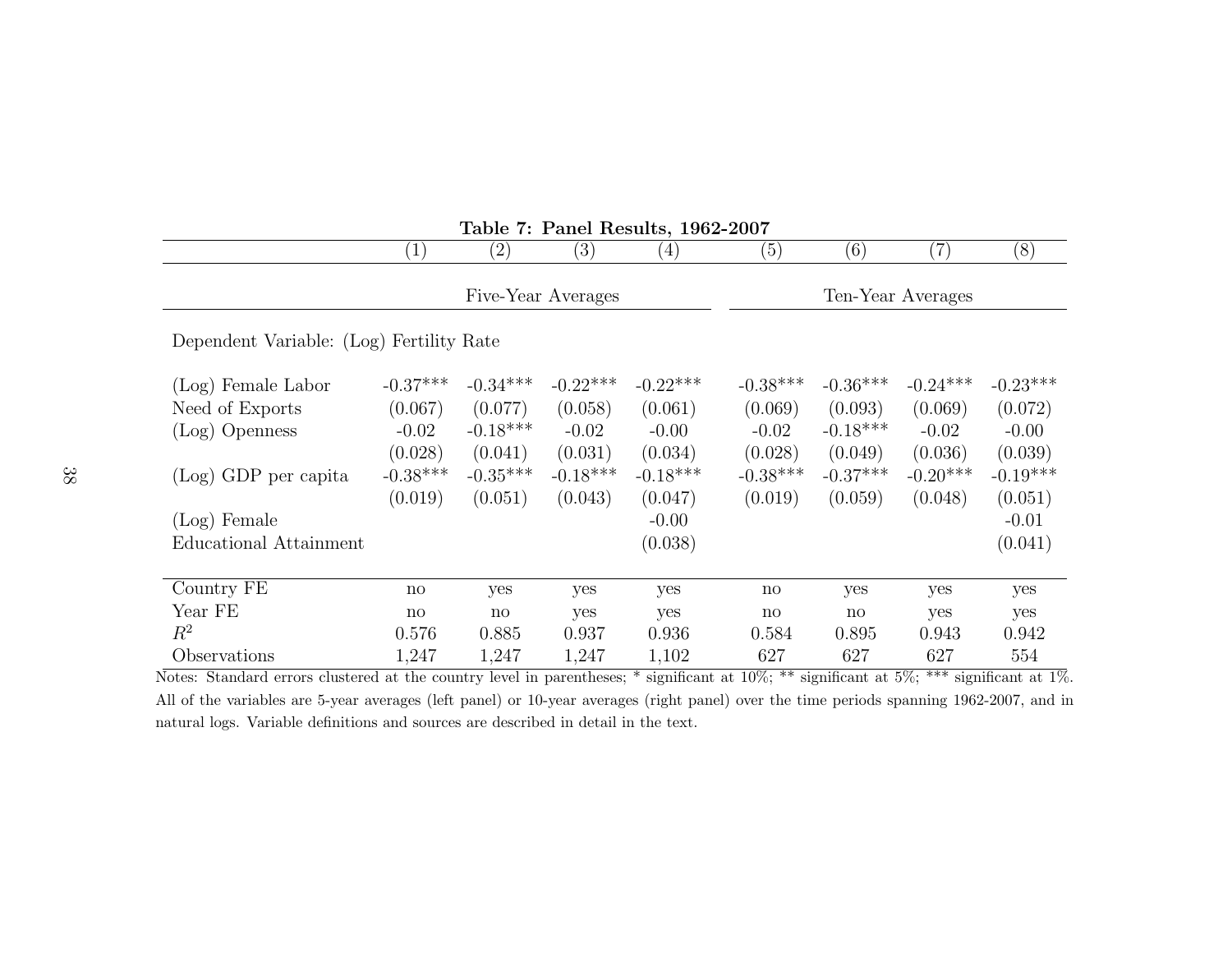| Least Female-Intensive      |     | $FL_i$ Most Female-Intensive     | $FL_i$ |
|-----------------------------|-----|----------------------------------|--------|
| Logging                     | 5.4 | Other apparel and                | 56.3   |
|                             |     | accessories                      |        |
| Coal Mining                 | 5.7 | Leather tanning and              | 56.3   |
|                             |     | finishing                        |        |
| Cement, concrete, lime, and |     | 10.3 Retail bakeries             | 58     |
| gypsum                      |     |                                  |        |
| Sawmills and wood           |     | 11.3 Specialized design services | 58     |
| preservation                |     |                                  |        |
| Nonmetallic mineral mining  |     | 11.5 Cut and sew apparel         | 66.1   |
| and quarrying               |     |                                  |        |
|                             |     |                                  |        |

Appendix Table A1: Least and Most Female-Intensive Sectors, U.S. Data

### Appendix Table A2: Summary Statistics, U.S.-based measure of  $FL$

|                                                 |  | Mean Min Max SD        |  |
|-------------------------------------------------|--|------------------------|--|
| Manufacturing                                   |  | 29.7 10.3 66.1 13.6 78 |  |
| Non-manufacturing $25.8$ $5.4$ $58$ $15.6$ $15$ |  |                        |  |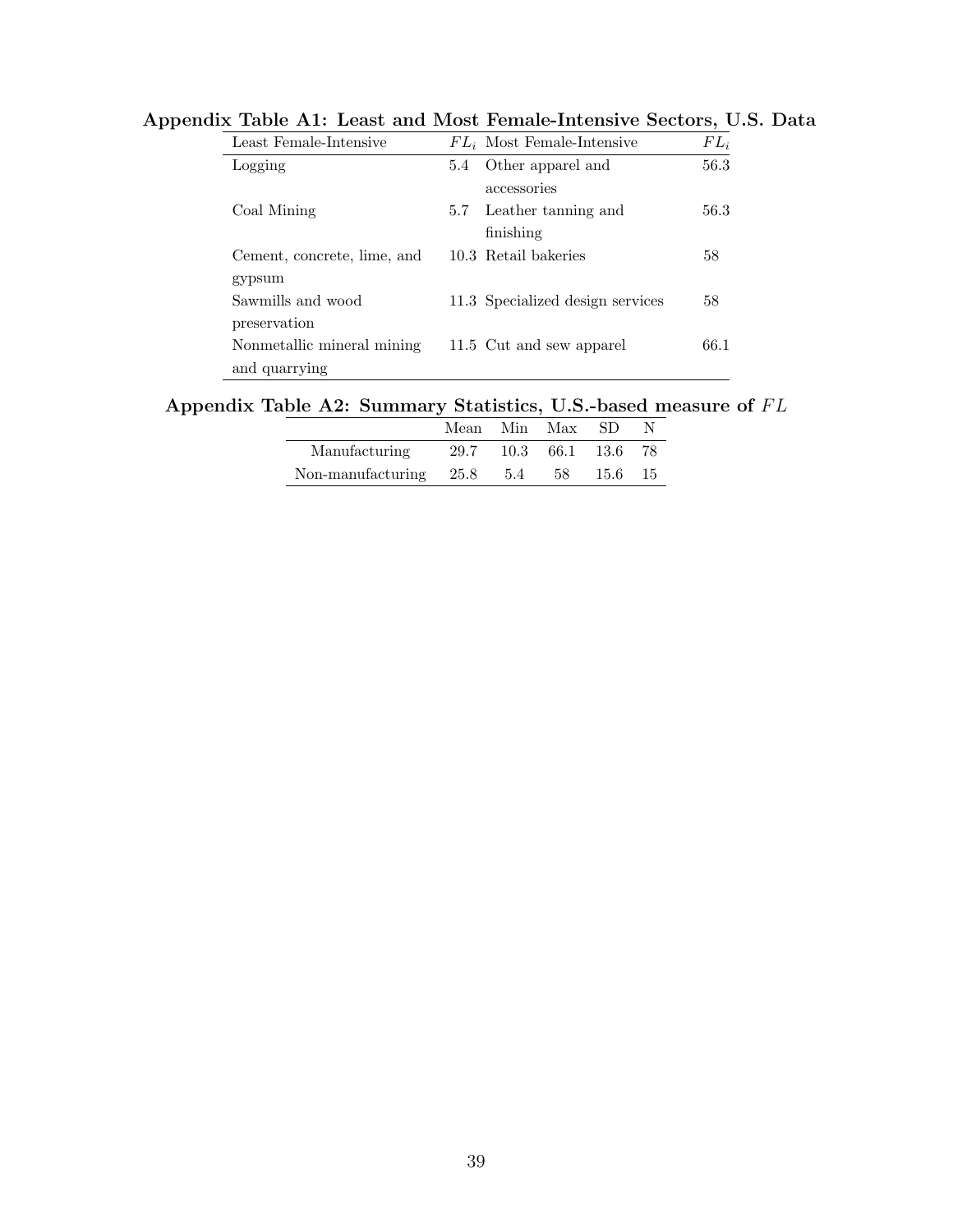Appendix Table A3: Cross-Sectional Results, U.S.-Based Measure of  $FL_i$ , 1980-2007

| -          | $\overline{\phantom{0}}$ | $\Omega$<br>◡  | $^{\prime}4$ . | $\mathcal{O}$ | $6^{\circ}$ |
|------------|--------------------------|----------------|----------------|---------------|-------------|
| <b>OLS</b> | <b>OLS</b>               | 2ST.S<br>AULIO | 2SLS           | 2SLS          | - 2SLS      |

Dependent Variable: (Log) Fertility Rate

| (Log) Female Labor   | $-0.45***$ | $-0.34***$ | $-0.80***$  | $-0.65***$ | $-0.70***$ | $-0.63***$ |  |  |
|----------------------|------------|------------|-------------|------------|------------|------------|--|--|
| Need of Exports      | (0.111)    | (0.080)    | (0.199)     | (0.120)    | (0.164)    | (0.145)    |  |  |
| (Log) Openness       | $-0.00$    | 0.01       | $-0.01$     | 0.01       | 0.01       | 0.01       |  |  |
|                      | (0.037)    | (0.031)    | (0.041)     | (0.031)    | (0.031)    | (0.031)    |  |  |
| (Log) GDP per capita | $-0.37***$ | $-0.25***$ | $-0.37***$  | $-0.24***$ | $-0.24***$ | $-0.24***$ |  |  |
|                      | (0.021)    | (0.022)    | (0.022)     | (0.021)    | (0.022)    | (0.021)    |  |  |
| Constant             | $5.82***$  | $4.56***$  | $6.96***$   | $5.57***$  | $5.75***$  | $5.50***$  |  |  |
|                      | (0.340)    | (0.327)    | (0.616)     | (0.396)    | (0.528)    | (0.476)    |  |  |
| $\,R^2$              | 0.644      | 0.865      |             |            |            |            |  |  |
|                      |            |            | First Stage |            |            |            |  |  |

Dependent Var. (Log) FLNX

| (Log) Predicted FLNX  |     |     | $1.77***$ | $1.61***$ |           |          |
|-----------------------|-----|-----|-----------|-----------|-----------|----------|
|                       |     |     | (0.236)   | (0.246)   |           |          |
| (Log) Predicted FLNX  |     |     |           |           | $1.15***$ |          |
| (out of sample)       |     |     |           |           | (0.250)   |          |
| (Log) Predicted FLNX  |     |     |           |           |           | $984***$ |
| (Poisson)             |     |     |           |           |           | (0.179)  |
| F-test                |     |     | 19.37     | 15.28     | 9.52      | 11.32    |
| First Stage $R^2$     |     |     | 0.346     | 0.451     | 0.334     | 0.386    |
| <b>Region Dummies</b> | no  | yes | no        | yes       | yes       | yes      |
| Observations          | 149 | 149 | 145       | 145       | 145       | 145      |

 Notes: Robust standard errors in parentheses; \* significant at 10%; \*\* significant at 5%; \*\*\* significant at 1%. All variables are averages over theperiod 1980-2007 and in natural logs. Variable definitions and sources are described in detail in the text.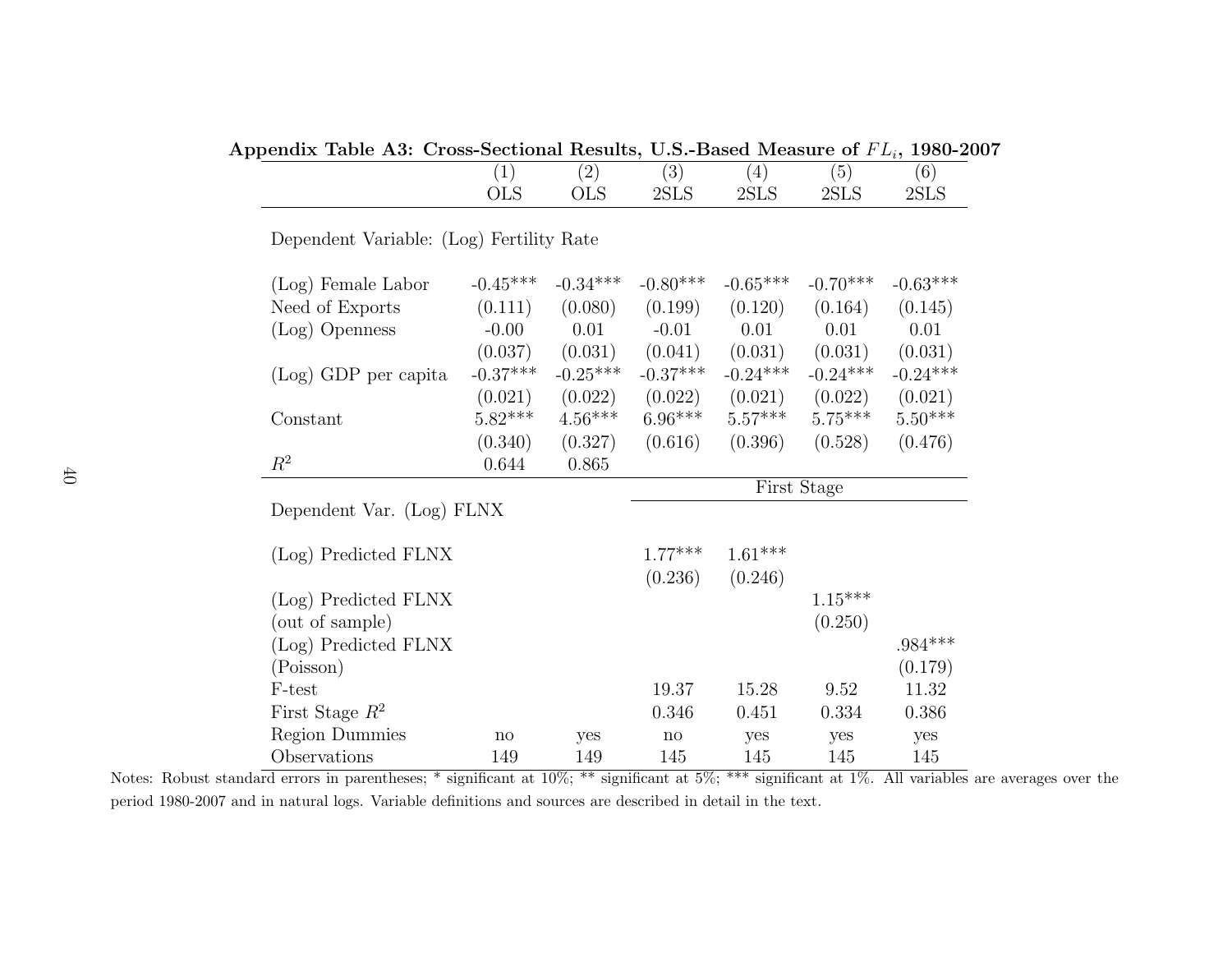| Appendix Table As: Robustness: Cross-Sectional 25LS Results, O.S.-Dased Measure of $FL_i$ , 1900-2007 |                                          |               |                |                |            |            |            |            |  |
|-------------------------------------------------------------------------------------------------------|------------------------------------------|---------------|----------------|----------------|------------|------------|------------|------------|--|
|                                                                                                       | (1)                                      | (2)           | (3)            | (4)            | (5)        | (6)        | (7)        | (8)        |  |
| Sample:                                                                                               | $\mathbf{no}$                            | $\mathbf{no}$ | no Sub-        | no Middle East | Full       | Full       | Full       | Full       |  |
|                                                                                                       | outliers                                 | <b>OECD</b>   | Saharan Africa | & North Africa |            |            |            |            |  |
|                                                                                                       |                                          |               |                |                |            |            |            |            |  |
| Dependent Variable: (Log) Fertility Rate                                                              |                                          |               |                |                |            |            |            |            |  |
|                                                                                                       |                                          |               |                |                |            |            |            |            |  |
| (Log) Female Labor                                                                                    | $-0.84***$                               | $-0.70***$    | $-0.80***$     | $-0.52***$     | $-0.56***$ | $-0.51***$ | $-0.35***$ | $-0.60***$ |  |
| Need of Exports                                                                                       | (0.206)                                  | (0.132)       | (0.170)        | (0.109)        | (0.110)    | (0.101)    | (0.102)    | (0.124)    |  |
| (Log) Openness                                                                                        | $0.03\,$                                 | 0.04          | 0.00           | 0.00           | 0.02       | 0.05       | $-0.04$    | 0.01       |  |
|                                                                                                       | (0.033)                                  | (0.036)       | (0.048)        | (0.030)        | (0.038)    | (0.038)    | (0.038)    | (0.032)    |  |
| (Log) GDP per capita                                                                                  | $-0.23***$                               | $-0.28***$    | $-0.26***$     | $-0.26***$     | $-0.23***$ | $-0.26***$ | $-0.26***$ | $-0.23***$ |  |
|                                                                                                       | (0.024)                                  | (0.025)       | (0.028)        | (0.023)        | (0.030)    | (0.029)    | (0.030)    | (0.025)    |  |
| $(Log)$ Female                                                                                        |                                          |               |                |                | $-0.09**$  |            |            |            |  |
| <b>Educational Attainment</b>                                                                         |                                          |               |                |                | (0.043)    |            |            |            |  |
| Child Labor Indicator                                                                                 |                                          |               |                |                |            | $0.01***$  |            |            |  |
|                                                                                                       |                                          |               |                |                |            | (0.002)    |            |            |  |
| Gini Coeff                                                                                            |                                          |               |                |                |            |            | $0.71**$   |            |  |
|                                                                                                       |                                          |               |                |                |            |            | (0.278)    |            |  |
| Polity 2 Indicator                                                                                    |                                          |               |                |                |            |            |            | $-0.00$    |  |
|                                                                                                       |                                          |               |                |                |            |            |            | (0.005)    |  |
| Constant                                                                                              | $6.07***$                                | $5.91***$     | $6.42***$      | $5.34***$      | $5.24***$  | $4.89***$  | $4.63***$  | $5.30***$  |  |
|                                                                                                       | (0.682)                                  | (0.421)       | (0.636)        | (0.364)        | (0.437)    | (0.445)    | (0.411)    | (0.441)    |  |
|                                                                                                       |                                          |               |                |                |            |            |            |            |  |
|                                                                                                       | First Stage: Dependent Variable Log FLNX |               |                |                |            |            |            |            |  |
|                                                                                                       |                                          |               |                |                |            |            |            |            |  |
|                                                                                                       |                                          |               |                |                |            |            |            |            |  |
| (Log) Predicted FLNX                                                                                  | $1.13***$                                | $1.69***$     | $1.58***$      | $1.61***$      | $1.63***$  | $1.69***$  | $1.77***$  | $1.58***$  |  |
|                                                                                                       | (0.197)                                  | (0.294)       | (0.261)        | (0.275)        | (0.240)    | (0.284)    | (0.315)    | (0.261)    |  |
| F-test                                                                                                | 9.97                                     | 16.24         | 13.93          | 14.57          | 16.71      | 16.94      | 13.86      | 14.91      |  |
|                                                                                                       |                                          |               |                |                |            |            |            |            |  |
| <b>Region Dummies</b>                                                                                 | yes                                      | yes           | yes            | yes            | yes        | yes        | yes        | yes        |  |
| First Stage $R^2$                                                                                     | 0.359                                    | 0.454         | 0.487          | 0.450          | 0.497      | 0.552      | 0.516      | 0.455      |  |
| Observations                                                                                          | 135                                      | 125           | 104            | 129            | 125        | 103        | 102        | 144        |  |

Appendix Table A3: Robustness: Cross-Sectional 2SLS Results, U.S.-Based Measure of  $FL_i$ , 1980-2007

 Notes: Robust standard errors in parentheses; \* significant at 10%; \*\* significant at 5%; \*\*\* significant at 1%. All variables are averages over theperiod 1980-2007 and in natural logs. Variable definitions and sources are described in detail in the text.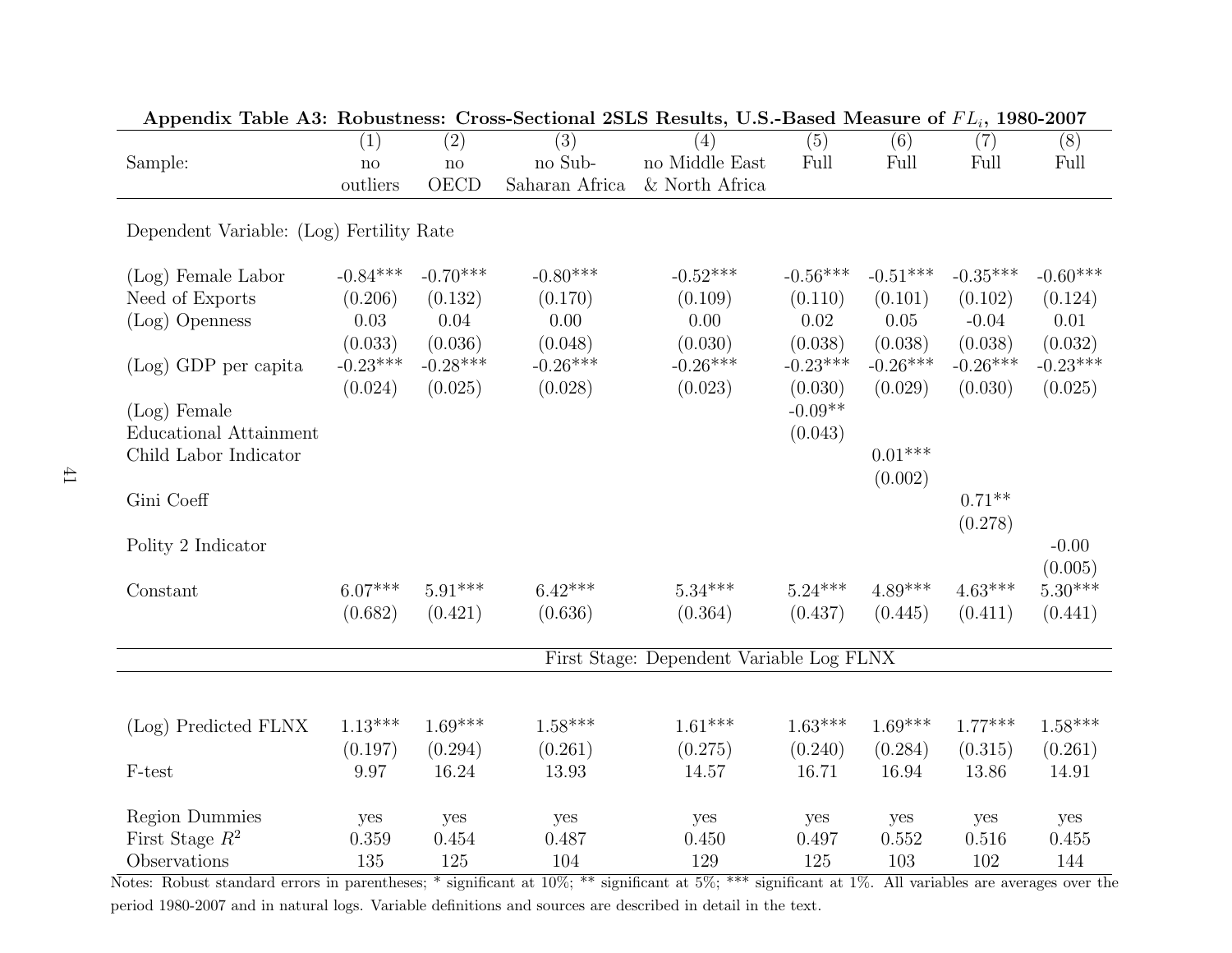| Appendix Table A5: Panel Results, U.S.-Based Measure of $FL_i$ , 1962-2007 |                    |                     |                   |                   |                     |                     |                   |            |  |  |  |
|----------------------------------------------------------------------------|--------------------|---------------------|-------------------|-------------------|---------------------|---------------------|-------------------|------------|--|--|--|
|                                                                            | $\left[1\right]$   | $\left( 2\right)$   | $\left( 3\right)$ | $\left( 4\right)$ | (5)                 | (6)                 | $\left( 7\right)$ | (8)        |  |  |  |
|                                                                            | Five-Year Averages |                     |                   |                   |                     | Ten-Year Averages   |                   |            |  |  |  |
| Dependent Variable: (Log) Fertility Rate                                   |                    |                     |                   |                   |                     |                     |                   |            |  |  |  |
| (Log) Female Labor                                                         | $-0.61***$         | $-0.55***$          | $-0.23***$        | $-0.19**$         | $-0.62***$          | $-0.61***$          | $-0.27**$         | $-0.22**$  |  |  |  |
| Need of Exports                                                            | (0.092)            | (0.103)             | (0.086)           | (0.092)           | (0.096)             | (0.122)             | (0.102)           | (0.109)    |  |  |  |
| (Log) Openness                                                             | $-0.01$            | $-0.15***$          | $-0.01$           | 0.00              | $-0.01$             | $-0.15***$          | $-0.01$           | 0.00       |  |  |  |
|                                                                            | (0.028)            | (0.040)             | (0.031)           | (0.033)           | (0.029)             | (0.047)             | (0.035)           | (0.038)    |  |  |  |
| (Log) GDP per capita                                                       | $-0.35***$         | $-0.35***$          | $-0.19***$        | $-0.18***$        | $-0.35***$          | $-0.37***$          | $-0.20***$        | $-0.20***$ |  |  |  |
|                                                                            | (0.021)            | (0.048)             | (0.042)           | (0.045)           | (0.021)             | (0.055)             | (0.046)           | (0.049)    |  |  |  |
| (Log) Female                                                               |                    |                     |                   | 0.01              |                     |                     |                   | 0.00       |  |  |  |
| Educational Attainment                                                     |                    |                     |                   | (0.040)           |                     |                     |                   | (0.043)    |  |  |  |
|                                                                            |                    |                     |                   |                   |                     |                     |                   |            |  |  |  |
| Country FE                                                                 | no                 | yes                 | yes               | yes               | $\mathbf{n}$        | yes                 | yes               | yes        |  |  |  |
| Year FE                                                                    | no                 | $\operatorname{no}$ | yes               | yes               | $\operatorname{no}$ | $\operatorname{no}$ | yes               | yes        |  |  |  |
| $R^2$                                                                      | 0.594              | 0.889               | 0.936             | 0.934             | 0.602               | 0.899               | 0.942             | 0.940      |  |  |  |
| Observations                                                               | 1,247              | 1,247               | 1,247             | 1,102             | 627                 | 627                 | 627               | 554        |  |  |  |

 Notes: Standard errors clustered at the country level in parentheses; \* significant at 10%; \*\* significant at 5%; \*\*\* significant at 1%. All of the variables are 5-year averages (left panel) or 10-year averages (right panel) over the time periods spanning 1962-2007, and in natural logs. Variabledefinitions and sources are described in detail in the text.